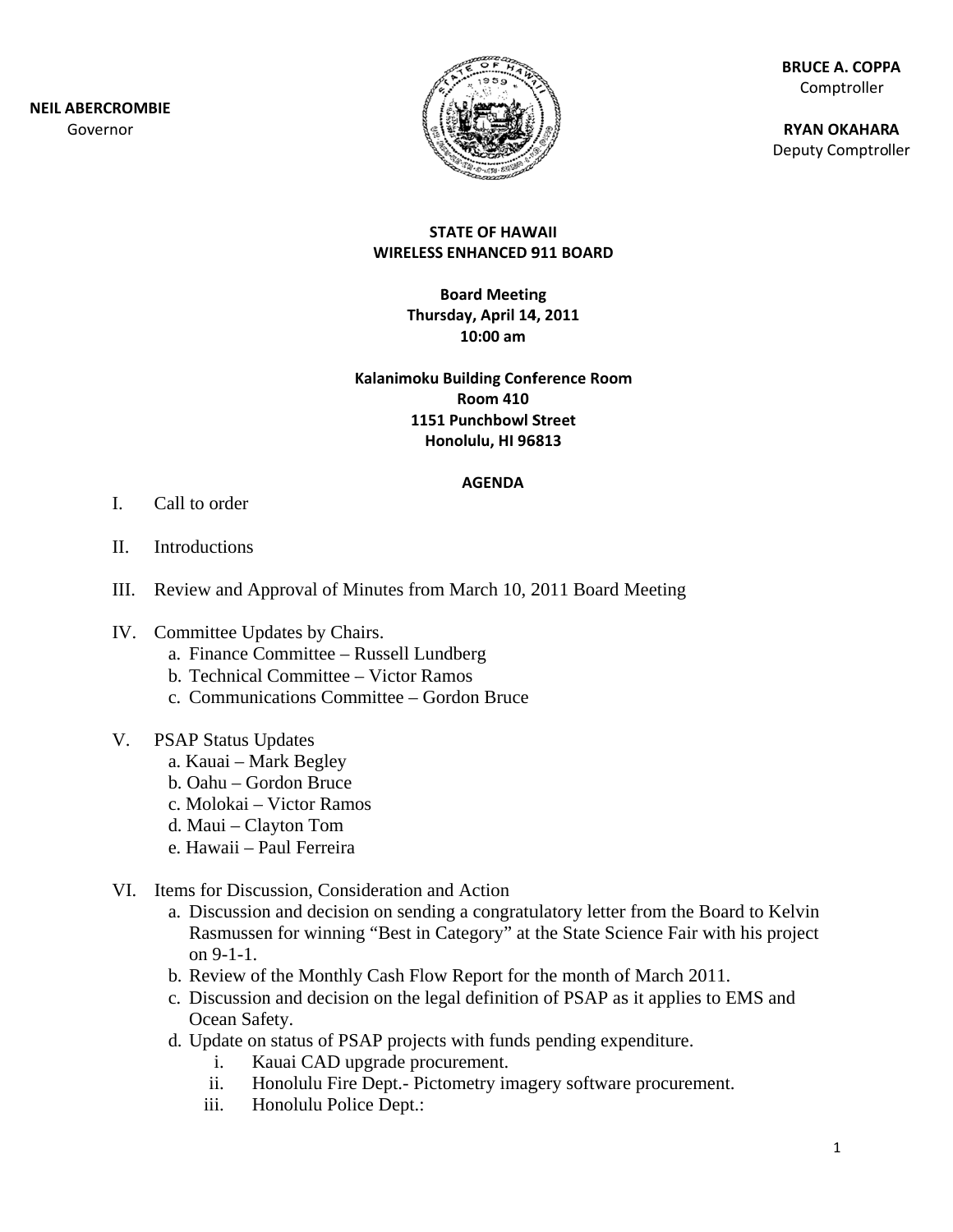**NEIL ABE RCROMBIE** Gov ernor



**RY YAN OKAHAR A** Deputy Comptroller

- a. Akimeka, LLC services contract.
- b. CAD Upgrade.
- $iv.$ ictometry License Update- (All PSAPS)
- v. Akimeka, LLC program management services requirements update.
- vi. Others
- e. Request approval for GIS support in the amount \$44K that was previously approved by the Board for the Maui PSAP but was not included in the FY 2011 Strategic Budget Plan.
- f. Request approval for Geo-Comm training for HPD, HFD, EMS and Ocean Safety.
- g. Update on the FY 2012-2015 Strategic Budget Plan.
- h. 9-1-1 Legislation Update.
- i. Wireless E911 Timeline update.
- VIII. Announcements
- IX. Next meeting date May 12, 2011, 10am, Comptroller's Conference Room 410.
- X. Executive Session-Legal matters to consult with the Board's attorney on the Board's powers, immunities, privileges, and liabilities pursuant to HRS section 92-5(a)(4) regarding the review and evaluation of TKC Consulting Group, LLC's performance of its contract to provide executive director services to the Board, and of TKC's response to the Board's inquiry concerning termination issues involving TKC's subcontractor.
- XI. Adj journment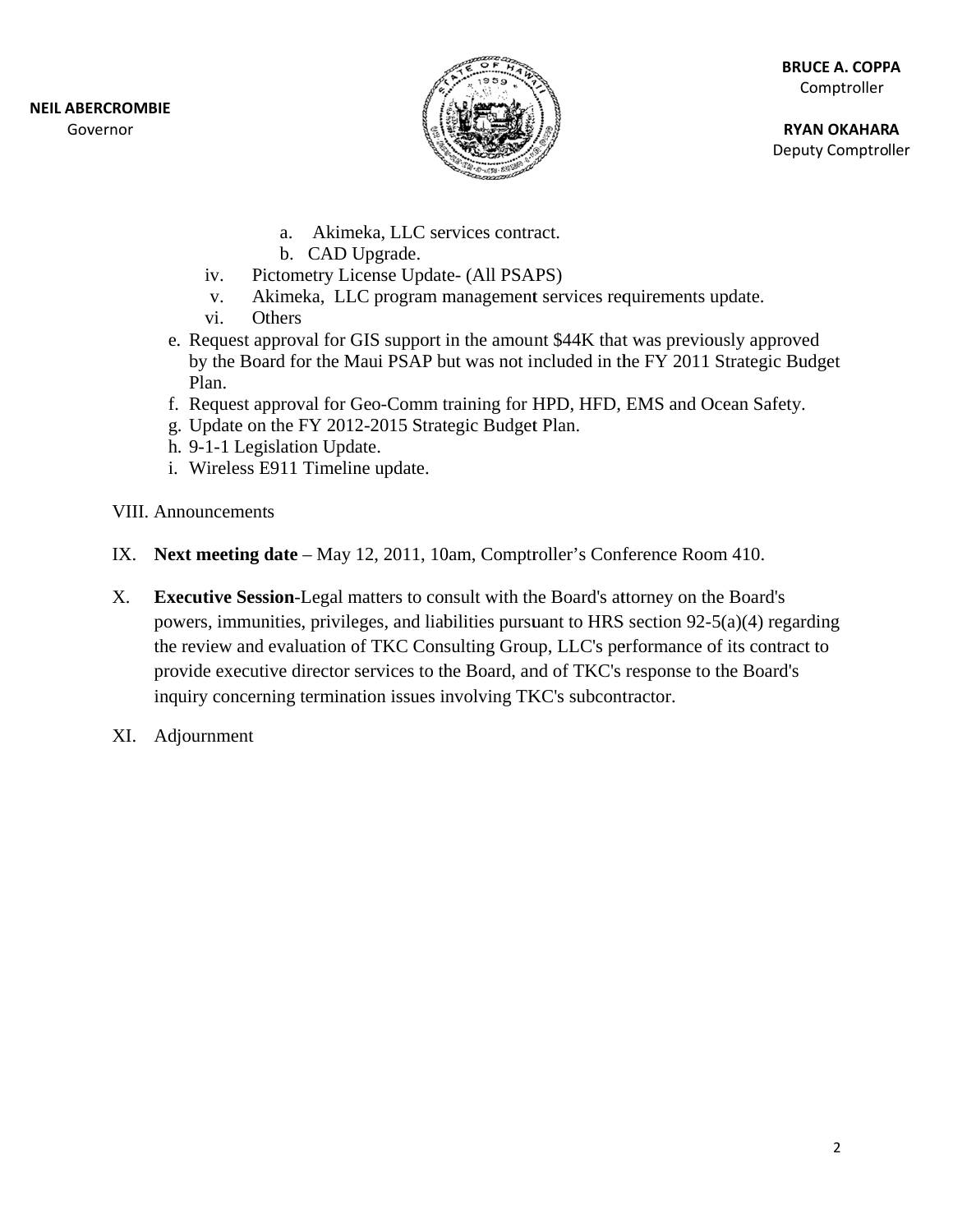**NEIL ABE RCROMBIE** Gov ernor



**BR RUCE A. COPP PA** Comptroller

**RY YAN OKAHAR A** Deputy Comptroller

### **WIR RELESS EN NHANCED 9 911 BOARD DSTATE OF HAWAII Board Meeting Minutes Thursday y, April 14, 2011**

**SUBJECT:** Minutes of April 14, 2011 Meeting

Members in Attendance: Russell Lundberg, James LaClair, Gordon Bruce, Clayton Tom, Mark Begley, Cedric Apaka, Paul Ferreira, Jeffrey Ono, Bruce Coppa.

Members Not in Attendance: Goldie Cross, Victor Ramos

Staff in Attendance: Thera Bradshaw, Courtney Tagupa, Kerry Yoneshige, Pat Ohara

Guests in Attendance: Kevin Kuwahara (Hawaiian Telcom), Morris Tamanaha (Navy Region Hawaii - RDC), Clement Chan (City & County DIT), Becky Lane (Hawaiian Telcom), Maj. John Thompson (Honolulu Police Department) and Maj. Janet Crotteau (HPD)

### **1.** The Chair called the meeting to order at 10:00 a.m.

### 2. **C Committee U Updates by C Chairs.**

- a. Finance Committee. No updates.
- b. **Technical Committee**. No updates.
- c. **Comm munications s Committee e**.
	- i. Mr. Gordon Bruce identified the audience that the Communications Committee will provide information to; general public, the elected officials, PSAPs, City & State agencies and Professional Associations.
	- ii. The Communications committee will also stay on top of the Legislature, Policy & Objectives, and Public Relations issues. The committee will operate and interface with the Board dealing with a policy related issues and as for operational issues, the committee will handle without the Board's a approval.
	- iii. First press release will be relating to April 9-1-1 Education Month, new congressional member Maize Hirono, and other information. The committee will obtain master lists from other counties on different media (i.e. magazines, newsletters, etc.) to be distributed to everyone. The committee decided that a minimum of one press release should be sent out per quarter.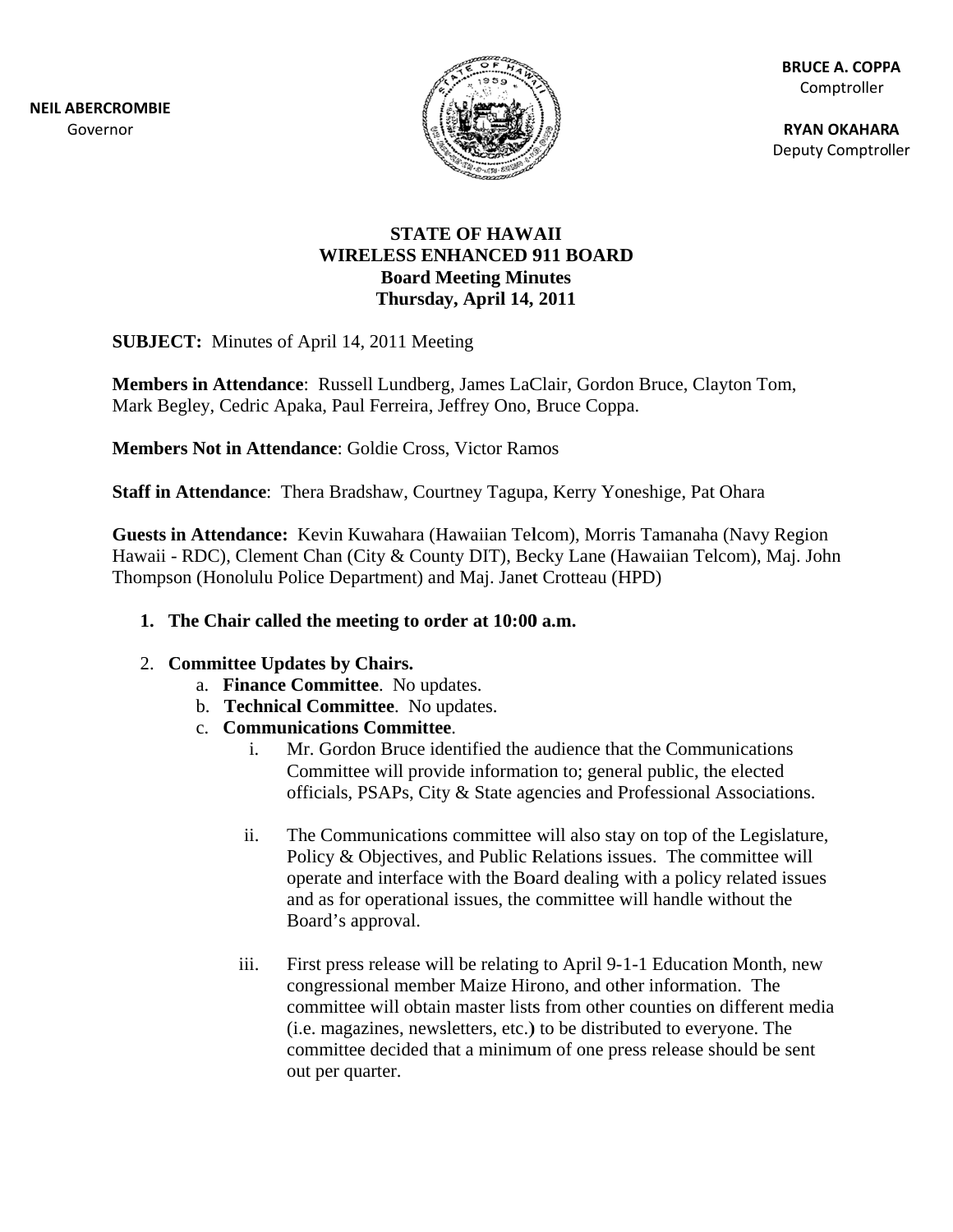

**RY YAN OKAHAR A** Deputy Comptroller

- iv. Other tools to integrate in getting the message out are getting Twitter and Facebook accounts presented on the website. The committee considered calling both accounts, Hawaii 9-1-1.
- v. the team press release. Mr. Bruce will extend an invitation to include<br>them in the Communications Committee meetings as well.<br>**AP Status Updates**.<br>**a. Kauai**. Mr. Begley stated that Kauai PSAP is having major problems with Also, the committee suggested bringing in the NENA/APCO Chapter into the team press release. Mr. Bruce will extend an invitation to include them in the Communications Committee meetings as well.

### 3. **PSAP Status Updates.**

- CAD system. They are working with Intrado and dispatch personnel to keep CAD system alive. Telephone and cell sites are all working.
- b. Oahu. Nothing to report.
- c. **Molokai**. Nothing to report.
- d. Maui. Mr. Tom stated that he attended the 9-1-1 Goes to Washington, D.C. Mr. Tom stated that it was a good experience and encourages the board members to attend d.
- e. **Hawaii**. Nothing to report.

# 4. Discussion, Consideration & Action Items:

a. Discussion and decision on sending a congratulatory letter from the Board to Kelvin Rasmussen for winning "Best in Category" at the State Science Fair with his project on 9-1-1. Mr. Begley made a motion to approve, which was seconded by Mr. Ferreira, and carried unanimously.

# **b.** Review of the Monthly Cash Flow Report for the month of March 2011.

- i. The Statement of Cash Flows shows the account balances for both the General Fund.
	- End of month March 2011
	- 1. Ca ash Receipts \$617,025
	- 2. Cash Disbursements \$370,675

Year-to-date March 2011

- 3. Ca ash Receipts \$6,132,099
- 3. Cash Receipts \$6,132,099<br>4. Cash Disbursements \$1,974,584
- c. Discussion and decision on the legal definition of PSAP as it applies to EMS and Ocean Safety.

Ms. Bradshaw stated that the legal definition of the Public Safety Answering Point (PSAP) is to receive incoming 911 calls and dispatches to appropriate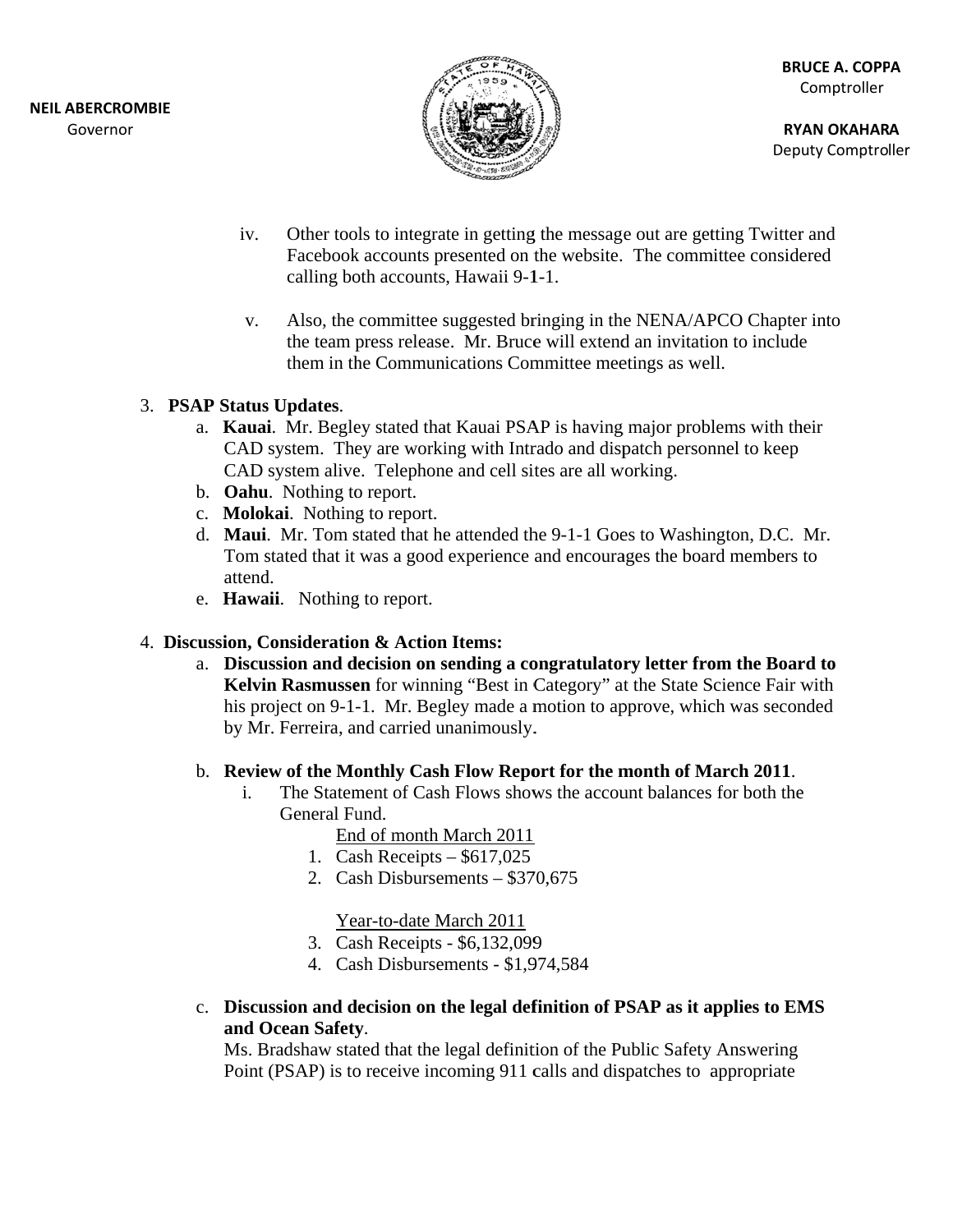

**RY YAN OKAHAR A** Deputy Comptroller

public service agencies to respond to those calls. Ms. Bradshaw will have more to follow in the next Board meeting.

### d. Update on status of PSAP projects with funds pending expenditure.

- i. Kauai CAD upgrade procurement- Mr. Begley stated that Kauai PSAP issued an award with Visionary Inc. in March that amounted to \$3.9 million. The difference between the amount funded (\$3.8K) and the amount awarded of \$3.9M will be absorbed by the county. Kauai is currently working on the statement of work and project deliverables and anticipates s a contract b before fiscal l yearend.
- **ii. Honolulu Fire Dept. - Pictometry imagery software procurement- Mr.** Kenison Tejada stated that HFD withdrew their request.
- **iii. Honolulu Police Dept t.:** 
	- 1. Akimeka, LLC services contract. HPD is working with Akimeka and have received the final proposal. The Akimeka services contract is anticipated to be signed within the fiscal year (June 30, 2011), with a start date to be determined.
	- 2. **CAD Upgrade**. Mr. Thompson stated that HPD continues to plan but cannot make the hardware purchase without Board funding app proval. but cannot make the hardware purchase without Board funding<br>
	approval.<br> **Pictometry License Update – (All PSAPS**). Mr. Tagupa stated that the
- iv. Pictometry Licensing Fees for all PSAPs seems to be working toward Pictometry Licensing Fees for all PSAPs seems to be working toward<br>invoicing during the final quarter and that the total cost will be under what was projected.
- v. Akimeka, LLC program management services requirements update. Mr. Tagupa stated that Akimeka payments are being made but the reimbursement requests have lagged. One of the payments was a catch up of \$200,000 but now being paid according to plan and there needs to be
- **vi. Others. N None.**
- **e.** Request approval for GIS support in the amount \$44K that was previously approved by the Board for the Maui PSAP but was not included in the FY 2011 Strategic Budget Plan.

Mr. Tom made a motion to approve, which was seconded by Mr Bruce, and carried by voice vote. Mr. Tom abstained.

**f.** Request approval for Geo – Comm training for HPD, HFD, EMS and Ocean Safety.

Board deferred for more documentation and clarification.

g. Update on the FY 2012-2015 Strategic Budget Plan.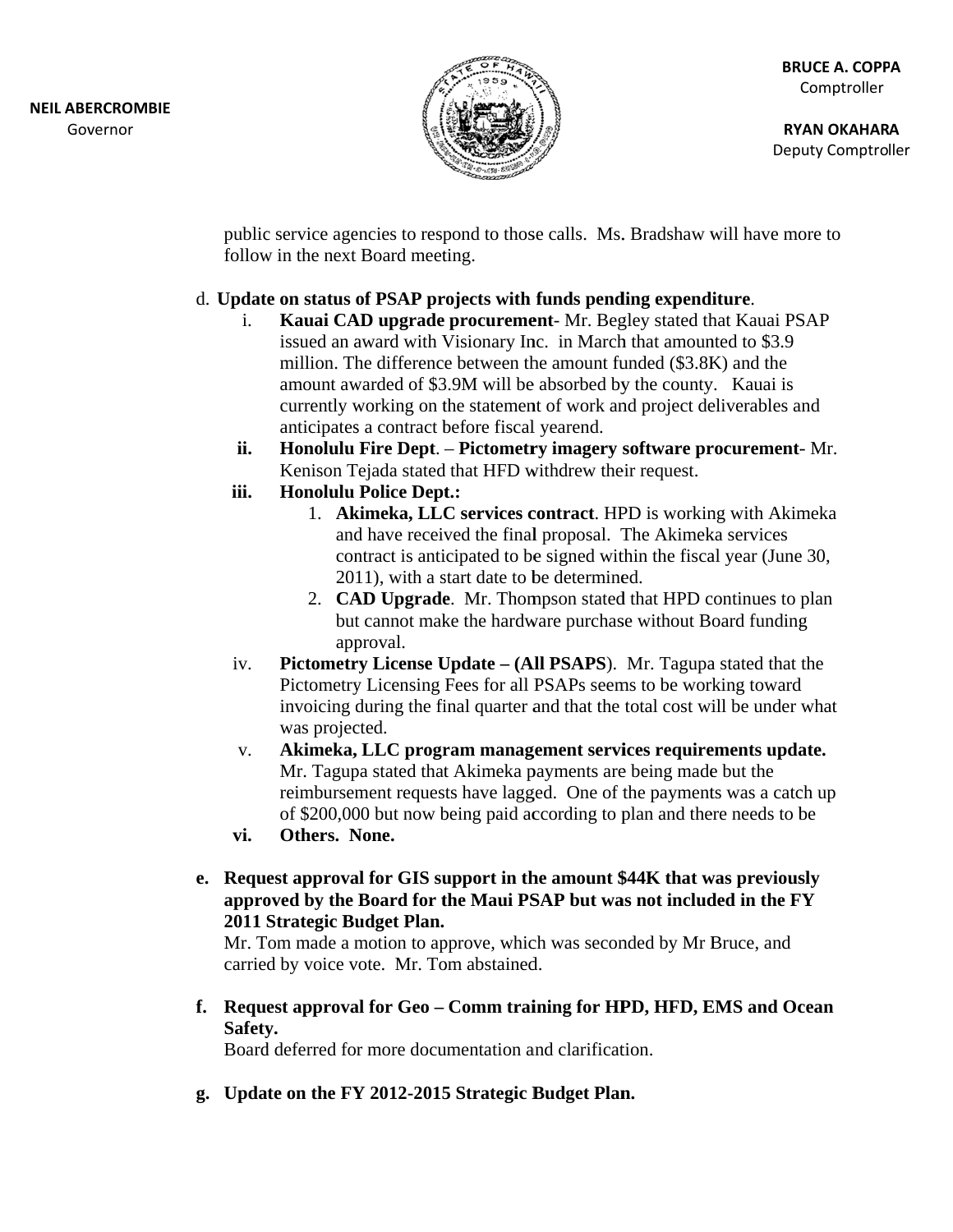

**RY YAN OKAHAR A** Deputy Comptroller

Mr. Tagupa stated that the budget plan continues to be a work-in-progress. Mr. Tagupa also stated that he hopes it will be resolved by next month's committee meeting. ACTION ITEM: Mr. Tagupa will gather second submission from **the PS SAPs and w will present t the results i in the next T Technical C Committee**  meeting.

### h. 9-1-1 Legislation Update.

Mr. Ferreira stated that HB1000 is still alive. It passed the Senate and House and now going to committees. So far, no significant changes. Other bills are the SB1020 and SB893, which take funds away from the Wireless fund. Both bills removed any references to the WE911 fund.

### **i.** Wireless E911 Timeline update.

Ms. Bradshaw requested from the Board and PSAPs to continue and help capture great success stories and activities with 911. These stories will be posted on the website and distributed to various media. Mr. Ferreira clarified that posting 911 stories on the website does not need board approval.

### 5. **Announcements.**

- a. Mr. Tagupa shared a story that related to the tsunami in Japan. His wife's family is just north of Sendai and had a little difficulty finding her relatives. The wireless service providers offered free service to Japan. Without that, families would not be able to find their relatives. Mr. Tagupa stated that this free service is still going on and that all wireless providers chipped in an added their services. This service really provided great help in putting people at ease.
- b. Mr. Tamanaha stated that even though the Congress and President has not pass the final budget, RDC is faced with another shut down but will continue to operate.
- 6. **Executive Session** The Board went into Executive Session with the Board members present and Pat Ohara.
- 7. Next meeting date and location May 12, 2011, 10:00 a.m., Comptroller's Conference Room 410, Kalanimoku Building, 1151 Punchbowl Street, Honolulu, Hawaii 96813
- 8. The meeting was adjourned at 11:23 a.m.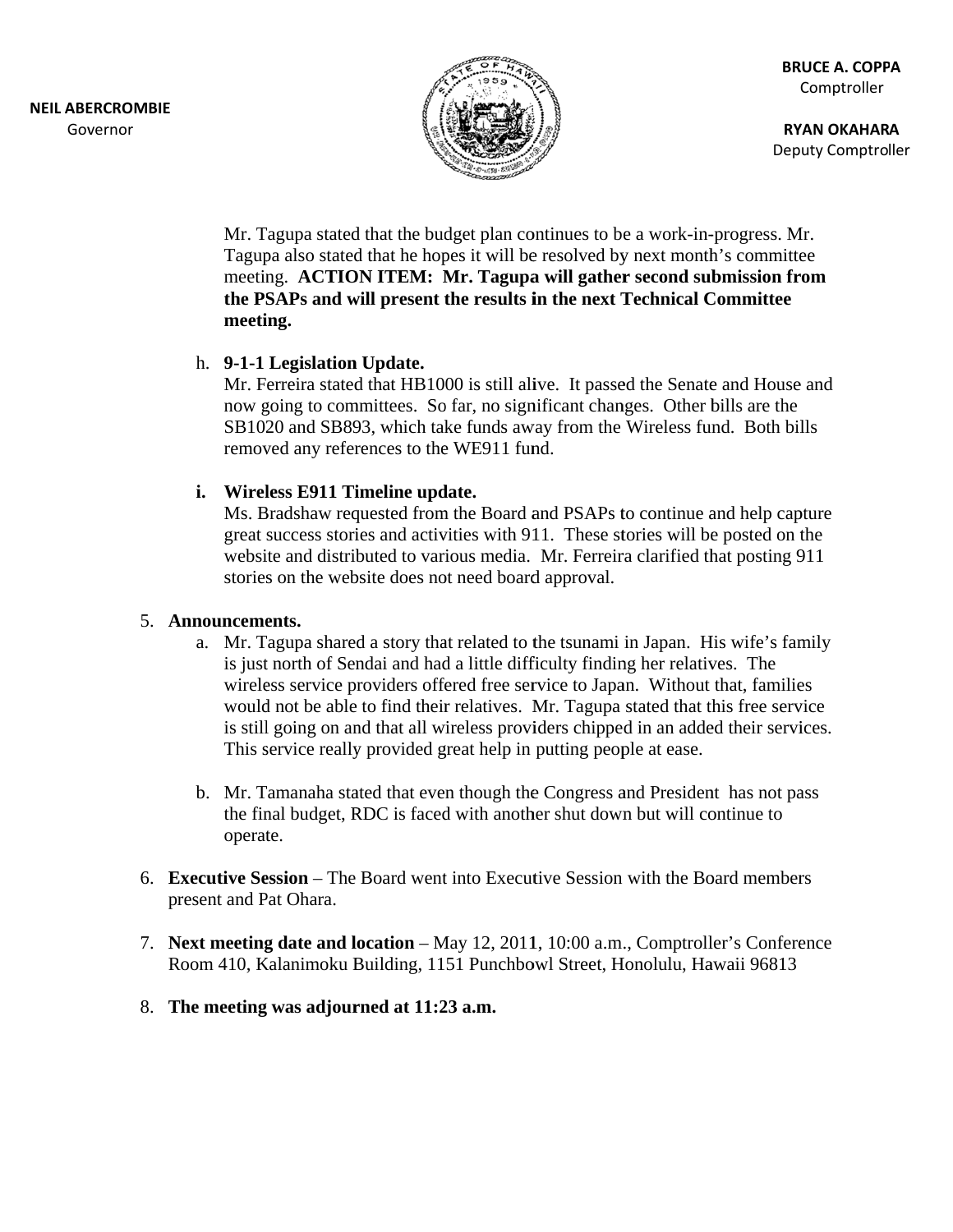| FIRST HAW AIIAN BANK ACCOUNT:                      |    |                     |                |               |                |                     |
|----------------------------------------------------|----|---------------------|----------------|---------------|----------------|---------------------|
| <b>General Fund</b>                                |    | <b>Prior Month</b>  | <b>Month</b>   |               |                | <b>Ending</b>       |
|                                                    |    | Inception-to-Date   |                | Cash          |                | Inception-to-Date   |
|                                                    |    | <b>Cash Flow</b>    |                | <b>Flow</b>   |                | <b>Cash Flow</b>    |
| <b>ITEM</b>                                        |    | <b>Balance</b>      | <b>Balance</b> |               | <b>Balance</b> |                     |
|                                                    |    |                     |                |               |                |                     |
| <b>Cash Inflow:</b>                                |    |                     |                |               |                |                     |
|                                                    |    |                     |                |               |                |                     |
| Wireless Surcharge Collection                      | \$ | 48,599,431.53       | \$             | 616,245.18    | \$             | 49,215,676.71       |
|                                                    |    |                     |                |               |                |                     |
| Interest Income                                    | \$ | 1,821,956.80        | \$             | 779.95        | \$             | 1,822,736.75        |
| <b>Prior Period Interest Income Adjustment</b>     | \$ | (257, 236.01)       |                |               | \$             | (257, 236.01)       |
| Net Interest Income                                | \$ | 1,564,720.79        | \$             | 779.95        | \$             | 1,565,500.74        |
|                                                    |    |                     |                |               |                |                     |
| <b>Subtotal Cash Inflow</b>                        | \$ | 50, 164, 152. 32    | \$             | 617,025.13    | \$             | 50,781,177.45       |
| <b>Cash Outflow:</b>                               |    |                     |                |               |                |                     |
| Act 79 Fund Transfer to State                      | \$ | (16,000,000.00)     |                |               |                | \$(16,000,000.00)   |
| <b>PSAP Reimbursement</b>                          | \$ | (16, 352, 683.45)   | \$             | (235, 191.41) | \$             | (16, 587, 874.86)   |
| <b>Board Member Travel Expense</b>                 | \$ | (82,969.58)         | \$             | (1,011.60)    | \$             | (83,981.18)         |
| <b>DB&amp;F Revenue Assessments</b>                | \$ | (2,403,323.30)      | \$             | (104, 371.78) | \$             | (2,507,695.08)      |
| <b>DB&amp;F Administrative Expense Assessments</b> | \$ | (458, 266.37)       | \$             | (5,492.07)    | \$             | (463, 758.44)       |
| <b>WSP Reimbursement</b>                           | \$ | (820, 324.22)       |                |               | \$             | (820, 324.22)       |
| Consultant-Intrado, Inc.                           | \$ | (439, 260.41)       | \$             | 2,475.00      | \$             | (436, 785.41)       |
| <b>Consultant-Exec Director</b>                    | \$ | (1,668,421.66)      | \$             | (27,083.33)   | \$             | (1,695,504.99)      |
| <b>Audit Expense</b>                               | \$ | (24, 545.00)        |                |               | \$             | (24, 545.00)        |
| <b>Other Board Related Expenses</b>                | \$ | (3, 419.76)         |                |               | \$             | (3,419.76)          |
|                                                    |    |                     |                |               |                |                     |
| <b>Subtotal Cash Outflow</b>                       |    | $$$ (38,253,213.75) | \$             | (370, 675.19) |                | $$$ (38,623,888.94) |
|                                                    |    |                     |                |               |                |                     |
| <b>Total Cash Balance</b>                          | \$ | 11,910,938.57       | \$             | 246,349.94    | \$             | 12, 157, 288.51     |
|                                                    |    |                     |                |               |                |                     |
| Encumbrances                                       |    |                     |                |               |                |                     |
|                                                    |    |                     |                |               |                |                     |
| <b>Total Unencumbered Cash Balance</b>             |    | \$11,910,938.57     | \$             | 246,349.94    |                | \$12,157,288.51     |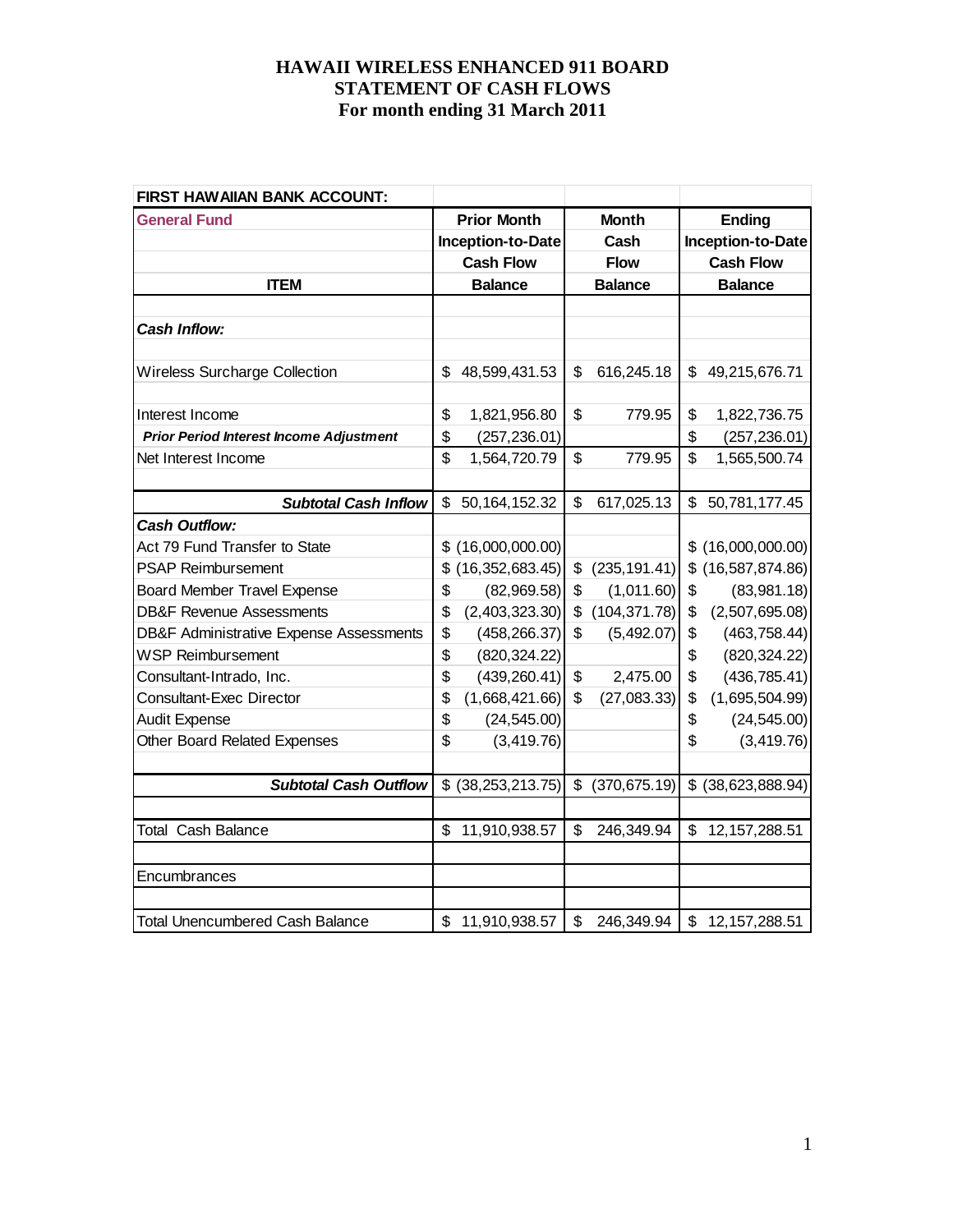|              | <b>Analysis of PSAP Disbursements</b> |                                              |         |         |                |        |  |  |  |  |  |  |
|--------------|---------------------------------------|----------------------------------------------|---------|---------|----------------|--------|--|--|--|--|--|--|
|              |                                       | <b>FY 2011 YTD</b><br>Inception-to-Date<br>% |         |         |                |        |  |  |  |  |  |  |
| <b>PSAP</b>  |                                       | <b>Distribution</b>                          | Percent |         | <b>Percent</b> |        |  |  |  |  |  |  |
|              |                                       |                                              |         |         |                |        |  |  |  |  |  |  |
| Oahu         | \$                                    | 105,057                                      | 9.2%    | $\zeta$ | 6,753,830      | 40.7%  |  |  |  |  |  |  |
| Maui         | \$                                    | 281,127                                      | 24.6%   | \$      | 3,423,854      | 20.6%  |  |  |  |  |  |  |
| Hawai'i      | \$                                    | 233,446                                      | 20.4%   | \$      | 4,356,451      | 26.3%  |  |  |  |  |  |  |
| <b>Kauai</b> | \$                                    | 523,624                                      | 45.8%   | \$      | 2,053,739      | 12.4%  |  |  |  |  |  |  |
|              |                                       |                                              |         |         |                |        |  |  |  |  |  |  |
| <b>Total</b> | \$                                    | 1,143,254                                    | 100.0%  | \$      | 16,587,874     | 100.0% |  |  |  |  |  |  |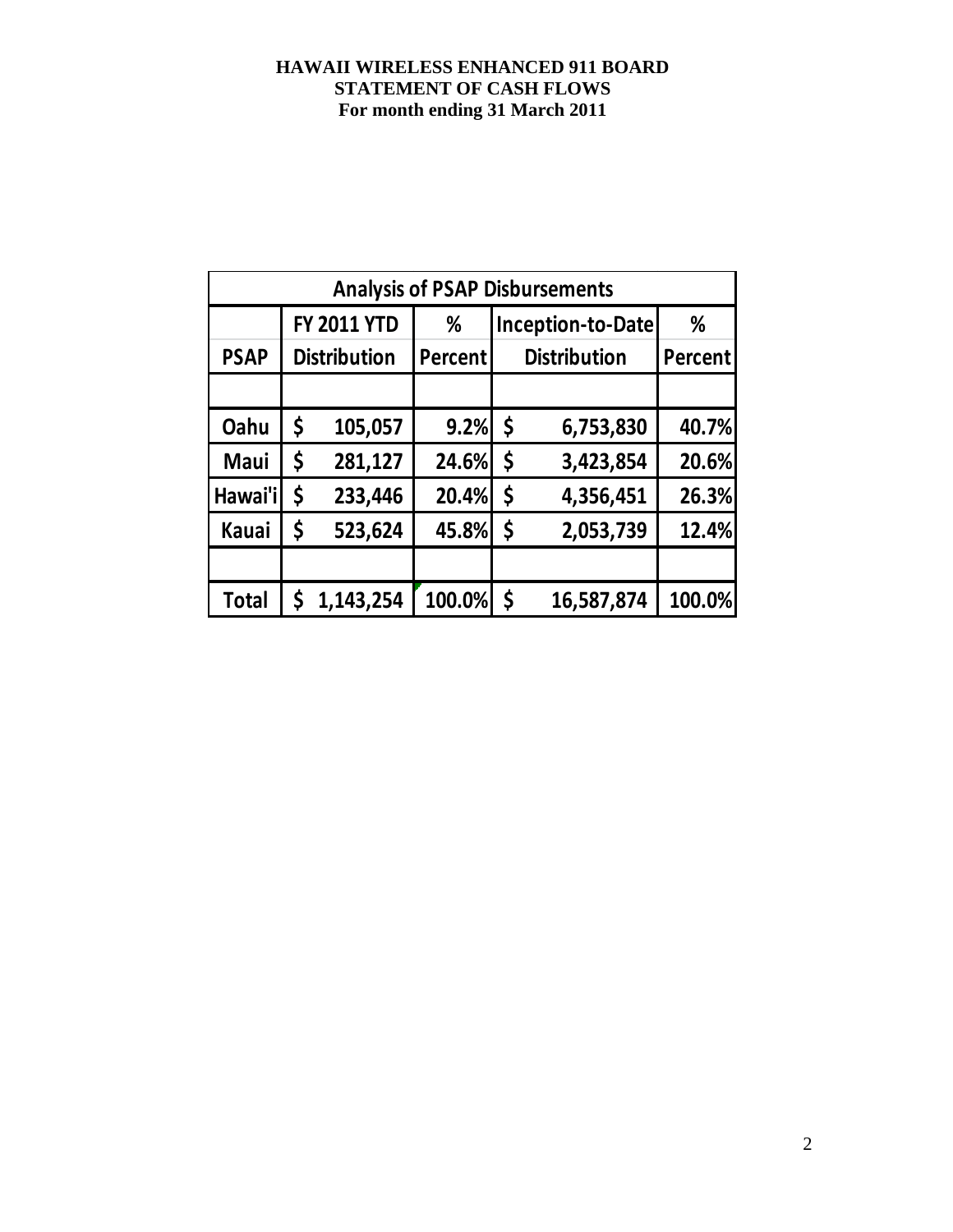| <b>MONTH OF MARCH 2011</b>                 |              |
|--------------------------------------------|--------------|
| <b>DESCRIPTION</b>                         | <b>TOTAL</b> |
| <b>RECEIPTS:</b>                           |              |
| Interest Inc.                              | 780          |
| <b>Total Wireless Surcharge Collection</b> | 616,245      |
| <b>Total Income</b>                        | 617,025      |
| <b>DISBURSEMENTS:</b>                      |              |
| <b>Board Member Travel</b>                 | 1,012        |
| <b>Consulting Expense</b>                  |              |
| Intrado, Inc                               | (2, 475)     |
| <b>TKC Consulting Group, LLC</b>           | 27,083       |
| <b>Total Consulting Expense</b>            | 24,608       |
| <b>DB&amp;F Assessments</b>                |              |
| <b>DB&amp;F Admin. Exp. Assess</b>         | 5,492        |
| <b>DB&amp;F Revenue Assessment</b>         | 104,372      |
| <b>Total DB&amp;F Assessments</b>          | 109,864      |
| <b>PSAP Expenses</b>                       |              |
| Akimeka Program Mgmt                       | 235,191      |
| <b>Total PSAP Expenses</b>                 | 235,191      |
| <b>Total DISBURSEMENTS</b>                 | 370,675      |
| <b>NET RECEIPTS/(DISBURSEMENTS)</b>        | 246,350      |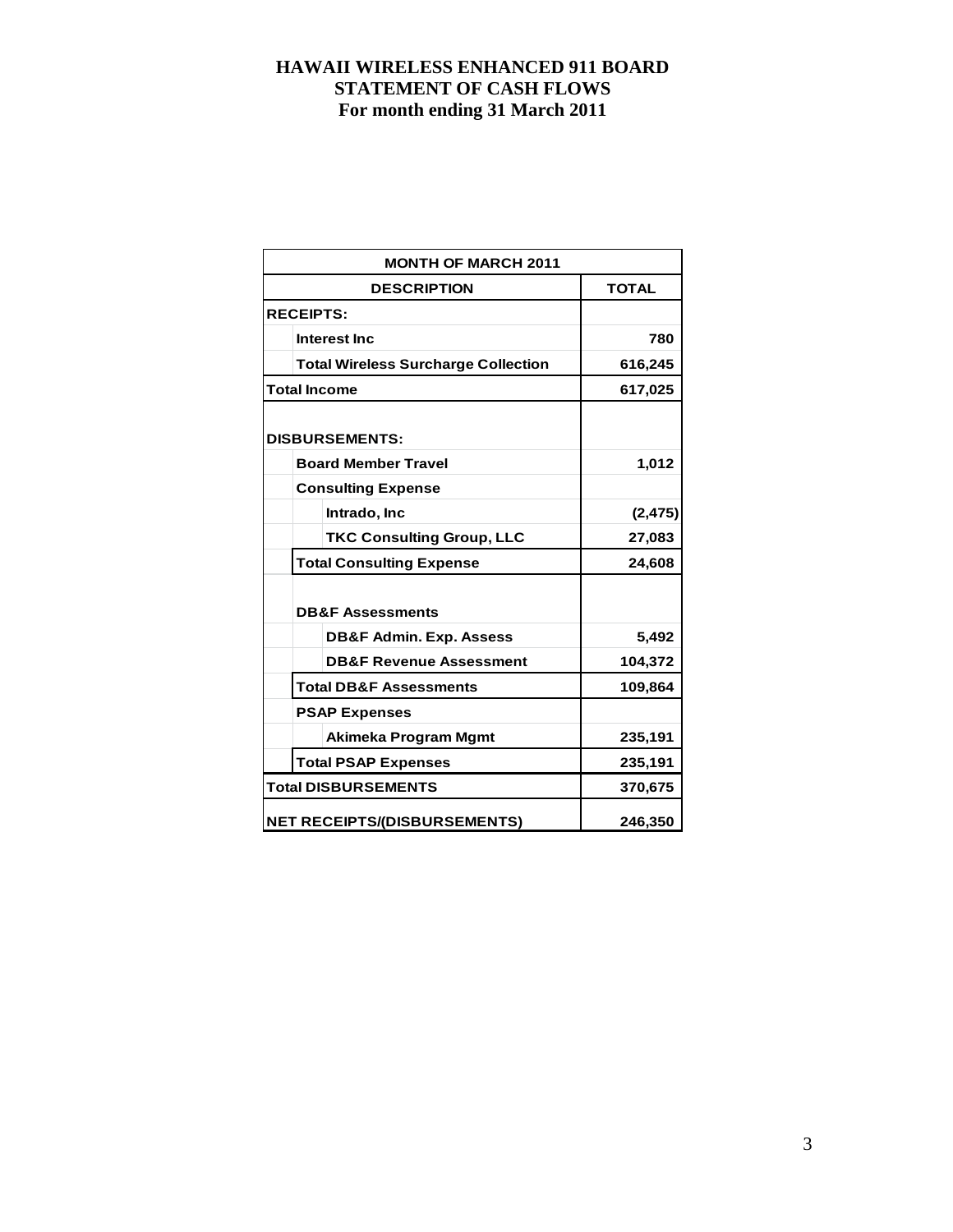|                  | r or month chung of march 2011             |                            |                              |                                  |       |
|------------------|--------------------------------------------|----------------------------|------------------------------|----------------------------------|-------|
|                  | <b>MARCH FISCAL YEAR-TO-DATE (9 MOS)</b>   |                            | <b>TOTAL</b>                 |                                  |       |
|                  | <b>DESCRIPTION</b>                         | Jul '10 -<br><b>Mar 11</b> | Annual<br><b>Budget</b>      | \$ Over/(Under)<br><b>Budget</b> |       |
| <b>RECEIPTS:</b> |                                            |                            |                              |                                  |       |
|                  | Interest Inc                               | 7,580                      | 10,000                       | (2,420)                          |       |
|                  | <b>Total Wireless Surcharge Collection</b> | 6,124,520                  | 8,490,000                    | (2,365,480)                      |       |
|                  | <b>Total Receipts</b>                      | 6,132,099                  | 8,500,000                    | (2,367,901)                      | 72.1% |
|                  | <b>DISBURSEMENTS:</b>                      |                            |                              |                                  |       |
|                  | <b>Board Member Travel</b>                 | 10,086                     | 27,000                       | (16, 914)                        |       |
|                  | <b>Consulting Expense</b>                  |                            |                              |                                  |       |
|                  | Intrado, Inc                               | (2, 475)                   |                              | (2, 475)                         |       |
|                  | <b>TKC Consulting Group, LLC</b>           | 243,750                    | 325,000                      | (81, 250)                        |       |
|                  | <b>Total Consulting Expense</b>            | 241,275                    | 325,000                      | (83, 725)                        |       |
|                  | <b>DB&amp;F Assessments</b>                |                            |                              |                                  |       |
|                  | <b>DB&amp;F Admin. Exp. Assess</b>         | 49,852                     | 236,207                      | (186, 355)                       |       |
|                  | <b>DB&amp;F Revenue Assessment</b>         | 368,689                    | 415,000                      | (46, 311)                        |       |
|                  | <b>Total DB&amp;F Assessments</b>          | 418,541                    | 651,207                      | (232,666) 64.3%                  |       |
|                  | <b>NASNA Dues</b>                          | 100                        | 100                          |                                  |       |
|                  | <b>PSAP Expenses</b>                       |                            |                              |                                  |       |
|                  | Akimeka Program Mgmt                       | 699,048                    | 1,665,138                    | (966,090) 42.0%                  |       |
|                  | <b>CAD Related Expenses</b>                |                            | 3,800,000                    | (3,800,000)                      |       |
|                  | <b>Computers</b>                           |                            |                              |                                  |       |
|                  | <b>KVM Switches</b>                        | 3,971                      | 4,100                        | (129)                            |       |
|                  | <b>Positron Equip SW Maintenance</b>       |                            | 40,000                       | (40,000)                         |       |
|                  | <b>UPS Battery-HPD</b>                     | 24,112                     | 24,136                       | (24)                             |       |
|                  | <b>Total Computers</b>                     | 28,083                     | 68,236                       | (40, 153)                        |       |
|                  | <b>Conferences</b>                         |                            |                              |                                  |       |
|                  | <b>APCO Conference</b>                     | 25,997                     | 51,000                       | (25,003)                         |       |
|                  | <b>Intergraph Conference</b>               | 3,007                      |                              | 3,007                            |       |
|                  | <b>NASNA Conference</b>                    | 776                        | $\qquad \qquad \blacksquare$ | 776                              |       |
|                  | <b>Nena Conference</b>                     | 25,734                     | 51,000                       | (25, 266)                        |       |
|                  | <b>Pictometry Future View Confer</b>       | 3,273                      |                              | 3,273                            |       |
|                  | <b>Total Conferences</b>                   | 58,787                     | 102,000                      | (43, 213)                        |       |
|                  | Excom911 Logging Recorder Maint            |                            | 31,650                       | (31, 650)                        |       |
|                  | <b>Hawaiian Telcom Charges</b>             |                            |                              |                                  |       |
|                  | Haw Tel Frame Relay & CIR                  | 1                          |                              | 1                                |       |
|                  | <b>Haw Telcom Network</b>                  | 23,548                     | 60,000                       | (36, 452)                        |       |
|                  | <b>Hawaiian Telcom Trunk</b>               | 110,561                    | 111,398                      | (837)                            |       |
|                  | <b>Total Hawaiian Telcom Charges</b>       | 134,110                    | 171,398                      | $(37, 288)$ 78.2%                |       |
|                  | <b>Pictometry License Agreement</b>        | 207,218                    | 1,929,685                    | (1,722,467)                      |       |
|                  | <b>Software Maintenance</b>                |                            |                              |                                  |       |
|                  | <b>GeoComm Maintenance</b>                 | 18,586                     | 48,586                       | (30,000)                         |       |
|                  | <b>Total Software Maintenance</b>          | 18,586                     | 48,586                       | (30,000)                         |       |
|                  | <b>Total PSAP Expenses</b>                 | 1,145,831                  | 7,816,693                    | (6,670,862)                      | 14.7% |
|                  | <b>WSP Cost Recovery</b>                   |                            |                              |                                  |       |
|                  | Sprint/Nextel                              | 158,751                    | 180,000                      | (21, 249)                        |       |
|                  | <b>Total WSP Cost Recovery</b>             | 158,751                    | 180,000                      | (21, 249)                        |       |
|                  | <b>TOTAL DISBURSEMENTS</b>                 | 1,974,584                  | 9,000,000                    | (7,025,416) 21.9%                |       |
|                  | <b>Net RECEIPTS/(DISBURSEMENTS)</b>        | 4,157,515                  | (500,000)                    | 4,657,515                        |       |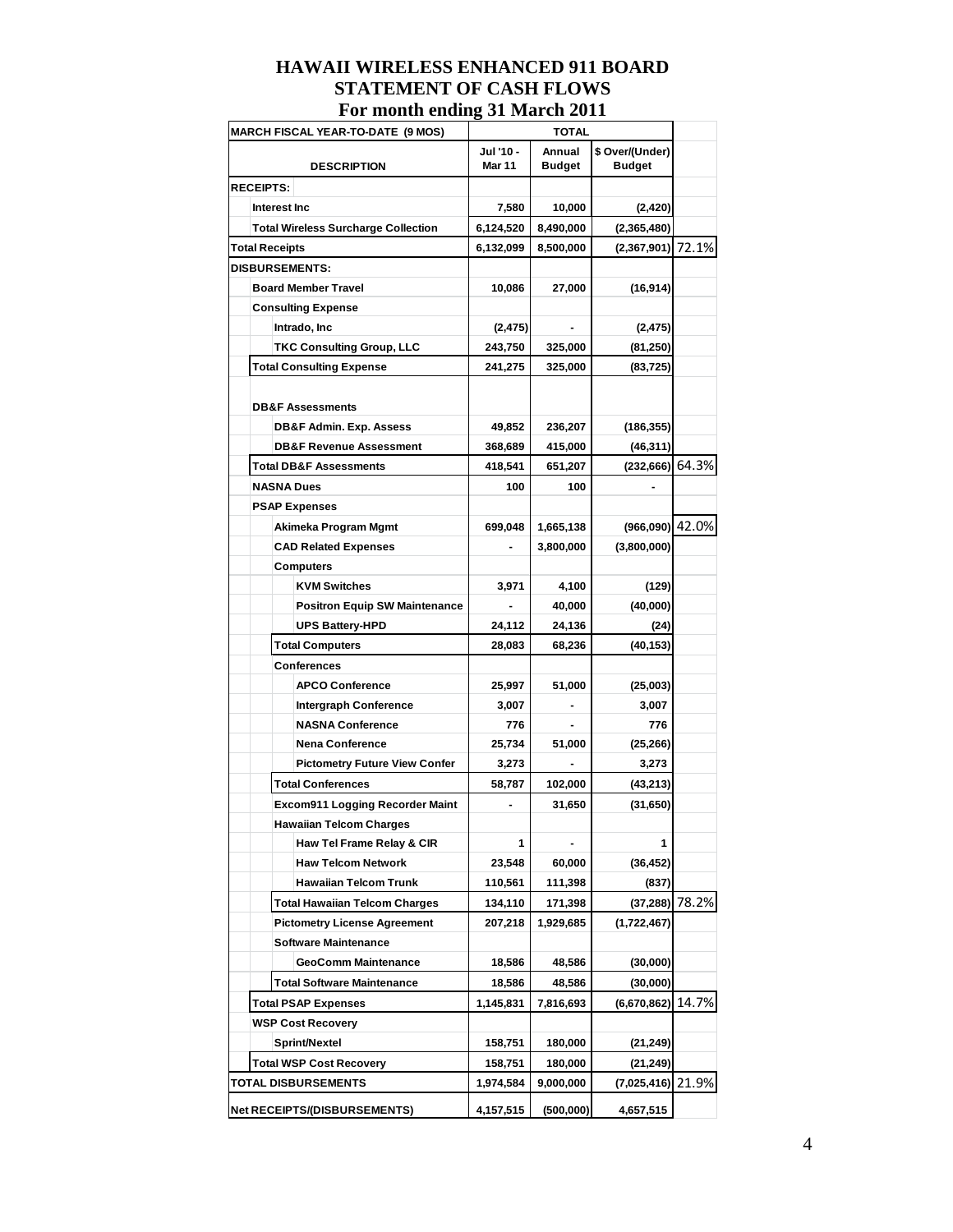| FY 2011 FORECASTED SPENDING            |               |                |        |         |        |                                                      |                 |          |         |                     |          |           |                 |              |                         |
|----------------------------------------|---------------|----------------|--------|---------|--------|------------------------------------------------------|-----------------|----------|---------|---------------------|----------|-----------|-----------------|--------------|-------------------------|
|                                        | FY2011        |                |        |         |        | <b>ACTUAL EXPENSES</b>                               |                 |          |         |                     |          |           | <b>FORECAST</b> |              | (Over)/<br><b>Under</b> |
| <b>DESCRIPTION</b>                     | <b>Budget</b> |                |        |         |        | Jul 2010   Aug 2010   Sep 2010   Oct 2010   Nov 2010 | <b>Dec 2010</b> | Jan 2011 |         | Feb 2011   Mar 2011 | Apr 2011 | May 2011  | <b>Jun 2011</b> | Total        | <b>Budget</b>           |
| Disbursements:                         |               |                |        |         |        |                                                      |                 |          |         |                     |          |           |                 |              |                         |
| <b>Board Member Travel</b>             | 27,000        | 1,357          | 480    | 970     | 1,673  |                                                      | 1,956           | 915      | 1,725   | 1,012               | 1,500    | 1,500     | 1,500           | 14,587       | 12,413                  |
| <b>TKC Consulting Group, LLC</b>       | 325,000       | 54,167         | 27,083 | 54,167  |        |                                                      |                 | 54,167   | 27,083  | 27,083              | 27,083   | 27,083    | 27,085          | 325,001      | (1)                     |
| <b>Intrado Consulting</b>              |               |                |        |         |        |                                                      |                 |          |         | (2, 475)            |          |           |                 | (2, 475)     | 2,475                   |
| <b>DB&amp;F Admin. Exp. Assess</b>     | 236,207       | 71,450         |        |         |        |                                                      | 3,275           |          | 8,700   | 5,492               |          |           | 202,532         | 291,449      | (55, 242)               |
| <b>DB&amp;F Revenue Assessment</b>     | 415,000       | 32,386         |        |         |        |                                                      | 96,923          |          | 95,943  | 104,372             |          |           | 112,763         | 442,386      | (27, 386)               |
| <b>NASNA Dues</b>                      | 100           | 100            |        |         |        |                                                      |                 |          |         |                     |          |           |                 | 100          |                         |
| Akimeka Program Mgmt                   | 1,665,138     |                |        | 70,282  | 72,623 |                                                      |                 | 105,423  | 215,528 | 235,191             | 132,771  | 132,771   | 295,879         | 1,260,468    | 404,670                 |
| <b>CAD Related Expenses</b>            | 3,800,000     |                |        |         |        |                                                      |                 |          |         |                     |          | 3,800,000 |                 | 3,800,000    |                         |
| <b>Computers</b>                       |               |                |        |         |        |                                                      |                 |          |         |                     |          |           |                 |              |                         |
| <b>KVM Switches</b>                    | 4,100         | 3,971          |        |         |        |                                                      |                 |          |         |                     |          |           |                 | 3,971        | 129                     |
| <b>GIS Support (Maui)</b>              |               |                |        |         |        |                                                      |                 |          |         |                     |          | 44.000    |                 | 44,000       | (44,000)                |
| <b>Positron Equip SW Maint.</b>        | 40,000        |                |        |         |        |                                                      |                 |          |         |                     |          |           | 40.000          | 40,000       |                         |
| <b>UPS Battery-HPD</b>                 | 24,136        |                |        | 24,112  |        |                                                      |                 |          |         |                     |          |           |                 | 24,112       | 24                      |
| <b>Conferences</b>                     |               |                |        |         |        |                                                      |                 |          |         |                     |          |           |                 |              |                         |
| <b>APCO Conference</b>                 | 51,000        |                | 1,801  | 17,730  | 6,467  |                                                      |                 |          |         |                     |          |           |                 | 25,998       | 25,002                  |
| <b>Nena Conference</b>                 | 51,000        | 19,631         |        |         | 6,103  |                                                      |                 |          |         |                     |          |           | 25,200          | 50,934       | 66                      |
| <b>NASNA</b>                           |               |                |        |         |        |                                                      | 776             |          |         |                     |          |           |                 | 776          | (776)                   |
| 9-1-1 Goes to Wash.DC                  |               |                |        |         |        |                                                      |                 |          |         |                     | 25,200   |           |                 | 25,200       | (25, 200)               |
| <b>Integraph Users Conference</b>      |               |                |        |         |        |                                                      |                 | 3.007    |         |                     |          |           | 5,400           | 8,407        | (8, 407)                |
| <b>Pictometry Future View Conf.</b>    |               |                |        |         |        |                                                      |                 | 3,273    |         |                     |          |           |                 | 3,273        | (3, 273)                |
| <b>Excom911 Logging Recorder Maint</b> | 31,650        |                |        |         |        |                                                      |                 |          |         |                     | 40,000   |           |                 | 40,000       | (8, 350)                |
| <b>Hawaiian Telcom Charges</b>         |               |                |        |         |        |                                                      |                 |          |         |                     |          |           |                 | $\sim$       |                         |
| Haw Tel Frame Relay & CIR              | $\sim$        | $\overline{1}$ |        |         |        |                                                      |                 |          |         |                     |          |           |                 | $\mathbf{1}$ | (1)                     |
| <b>Haw Telcom Network</b>              | 60,000        | 406            |        | 13,202  |        |                                                      | 3,325           |          | 6,614   |                     | 3,000    | 3,000     | 6,000           | 35,547       | 24,453                  |
| <b>Hawaiian Telcom Trunk</b>           | 111,398       | 110,562        |        |         |        |                                                      |                 |          |         |                     |          |           |                 | 110,562      | 836                     |
| <b>Pictometry License Agreement</b>    | 1,929,685     |                |        | 207,217 |        |                                                      |                 |          |         |                     |          |           | 1,762,468       | 1,969,685    | (40,000)                |
| <b>GeoComm Maintenance</b>             | 48,586        | 18,586         |        |         |        |                                                      |                 |          |         |                     |          |           | 30,000          | 48,586       |                         |
| <b>WSP Cost Recovery</b>               | 180,000       |                |        | 81.059  |        |                                                      |                 |          | 77,691  |                     |          |           |                 | 158,750      | 21,250                  |
| <b>Total Disbursements</b>             | 9,000,000     | 312,617        | 29,364 | 468,739 | 86,866 |                                                      | 106,255         | 166,785  | 433,284 | 370,675             | 229,554  | 4,008,354 | 2,508,827       | 8,721,319    | 278,681                 |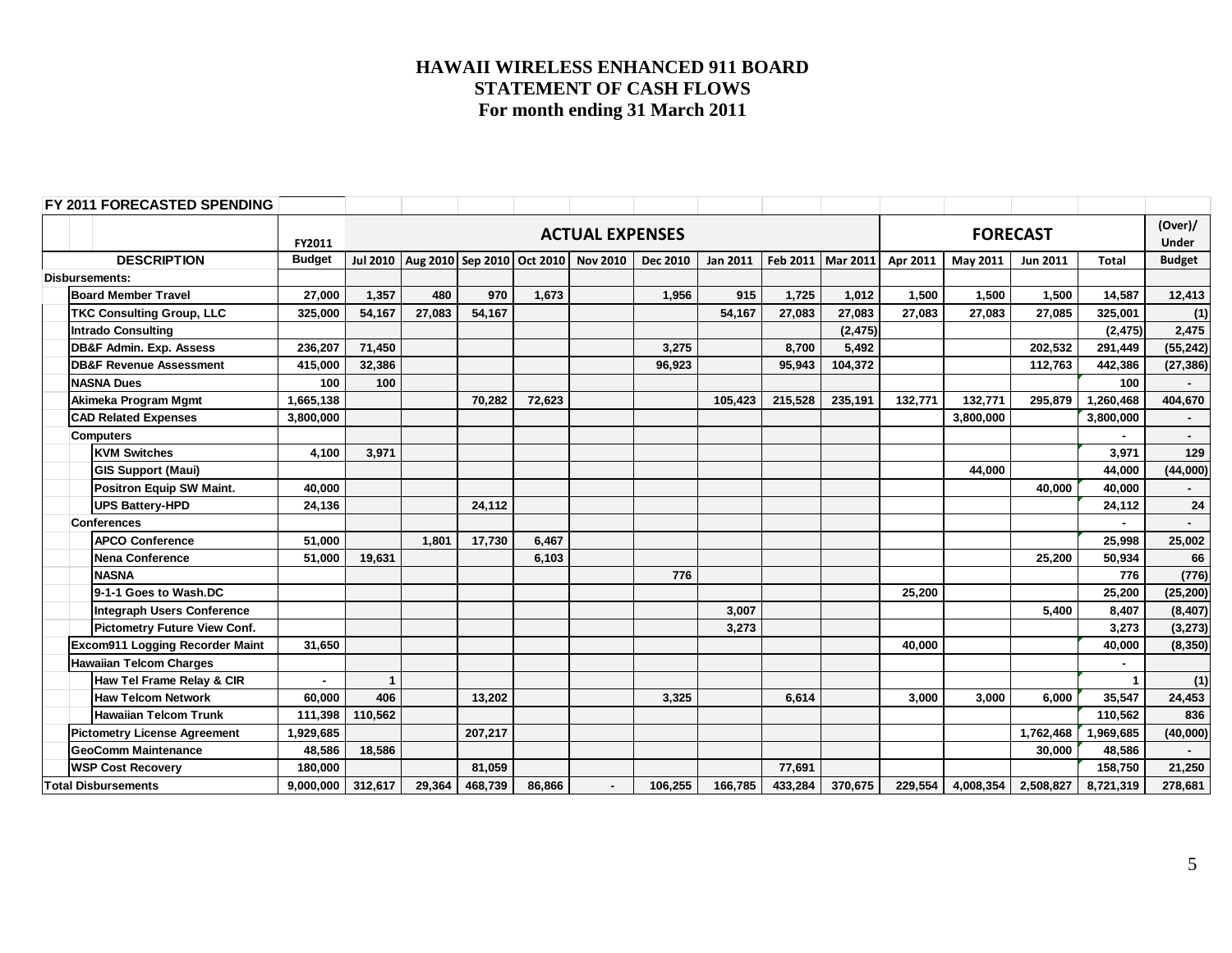| <b>MARCH FISCAL YEAR-TO-DATE (9 MOS)</b> | <b>Hawaii PSAP</b>         |                         |                                  |  |  |
|------------------------------------------|----------------------------|-------------------------|----------------------------------|--|--|
| <b>DESCRIPTION</b>                       | <b>Jul '10 - Mar</b><br>11 | Annual<br><b>Budget</b> | \$ Over/(Under)<br><b>Budget</b> |  |  |
| <b>PSAP Expenses</b>                     |                            |                         |                                  |  |  |
| Akimeka Program Mgmt                     | 217,870                    | 435,739                 | (217, 869)                       |  |  |
| <b>CAD Related Expenses</b>              |                            |                         |                                  |  |  |
| <b>Computers</b>                         |                            |                         |                                  |  |  |
| <b>KVM Switches</b>                      |                            |                         |                                  |  |  |
| <b>Positron Equip SW Maintenance</b>     |                            | 40,000                  | (40,000)                         |  |  |
| <b>UPS Battery-HPD</b>                   |                            |                         |                                  |  |  |
| <b>Total Computers</b>                   | $\overline{\phantom{0}}$   | 40,000                  | (40,000)                         |  |  |
| <b>Conferences</b>                       |                            |                         |                                  |  |  |
| <b>APCO Conference</b>                   | 6,467                      | 6,000                   | 467                              |  |  |
| <b>Intergraph Conference</b>             | 3,007                      |                         |                                  |  |  |
| <b>NASNA Conference</b>                  |                            |                         |                                  |  |  |
| <b>Nena Conference</b>                   | 6,103                      | 6,000                   | 103                              |  |  |
| <b>Pictometry Future View Confer</b>     |                            |                         |                                  |  |  |
| <b>Total Conferences</b>                 | 15,577                     | 12,000                  | 3,577                            |  |  |
| <b>Excom911 Logging Recorder Maint</b>   |                            |                         |                                  |  |  |
| <b>Hawaiian Telcom Charges</b>           |                            |                         |                                  |  |  |
| Haw Tel Frame Relay & CIR                |                            |                         |                                  |  |  |
| <b>Haw Telcom Network</b>                |                            |                         |                                  |  |  |
| <b>Hawaiian Telcom Trunk</b>             |                            |                         |                                  |  |  |
| <b>Total Hawaiian Telcom Charges</b>     |                            |                         |                                  |  |  |
| <b>Pictometry License Agreement</b>      |                            | 1,039,000               | (1,039,000)                      |  |  |
| <b>Software Maintenance</b>              |                            |                         |                                  |  |  |
| <b>GeoComm Maintenance</b>               |                            |                         |                                  |  |  |
| <b>Total Software Maintenance</b>        |                            |                         |                                  |  |  |
| <b>Total PSAP Expenses</b>               | 233,446                    | 1,526,739               | (1, 293, 293)                    |  |  |
| <b>WSP Cost Recovery</b>                 |                            |                         |                                  |  |  |
| Sprint/Nextel                            |                            |                         |                                  |  |  |
| <b>Total WSP Cost Recovery</b>           |                            |                         |                                  |  |  |
| <b>TOTAL DISBURSEMENTS</b>               | 233,446                    | 1,526,739               | (1, 293, 293)                    |  |  |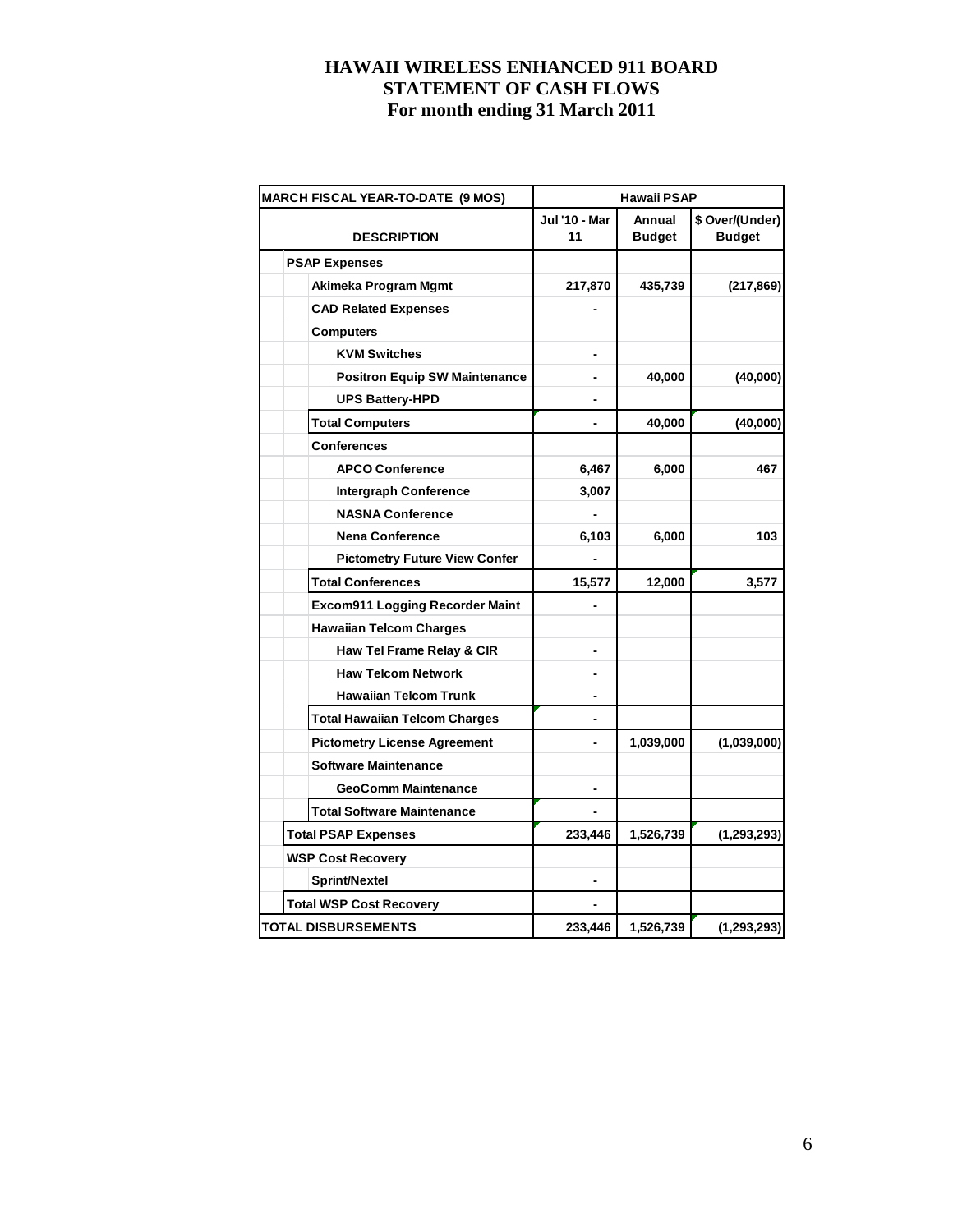| <b>MARCH FISCAL YEAR-TO-DATE (9 MOS)</b> | <b>Kauai PSAP</b>   |                         |                                  |  |  |
|------------------------------------------|---------------------|-------------------------|----------------------------------|--|--|
| <b>DESCRIPTION</b>                       | Jul '10 - Mar<br>11 | Annual<br><b>Budget</b> | \$ Over/(Under)<br><b>Budget</b> |  |  |
| <b>PSAP Expenses</b>                     |                     |                         |                                  |  |  |
| Akimeka Program Mgmt                     | 200,051             | 300,076                 | (100, 025)                       |  |  |
| <b>CAD Related Expenses</b>              |                     | 3,800,000               | (3,800,000)                      |  |  |
| <b>Computers</b>                         |                     |                         |                                  |  |  |
| <b>KVM Switches</b>                      |                     |                         |                                  |  |  |
| <b>Positron Equip SW Maintenance</b>     |                     |                         |                                  |  |  |
| <b>UPS Battery-HPD</b>                   |                     |                         |                                  |  |  |
| <b>Total Computers</b>                   |                     |                         |                                  |  |  |
| <b>Conferences</b>                       |                     |                         |                                  |  |  |
| <b>APCO Conference</b>                   |                     | 6,000                   | (6,000)                          |  |  |
| <b>Intergraph Conference</b>             |                     |                         |                                  |  |  |
| <b>NASNA Conference</b>                  |                     |                         |                                  |  |  |
| <b>Nena Conference</b>                   | 2,521               | 6,000                   | (3, 479)                         |  |  |
| <b>Pictometry Future View Confer</b>     | 3,273               |                         |                                  |  |  |
| <b>Total Conferences</b>                 | 5,794               | 12,000                  | (6, 206)                         |  |  |
| <b>Excom911 Logging Recorder Maint</b>   |                     |                         |                                  |  |  |
| <b>Hawaiian Telcom Charges</b>           |                     |                         |                                  |  |  |
| Haw Tel Frame Relay & CIR                |                     |                         |                                  |  |  |
| <b>Haw Telcom Network</b>                |                     |                         |                                  |  |  |
| <b>Hawaiian Telcom Trunk</b>             | 110,561             | 111,398                 | (837)                            |  |  |
| <b>Total Hawaiian Telcom Charges</b>     | 110,561             | 111,398                 | (837)                            |  |  |
| <b>Pictometry License Agreement</b>      | 207,218             | 198,930                 | 8,288                            |  |  |
| <b>Software Maintenance</b>              |                     |                         |                                  |  |  |
| <b>GeoComm Maintenance</b>               |                     |                         |                                  |  |  |
| <b>Total Software Maintenance</b>        |                     |                         |                                  |  |  |
| <b>Total PSAP Expenses</b>               | 523,624             | 4,422,404               | (3,898,780)                      |  |  |
| <b>WSP Cost Recovery</b>                 |                     |                         |                                  |  |  |
| <b>Sprint/Nextel</b>                     |                     |                         |                                  |  |  |
| <b>Total WSP Cost Recovery</b>           |                     |                         |                                  |  |  |
| <b>TOTAL DISBURSEMENTS</b>               | 523,624             | 4,422,404               | (3,898,780)                      |  |  |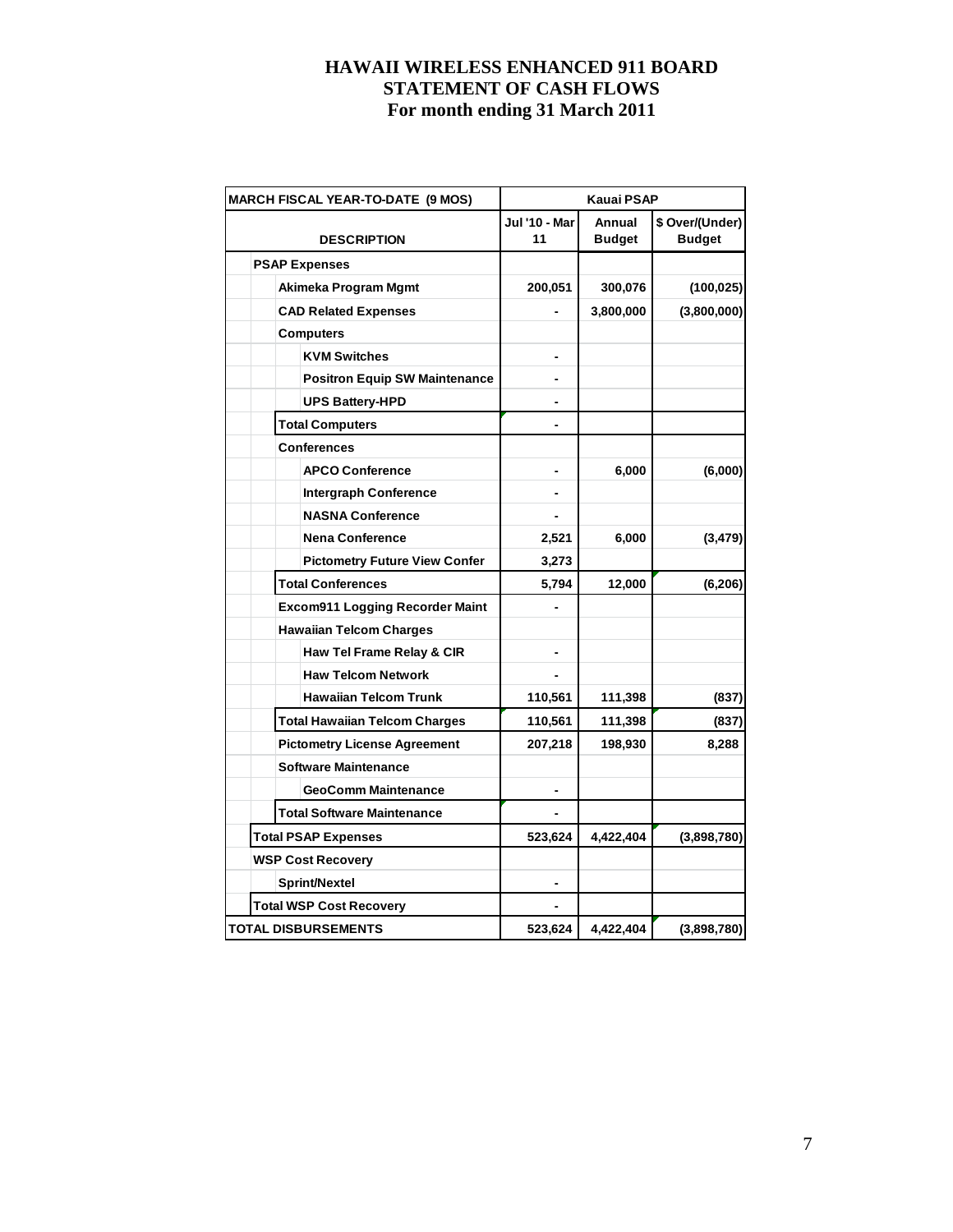| <b>MARCH FISCAL YEAR-TO-DATE (9 MOS)</b> | <b>Maui PSAP</b>           |                         |                                  |  |  |
|------------------------------------------|----------------------------|-------------------------|----------------------------------|--|--|
| <b>DESCRIPTION</b>                       | Jul '10 -<br><b>Mar 11</b> | Annual<br><b>Budget</b> | \$ Over/(Under)<br><b>Budget</b> |  |  |
| <b>PSAP Expenses</b>                     |                            |                         |                                  |  |  |
| Akimeka Program Mgmt                     | 281,127                    | 421,692                 | (140, 565)                       |  |  |
| <b>CAD Related Expenses</b>              |                            |                         |                                  |  |  |
| <b>Computers</b>                         |                            |                         |                                  |  |  |
| <b>KVM Switches</b>                      |                            |                         |                                  |  |  |
| <b>Positron Equip SW Maintenance</b>     |                            |                         |                                  |  |  |
| <b>UPS Battery-HPD</b>                   |                            |                         |                                  |  |  |
| <b>Total Computers</b>                   |                            |                         |                                  |  |  |
| <b>Conferences</b>                       |                            |                         |                                  |  |  |
| <b>APCO Conference</b>                   |                            | 6,000                   | (6,000)                          |  |  |
| <b>Intergraph Conference</b>             |                            |                         |                                  |  |  |
| <b>NASNA Conference</b>                  |                            |                         |                                  |  |  |
| <b>Nena Conference</b>                   |                            | 6,000                   | (6,000)                          |  |  |
| <b>Pictometry Future View Confer</b>     |                            |                         |                                  |  |  |
| <b>Total Conferences</b>                 | -                          | 12,000                  | (12,000)                         |  |  |
| <b>Excom911 Logging Recorder Maint</b>   |                            |                         |                                  |  |  |
| <b>Hawaiian Telcom Charges</b>           |                            |                         |                                  |  |  |
| Haw Tel Frame Relay & CIR                |                            |                         |                                  |  |  |
| <b>Haw Telcom Network</b>                |                            |                         |                                  |  |  |
| <b>Hawaiian Telcom Trunk</b>             |                            |                         |                                  |  |  |
| <b>Total Hawaiian Telcom Charges</b>     |                            |                         |                                  |  |  |
| <b>Pictometry License Agreement</b>      |                            | 396,750                 | (396, 750)                       |  |  |
| <b>Software Maintenance</b>              |                            |                         |                                  |  |  |
| <b>GeoComm Maintenance</b>               |                            |                         |                                  |  |  |
| <b>Total Software Maintenance</b>        |                            |                         |                                  |  |  |
| <b>Total PSAP Expenses</b>               | 281,127                    | 830,442                 | (549, 315)                       |  |  |
| <b>WSP Cost Recovery</b>                 |                            |                         |                                  |  |  |
| <b>Sprint/Nextel</b>                     |                            |                         |                                  |  |  |
| <b>Total WSP Cost Recovery</b>           |                            |                         |                                  |  |  |
| <b>TOTAL DISBURSEMENTS</b>               | 281,894                    | 830,442                 | (548, 548)                       |  |  |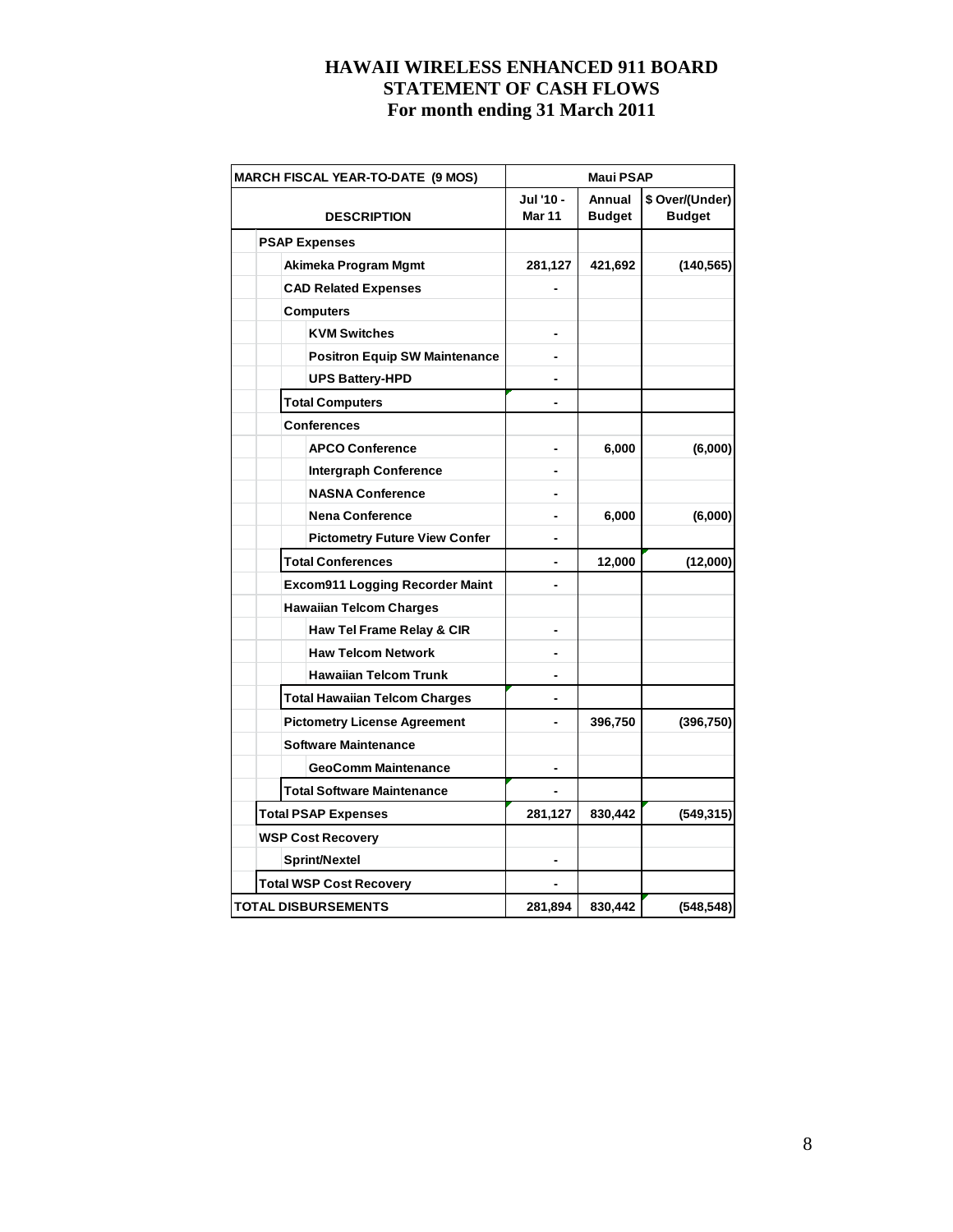| <b>MARCH FISCAL YEAR-TO-DATE (9 MOS)</b> | Oahu PSAP           |                         |                                  |  |  |
|------------------------------------------|---------------------|-------------------------|----------------------------------|--|--|
| <b>DESCRIPTION</b>                       | Jul '10 - Mar<br>11 | Annual<br><b>Budget</b> | \$ Over/(Under)<br><b>Budget</b> |  |  |
| <b>PSAP Expenses</b>                     |                     |                         |                                  |  |  |
| Akimeka Program Mgmt                     |                     | 507,631                 | (507, 631)                       |  |  |
| <b>CAD Related Expenses</b>              |                     |                         |                                  |  |  |
| <b>Computers</b>                         |                     |                         |                                  |  |  |
| <b>KVM Switches</b>                      | 3,971               | 4,100                   | (129)                            |  |  |
| <b>Positron Equip SW Maintenance</b>     |                     |                         |                                  |  |  |
| <b>UPS Battery-HPD</b>                   | 24,112              | 24,136                  | (24)                             |  |  |
| <b>Total Computers</b>                   | 28,083              | 28,236                  | (153)                            |  |  |
| <b>Conferences</b>                       |                     |                         |                                  |  |  |
| <b>APCO Conference</b>                   | 17,730              | 30,000                  | (12, 270)                        |  |  |
| <b>Intergraph Conference</b>             | -                   |                         |                                  |  |  |
| <b>NASNA Conference</b>                  |                     |                         |                                  |  |  |
| <b>Nena Conference</b>                   | 17,109              | 30,000                  | (12, 891)                        |  |  |
| <b>Pictometry Future View Confer</b>     |                     |                         |                                  |  |  |
| <b>Total Conferences</b>                 | 34,839              | 60,000                  | (25, 161)                        |  |  |
| <b>Excom911 Logging Recorder Maint</b>   |                     | 31,650                  | (31,650)                         |  |  |
| <b>Hawaiian Telcom Charges</b>           |                     |                         |                                  |  |  |
| Haw Tel Frame Relay & CIR                | 1                   |                         |                                  |  |  |
| <b>Haw Telcom Network</b>                | 23,548              | 60,000                  | (36, 452)                        |  |  |
| <b>Hawaiian Telcom Trunk</b>             |                     |                         |                                  |  |  |
| Total Hawaiian Telcom Charges            | 23,548              | 60,000                  | (36, 452)                        |  |  |
| <b>Pictometry License Agreement</b>      |                     | 295,005                 | (295,005)                        |  |  |
| <b>Software Maintenance</b>              |                     |                         |                                  |  |  |
| GeoComm Maintenance                      | 18,586              | 48,586                  | (30,000)                         |  |  |
| <b>Total Software Maintenance</b>        | 18,586              | 48,586                  | (30,000)                         |  |  |
| <b>Total PSAP Expenses</b>               | 105,057             | 1,031,108               | (926, 051)                       |  |  |
| <b>WSP Cost Recovery</b>                 |                     |                         |                                  |  |  |
| <b>Sprint/Nextel</b>                     |                     |                         |                                  |  |  |
| <b>Total WSP Cost Recovery</b>           |                     |                         |                                  |  |  |
| <b>TOTAL DISBURSEMENTS</b>               | 105,057             | 1,031,108               | (926, 051)                       |  |  |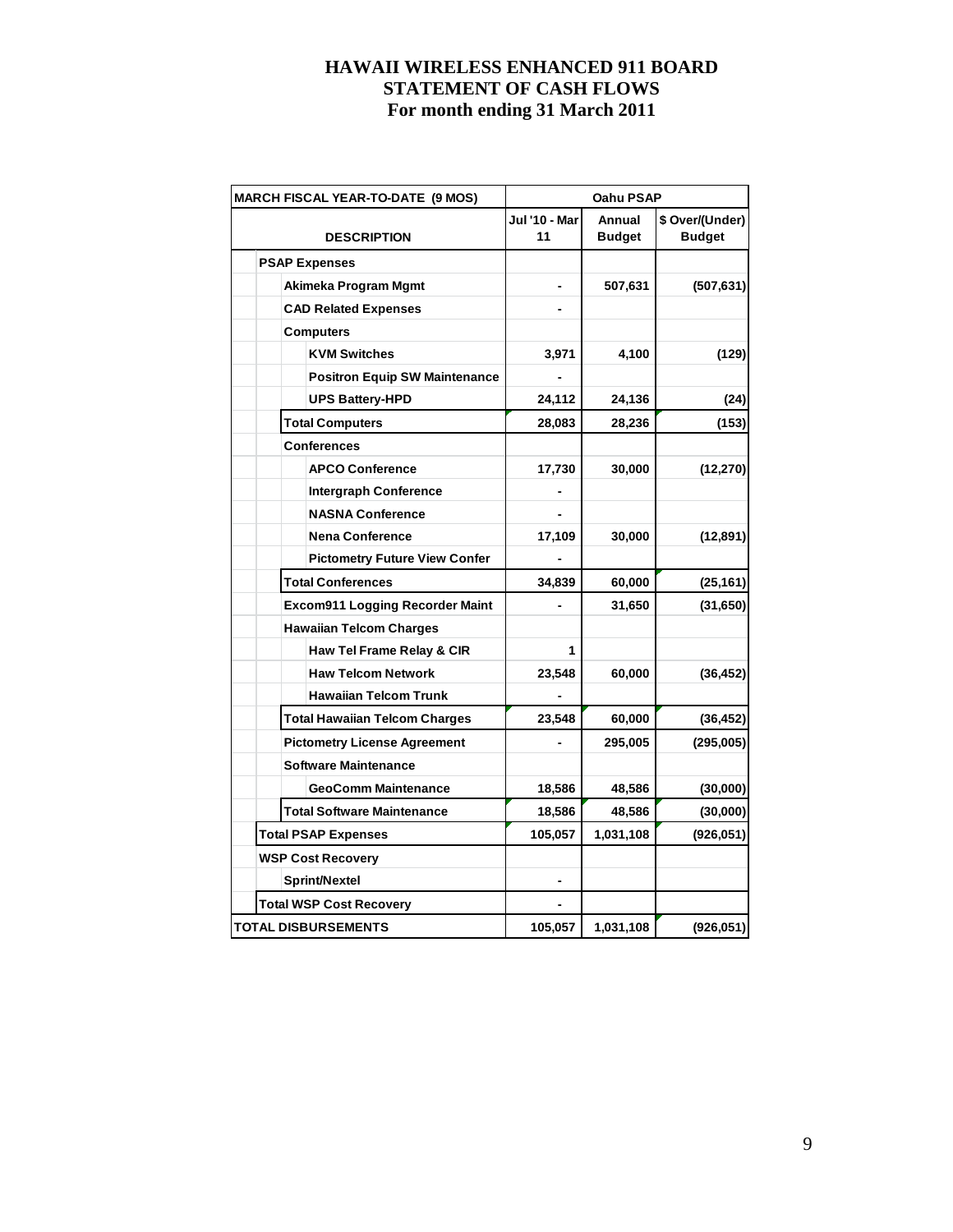| <b>MARCH FISCAL YEAR-TO-DATE (9 MOS)</b> | <b>Operations</b>          |                         |                                  |  |  |
|------------------------------------------|----------------------------|-------------------------|----------------------------------|--|--|
| <b>DESCRIPTION</b>                       | Jul '10 -<br><b>Mar 11</b> | Annual<br><b>Budget</b> | \$ Over/(Under)<br><b>Budget</b> |  |  |
| <b>Total Receipts</b>                    | 6,132,099                  | 8,500,000               | (2,367,901)                      |  |  |
| <b>DISBURSEMENTS:</b>                    |                            |                         |                                  |  |  |
| <b>Board Member Travel</b>               | 9,320                      | 27,000                  | (17,680)                         |  |  |
| <b>Consulting Expense</b>                |                            |                         |                                  |  |  |
| Intrado, Inc                             | (2, 475)                   |                         |                                  |  |  |
| <b>TKC Consulting Group, LLC</b>         | 243,750                    | 325,000                 | (81,250)                         |  |  |
| <b>Total Consulting Expense</b>          | 241,275                    | 325,000                 | (83, 725)                        |  |  |
| <b>DB&amp;F Assessments</b>              |                            |                         |                                  |  |  |
| DB&F Admin. Exp. Assess                  | 49,852                     | 236,207                 | (186, 355)                       |  |  |
| <b>DB&amp;F Revenue Assessment</b>       | 368,689                    | 415,000                 | (46, 311)                        |  |  |
| <b>Total DB&amp;F Assessments</b>        | 418,541                    | 651,207                 | (232, 666)                       |  |  |
| <b>NASNA Dues</b>                        | 100                        | 100                     |                                  |  |  |
| <b>PSAP Expenses</b>                     |                            |                         |                                  |  |  |
| Akimeka Program Mgmt                     | $\blacksquare$             |                         |                                  |  |  |
| <b>CAD Related Expenses</b>              |                            |                         |                                  |  |  |
| <b>Computers</b>                         |                            |                         |                                  |  |  |
| <b>KVM Switches</b>                      |                            |                         |                                  |  |  |
| <b>Positron Equip SW Maintenance</b>     |                            |                         |                                  |  |  |
| <b>UPS Battery-HPD</b>                   |                            |                         |                                  |  |  |
| <b>Total Computers</b>                   |                            |                         |                                  |  |  |
| <b>Conferences</b>                       |                            |                         |                                  |  |  |
| <b>APCO Conference</b>                   | 1,801                      | 3,000                   | (1,199)                          |  |  |
| <b>Intergraph Conference</b>             |                            |                         |                                  |  |  |
| <b>NASNA Conference</b>                  | 776                        |                         |                                  |  |  |
| <b>Nena Conference</b>                   | $\overline{a}$             | 3,000                   | (3,000)                          |  |  |
| <b>Pictometry Future View Confer</b>     |                            |                         |                                  |  |  |
| <b>Total Conferences</b>                 | 2,576                      | 6,000                   | (3, 424)                         |  |  |
| <b>Excom911 Logging Recorder Maint</b>   |                            |                         |                                  |  |  |
| <b>Hawaiian Telcom Charges</b>           |                            |                         |                                  |  |  |
| Haw Tel Frame Relay & CIR                |                            |                         |                                  |  |  |
| <b>Haw Telcom Network</b>                |                            |                         |                                  |  |  |
| <b>Hawaiian Telcom Trunk</b>             |                            |                         |                                  |  |  |
| <b>Total Hawaiian Telcom Charges</b>     |                            |                         |                                  |  |  |
| <b>Pictometry License Agreement</b>      | $\overline{a}$             |                         |                                  |  |  |
| <b>Software Maintenance</b>              |                            |                         |                                  |  |  |
| <b>GeoComm Maintenance</b>               |                            |                         |                                  |  |  |
| <b>Total Software Maintenance</b>        |                            |                         |                                  |  |  |
| <b>Total PSAP Expenses</b>               | 2,576                      | 6,000                   | (3, 424)                         |  |  |
| <b>WSP Cost Recovery</b>                 |                            |                         |                                  |  |  |
| Sprint/Nextel                            | 158,751                    | 180,000                 | (21,249)                         |  |  |
| Total WSP Cost Recovery                  | 158,751                    | 180,000                 | (21,249)                         |  |  |
| <b>TOTAL DISBURSEMENTS</b>               | 830,563                    | 1,189,307               | (358, 744)                       |  |  |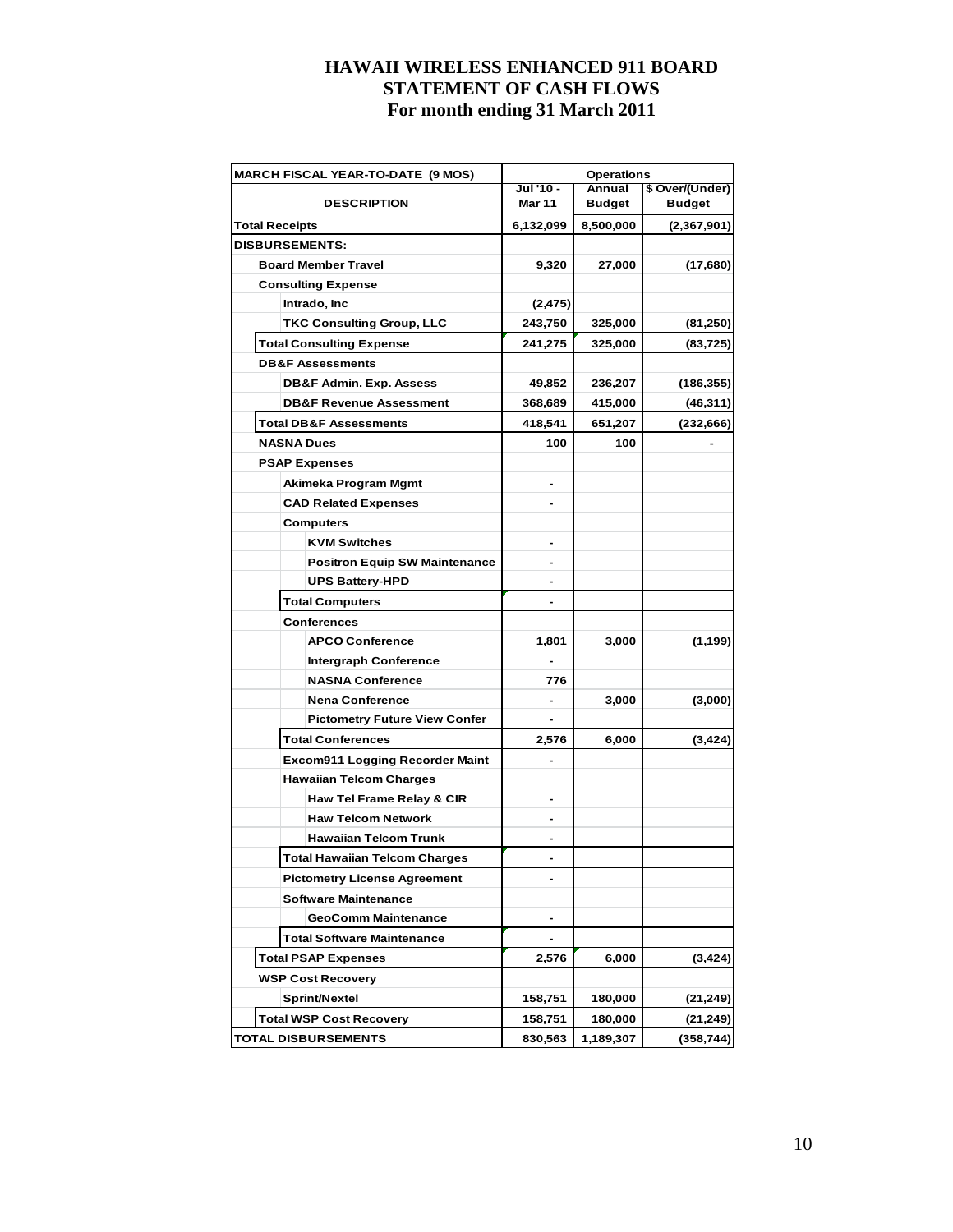# **PSAP Operations**

#### **9-1-1 Call Volume – March 2011**

| <b>PSAP</b> | Total  | <b>Wireline</b> | %     | <b>Wireless</b> | %     |  |
|-------------|--------|-----------------|-------|-----------------|-------|--|
| HAWAII (*)  | 10,514 | 3,871           | 36.8% | 6,643           | 63.2% |  |

*(\*) Totals are based on calls to Primary PSAP.* 

| <b>HAWAII</b>     |                                                                         |            |                                            |                                                          | TOTAL PSAP 9-1-1 CALL VOLUME |             |                    |            |                         |
|-------------------|-------------------------------------------------------------------------|------------|--------------------------------------------|----------------------------------------------------------|------------------------------|-------------|--------------------|------------|-------------------------|
|                   |                                                                         | Wireline   |                                            |                                                          | <b>Wireless</b>              | Admin       |                    | Abandoned  |                         |
| 2011              | <b>Total</b>                                                            | # of Calls | %to Total<br>Wireline &<br><b>Wireless</b> | %to Total<br># of Calls<br>Wireline &<br><b>Wireless</b> |                              | # of Calls  | %to Total<br>Calls | # of Calls | % Abandoned<br>to Total |
| December          |                                                                         |            |                                            |                                                          |                              |             |                    |            |                         |
| November          |                                                                         |            |                                            |                                                          |                              |             |                    |            |                         |
| October           |                                                                         |            |                                            |                                                          |                              |             |                    |            |                         |
| September         |                                                                         |            |                                            |                                                          |                              |             |                    |            |                         |
| August            |                                                                         |            |                                            |                                                          |                              |             |                    |            |                         |
| July              |                                                                         |            |                                            |                                                          |                              |             |                    |            |                         |
| June              |                                                                         |            |                                            |                                                          |                              |             |                    |            |                         |
| May               |                                                                         |            |                                            |                                                          |                              |             |                    |            |                         |
| April             |                                                                         |            |                                            |                                                          |                              |             |                    |            |                         |
| March             | 10,514                                                                  | 3,871      | 36.8%                                      | 6,643                                                    | 63.2%                        | $\mathbf 0$ | 0.0%               | 1,097      | 10.4%                   |
| February          | 9,340                                                                   | 3,453      | 37.0%                                      | 5,886                                                    | 63.0%                        |             | 0.0%               | 997        | 10.7%                   |
| January           | 10,183                                                                  | 3,755      | 36.9%                                      | 6,428                                                    | 63.1%                        | $\mathbf 0$ | 0.0%               | 1,140      | 11.2%                   |
| <b>TOTAL YTD</b>  | 30,037                                                                  | 11,079     | 36.9%                                      | 18,957                                                   | 63.1%                        | 1           | 0.0%               | 3,234      | 10.8%                   |
| <b>AVG PER MO</b> | 10,012                                                                  | 3,693      |                                            | 6,319                                                    |                              | 0           |                    | 1,078      |                         |
| Note:             | Total Calls include Administrative calls that are not direct 911 calls. |            |                                            |                                                          |                              |             |                    |            |                         |

|                   | <b>HAWAII</b>                                                           |            |                                     |                        | <b>TRANSFERRED TO FIRE</b> |                                     |                        |              |                    |            |                        |
|-------------------|-------------------------------------------------------------------------|------------|-------------------------------------|------------------------|----------------------------|-------------------------------------|------------------------|--------------|--------------------|------------|------------------------|
|                   |                                                                         |            | Wireline                            |                        |                            | Wireless                            |                        |              | Admin<br>Abandoned |            |                        |
| 2011              | <b>Total</b>                                                            | # of Calls | %to Total<br>Wireline &<br>Wireless | % of Total<br>Wireline | # of Calls                 | %to Total<br>Wireline &<br>Wireless | % of Total<br>Wireless | # of Calls   | %to Total<br>Calls | # of Calls | %Abandoned<br>to Total |
| December          |                                                                         |            |                                     |                        |                            |                                     |                        |              |                    |            |                        |
| November          |                                                                         |            |                                     |                        |                            |                                     |                        |              |                    |            |                        |
| October           |                                                                         |            |                                     |                        |                            |                                     |                        |              |                    |            |                        |
| September         |                                                                         |            |                                     |                        |                            |                                     |                        |              |                    |            |                        |
| August            |                                                                         |            |                                     |                        |                            |                                     |                        |              |                    |            |                        |
| July              |                                                                         |            |                                     |                        |                            |                                     |                        |              |                    |            |                        |
| June              |                                                                         |            |                                     |                        |                            |                                     |                        |              |                    |            |                        |
| May               |                                                                         |            |                                     |                        |                            |                                     |                        |              |                    |            |                        |
| April             |                                                                         |            |                                     |                        |                            |                                     |                        |              |                    |            |                        |
| March             | 1,977                                                                   | 926        | 46.9%                               | 23.9%                  | 1,050                      | 53.1%                               | 15.8%                  |              | 0.1%               | 45         | 2.3%                   |
| February          | 1,809                                                                   | 892        | 49.3%                               | 25.8%                  | 917                        | 50.7%                               | 15.6%                  | 0            | 0.0%               | 37         | 2.0%                   |
| January           | 1,914                                                                   | 909        | 47.5%                               | 24.2%                  | 1,004                      | 52.5%                               | 15.6%                  |              | 0.1%               | 22         | 1.1%                   |
| <b>TOTAL YTD</b>  | 5,700                                                                   | 2,727      | 47.9%                               | 24.6%                  | 2,971                      | 52.1%                               | 15.7%                  |              | 0.0%               | 104        | 1.8%                   |
| <b>AVG PER MO</b> | 1,900                                                                   | 909        |                                     |                        | 990                        |                                     |                        | $\mathbf{1}$ |                    | 35         |                        |
| Note:             | Total Calls include Administrative calls that are not direct 911 calls. |            |                                     |                        |                            |                                     |                        |              |                    |            |                        |

Note: Total Calls include Administrative calls that are not direct 911 calls.

**Notes:**

- (1) "Abandoned" calls represent the number of incoming 9-1-1 calls for which the caller had hung up before a call-taker answered.
- (2) "Abandoned" calls are included in the "Wireline" and "Wireless" counts respectively. The standard CML reports do not provide a break-out of "Abandoned" calls between "Wireline" and "Wireless" calls.
- (3) Total call volumes include Administrative calls. (Administrative calls = Calls made between 911 positions but are not 911 calls.)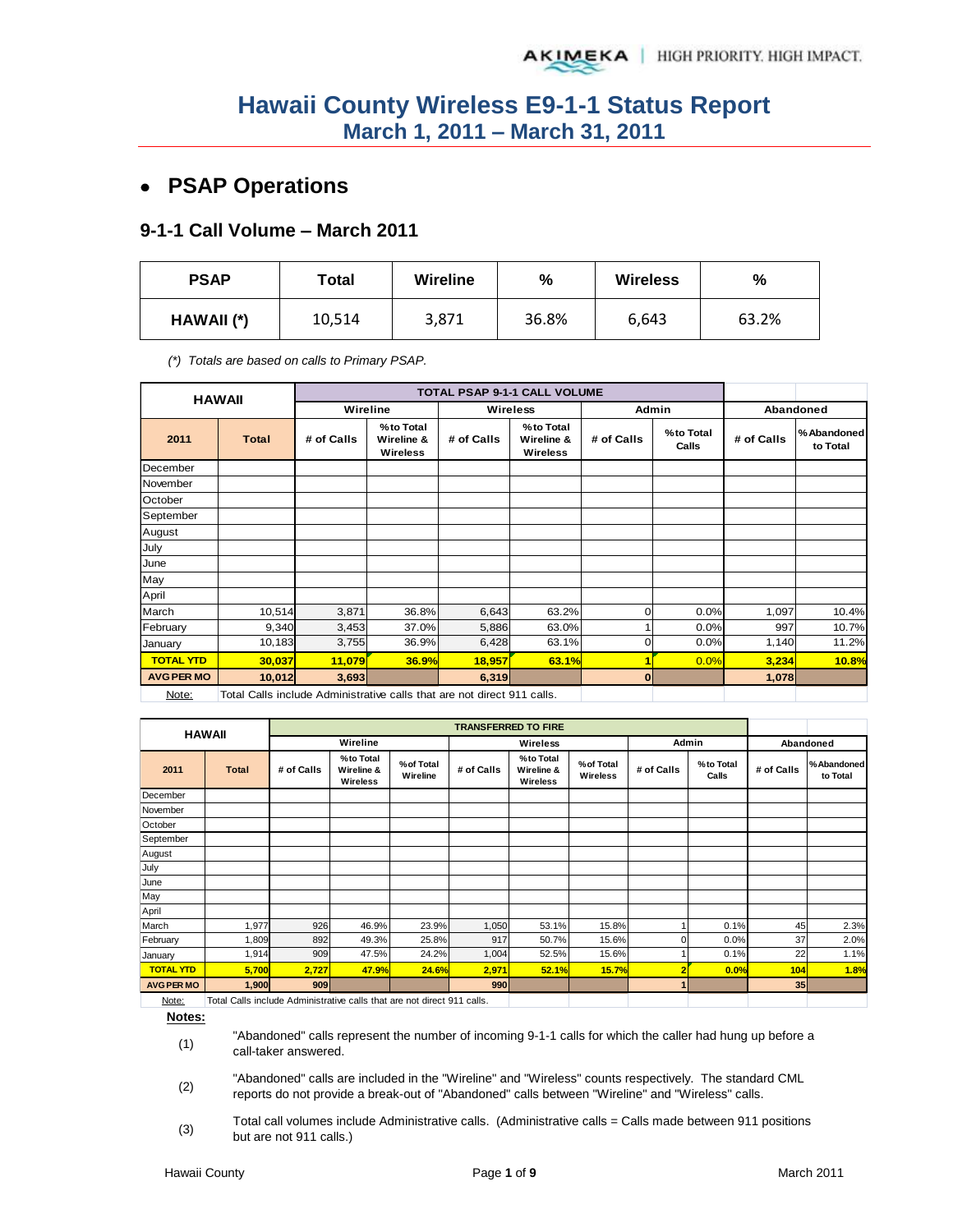### **PSAP Operations (continued)**

#### **Wireless Test – March 2011**

| <b>Date</b> | <b>WSP</b>               |   | <b>Sectors</b><br>Tested | <b>Tested By</b> | <b>Test</b><br>Pass/Fail |  |  |  |
|-------------|--------------------------|---|--------------------------|------------------|--------------------------|--|--|--|
| 03/29/11    | <b>AT&amp;T Mobility</b> | 4 | 21                       | Hawaii PSAP/     | Pass                     |  |  |  |
|             |                          |   | າ<br>ບ                   | Akimeka          | Fail                     |  |  |  |

#### **Current Month PSAP Operations Activities – March 2011**

 $01/07/11 -$ 03/09/11 Akimeka prepared a 2011 Holiday Testing Schedule and sent it to the Neighbor Island PSAPs for review on January 7, 2011. The document was subsequently updated and re-issued to the Neighbor Island PSAPs on March 1, 2011 for review and approval.

> Akimeka received approval from Lieutenant Wana and the 2011 Holiday Testing Schedule was issued to all of the Wireless Service Providers (WSPs) on March 9, 2011.

- 03/14/11 Akimeka personnel provided updated testing processes to LeRoy Fallau of Sandwich Isles Communications.
- 03/29/11 Akimeka personnel, along with AT&T Mobility tester, successfully re-tested the tower that failed in January 2011.
- 03/29/11 Akimeka personnel updated training screenprints for Wireless Phase I and Wireless Phase 2 to be incorporated into the current training material.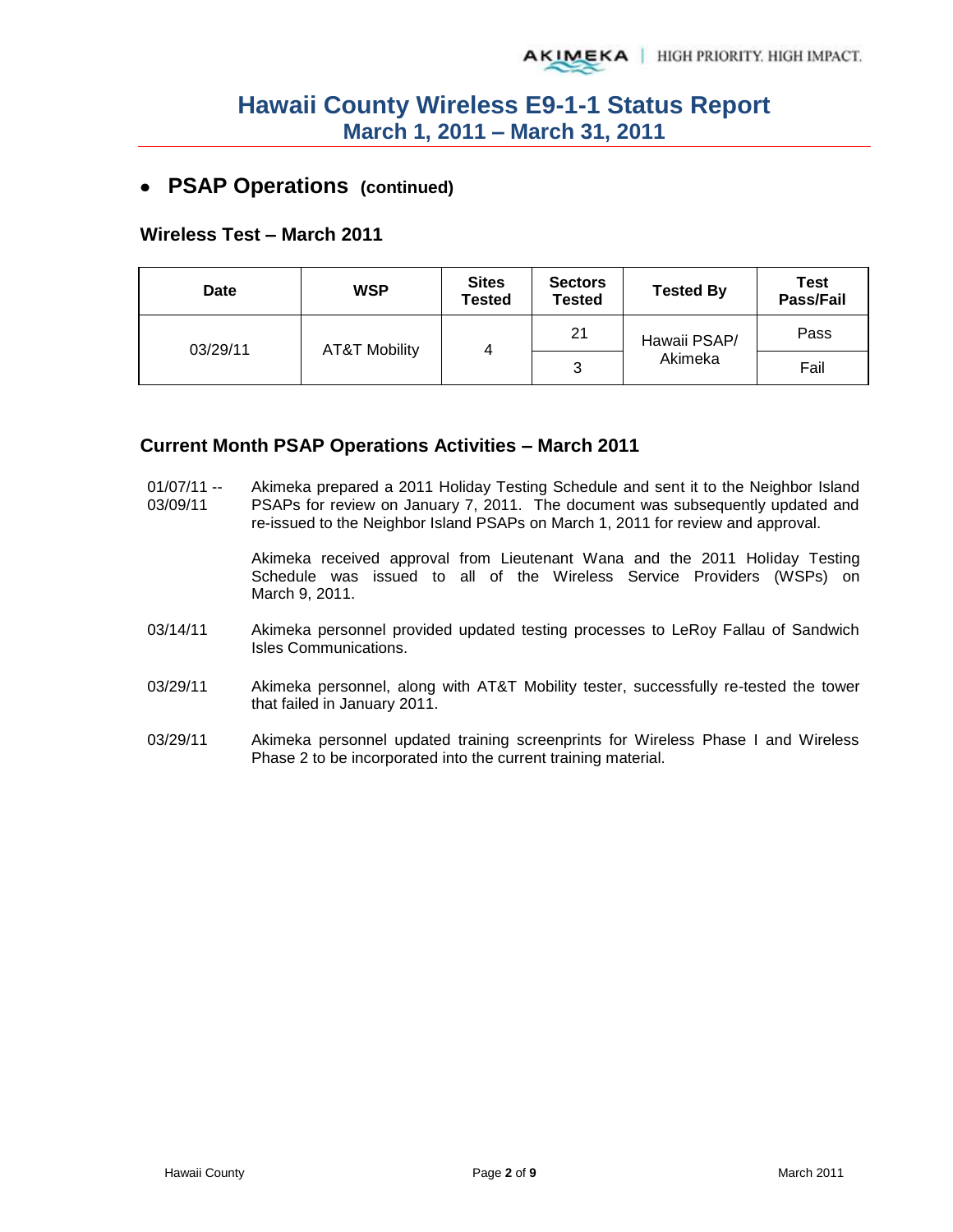### **PSAP Operations (continued)**

#### **Open Issues (To be Monitored and Tracked by Akimeka)**

#### *No further updates as of March 31, 2011.*

11/21/09 Akimeka will continue to monitor and track AT&T Mobility's open trouble ticket (11/21/09) for missing house number (HN), street and community information when transferring a WPH2 call or rebidding a WPH2 call. This issue was escalated to the State of Hawaii Wireless Enhanced 9-1-1 Board for action (August 2010). There have been no updates received to date. Unfortunately, the trouble is still occurring.

> Akimeka will provide status updates via the Monthly Status Report (MSR) when there are significant changes or updates as provided by the State of Hawaii Wireless Enhanced 9-1-1 Board and/or AT&T Mobility.

01/14/10 Akimeka will continue to monitor and track the work with Telematics providers, OnStar, Hughes, and ATX. The Executive Director of the State of Hawaii Enhanced Wireless 9-1-1 Board volunteered to coordinate and chair implementation calls (August 2010). There have been no updates or further testing scheduled by the Telematics providers.

> Akimeka will provide status updates via the Monthly Status Report (MSR) when there are significant changes or updates as provided by the State of Hawaii Wireless Enhanced 9-1-1 Board and/or Telematics providers.

04/16/10 Akimeka personnel worked on a flowchart for the Neighbor Island PSAPs to document the flow of a Call Routing Spreadsheet (CRS) and Testing Validation Worksheet (TVW). It was discovered that different processes exist among the carriers.

> Akimeka created and submitted for review a DRAFT Call Routing Spreadsheet (CRS) and Testing Validation Worksheet (TVW) process flowchart to the Neighbor Island PSAPs on December 20, 2010.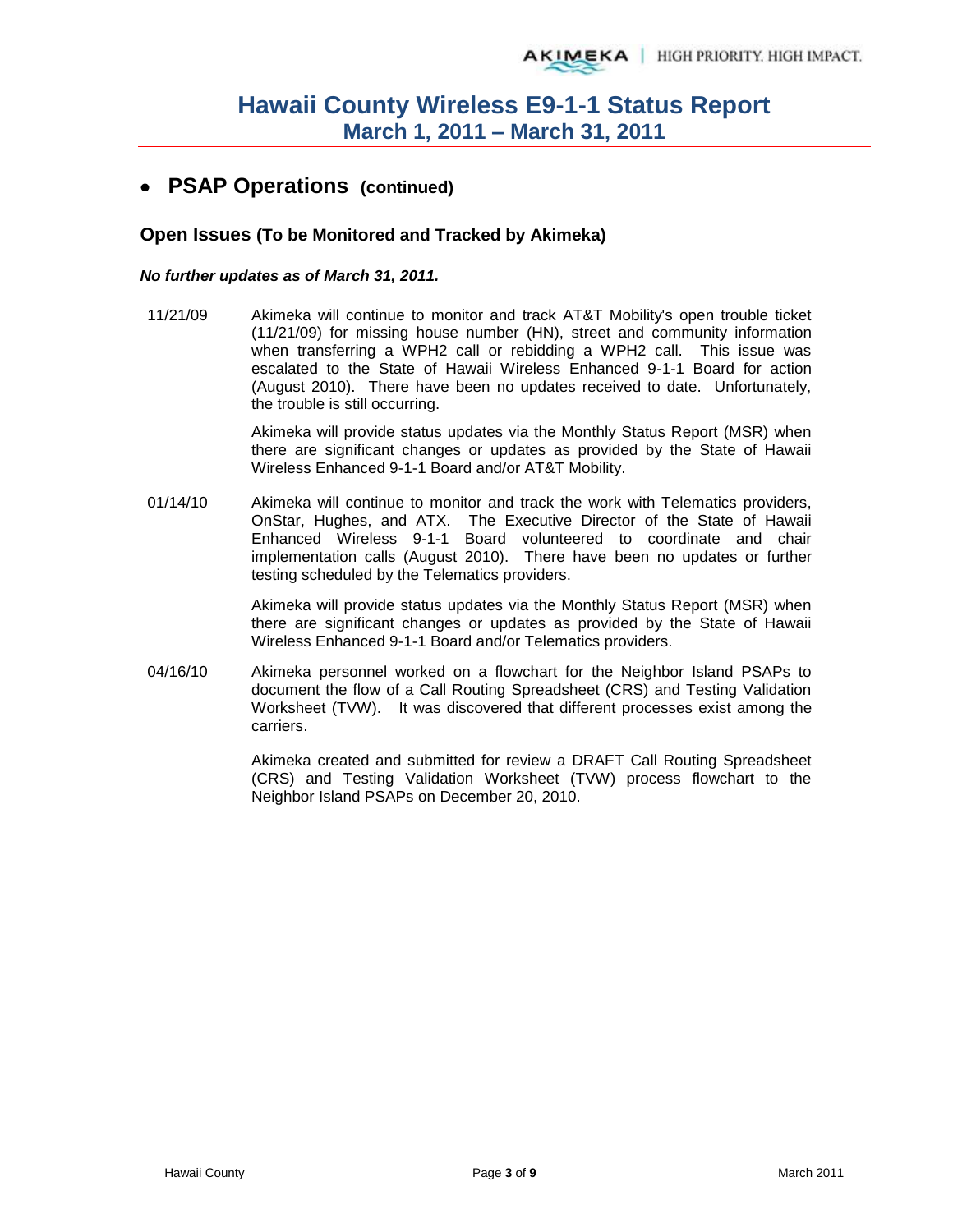# **MSAG**

### **Current Month – March 2011**

|               |              |       |                                                                    |          |                   |        |       |                              | (a)                      | (b)                            |                               |  |
|---------------|--------------|-------|--------------------------------------------------------------------|----------|-------------------|--------|-------|------------------------------|--------------------------|--------------------------------|-------------------------------|--|
| 2011          |              |       |                                                                    |          | 9-1-1NET REQUESTS |        |       |                              | Customer                 | In Suspended Status            |                               |  |
|               |              |       |                                                                    |          |                   |        |       | Customer                     | <b>Address</b><br>Change | as of Report Month End         |                               |  |
| <b>PSAP</b>   | <b>TOTAL</b> | Total | Change                                                             | Combined | <b>Delete</b>     | Insert | Split | <b>Addresses</b><br>Affected | <b>Requests</b>          | # of<br>Submitted Transactions | <b>TNs</b><br><b>Affected</b> |  |
| <b>HAWAII</b> | 217          | 205   | 78                                                                 | 114      | $\overline{2}$    |        | 10    | 1.512                        | 12 <sub>1</sub>          | O.                             | $\bf{0}$                      |  |
|               |              |       | Revised categories and report format changes effective April 2009. |          |                   |        |       |                              |                          |                                |                               |  |

During the month of March 2011, 205 9-1-1Net requests were completed relating to the MSAG database, with 1,512 customer ANI/ALI records updated as a direct result. Twelve (12) ALI discrepancy reports were submitted to 9-1-1Net for updates and corrections as needed, and monitored for completion. See attached spreadsheet for a detailed description of changes and additions.

#### *There are no records in Suspended status as of March 31, 2011.*

The Hawai`i County PSAP requested Akimeka's assistance to validate if the address changes directed in the Hawai`i Planning Department's address correction correspondence, dating back to 2004, were incorporated into Akimeka's MSAG and GIS mapping layer updates. The correspondence letters were provided in hard paper copies and requires manual review. In the month of March 2011, Akimeka was able to confirm 82 street names and 310 individual house addresses which were accurately accounted for and the information resides within the E9-1-1 databases.

|                   |               |       |        |                                                         |                   |        |       |                                  | (a)                          | (b)                                                  |                     |
|-------------------|---------------|-------|--------|---------------------------------------------------------|-------------------|--------|-------|----------------------------------|------------------------------|------------------------------------------------------|---------------------|
|                   | <b>HAWAII</b> |       |        |                                                         | 9-1-1NET REQUESTS |        |       |                                  | <b>Customer</b>              | <b>In Suspended Status</b><br>as of Report Month End |                     |
|                   |               |       |        |                                                         |                   |        |       | Customer                         | <b>Address</b><br>Change     |                                                      |                     |
| 2011              | <b>TOTAL</b>  | Total | Change | Combined                                                | Delete            | Insert | Split | <b>Addresses</b><br>Affected (*) | <b>Requests</b><br>Submitted | # of<br><b>Transactions</b>                          | <b>TNs Affected</b> |
| December          |               |       |        |                                                         |                   |        |       |                                  |                              |                                                      |                     |
| November          |               |       |        |                                                         |                   |        |       |                                  |                              |                                                      |                     |
| October           |               |       |        |                                                         |                   |        |       |                                  |                              |                                                      |                     |
| September         |               |       |        |                                                         |                   |        |       |                                  |                              |                                                      |                     |
| August            |               |       |        |                                                         |                   |        |       |                                  |                              |                                                      |                     |
| July              |               |       |        |                                                         |                   |        |       |                                  |                              |                                                      |                     |
| June              |               |       |        |                                                         |                   |        |       |                                  |                              |                                                      |                     |
| May               |               |       |        |                                                         |                   |        |       |                                  |                              |                                                      |                     |
| April             |               |       |        |                                                         |                   |        |       |                                  |                              |                                                      |                     |
| March             | 217           | 205   | 78     | 114                                                     | $\overline{2}$    |        | 10    | 1,512                            | 12                           | $\Omega$                                             | $\Omega$            |
| February          | 173           | 144   | 97     | 12                                                      | 3                 | 9      | 23    | 1,150                            | 29                           | ი                                                    | $\Omega$            |
| January           | 310           | 293   | 155    | 83                                                      | 4                 | 8      | 43    | 2,548                            | 17                           | $\mathbf{0}$                                         | $\Omega$            |
| <b>TOTAL YTD</b>  | 700           | 642   | 330    | 209                                                     | 9                 | 18     | 76    | 5,210                            | 58                           |                                                      |                     |
| <b>AVG PER MO</b> | 233           | 214   | 110    | 70                                                      | 3                 | 6      | 25    | 1,737                            | 19                           |                                                      |                     |
|                   |               |       |        | $(4)$ Applies to Observe. Delate and locate actionalist |                   |        |       |                                  |                              |                                                      |                     |

### **Year-to-Date (YTD) Summary – 2011**

(\*) Applies to Change, Delete and Insert categories

*Note: Revised categories and report format changes effective April 2009.*

| <b>Definitions:</b> | (a) | Represents customer address change requests submitted to Intrado to correct customer ANI/ALI<br>records, including those identified by Akimeka. |
|---------------------|-----|-------------------------------------------------------------------------------------------------------------------------------------------------|
|                     | (b) | Represents what is in suspension status at the end of the report month -- awaiting further action<br>by County, Telco, or Akimeka.              |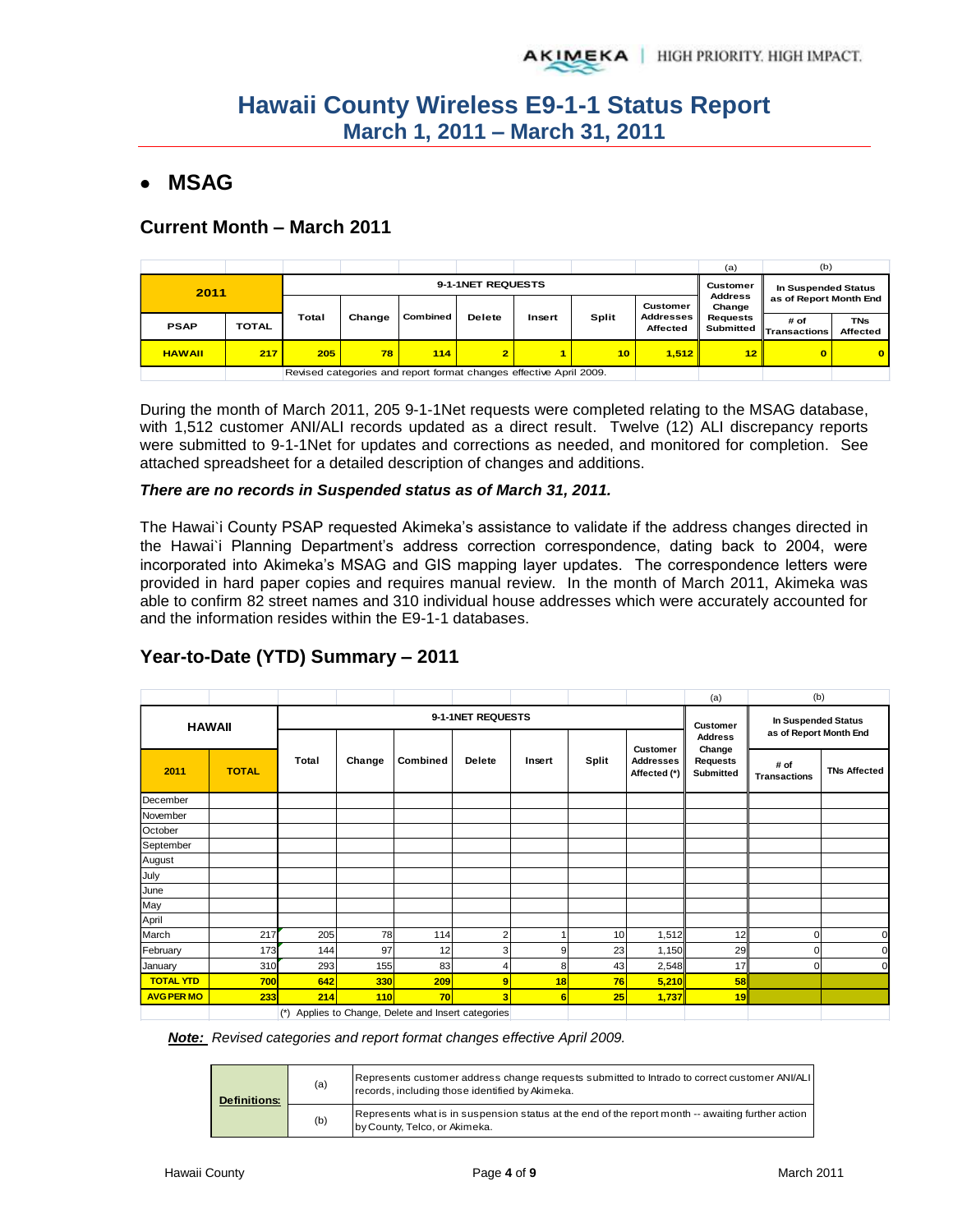# **Mapping Layers Updated/Loaded Into GIS – March 2011**

#### *9-1-1 GIS layers provided by Akimeka to the PSAP are designed for use on E9-1-1 systems.*

| <b>HAWAII</b>             |                                         |                            |                                            |                                                                                                                          |  |  |  |  |  |  |
|---------------------------|-----------------------------------------|----------------------------|--------------------------------------------|--------------------------------------------------------------------------------------------------------------------------|--|--|--|--|--|--|
|                           | Akimeka GIS Server                      |                            |                                            |                                                                                                                          |  |  |  |  |  |  |
| <b>Type of Layer</b>      | Date Created/<br><b>Edits Performed</b> | Date Uploaded<br>to Server | Date Loaded Into<br><b>PSAP GIS Server</b> | Other/Remarks                                                                                                            |  |  |  |  |  |  |
|                           | 03/21/11                                |                            |                                            |                                                                                                                          |  |  |  |  |  |  |
|                           | 03/14/11                                |                            |                                            | Per VZW CRS                                                                                                              |  |  |  |  |  |  |
| <b>WSP Cell Towers</b>    |                                         |                            |                                            | Per AT&T Mobility CRS                                                                                                    |  |  |  |  |  |  |
|                           | 03/08/11                                |                            | 03/08/11                                   | Validated towers against AT&T Mobility CRS                                                                               |  |  |  |  |  |  |
|                           | 03/07/11                                |                            |                                            |                                                                                                                          |  |  |  |  |  |  |
|                           | 03/01/11                                |                            |                                            | Per AT&T Mobility CRS                                                                                                    |  |  |  |  |  |  |
| <b>Street Centerline</b>  | 03/28/11                                |                            |                                            | Added new street centerlines as identified in the<br>County's updated layer and data necessary for the<br>Intergraph CAD |  |  |  |  |  |  |
|                           | 03/25/11                                |                            |                                            | Edited street centerline ranges                                                                                          |  |  |  |  |  |  |
|                           |                                         |                            | 03/08/11                                   |                                                                                                                          |  |  |  |  |  |  |
| <b>Address Points</b>     |                                         |                            | 03/08/11                                   |                                                                                                                          |  |  |  |  |  |  |
| <b>MSAG Address</b>       |                                         |                            |                                            |                                                                                                                          |  |  |  |  |  |  |
| Points (aka Pseudo        |                                         |                            |                                            |                                                                                                                          |  |  |  |  |  |  |
| <b>Address Points)</b>    |                                         |                            |                                            |                                                                                                                          |  |  |  |  |  |  |
| <b>MSAG Communities</b>   |                                         |                            |                                            |                                                                                                                          |  |  |  |  |  |  |
| <b>Parcels</b>            |                                         |                            |                                            |                                                                                                                          |  |  |  |  |  |  |
| <b>Churches</b>           |                                         |                            |                                            |                                                                                                                          |  |  |  |  |  |  |
| <b>Coastal Names</b>      |                                         |                            |                                            |                                                                                                                          |  |  |  |  |  |  |
| Critical                  |                                         |                            |                                            |                                                                                                                          |  |  |  |  |  |  |
| Infrastructure            |                                         |                            |                                            |                                                                                                                          |  |  |  |  |  |  |
| <b>Emergency Call</b>     |                                         |                            |                                            |                                                                                                                          |  |  |  |  |  |  |
| boxes                     |                                         |                            |                                            |                                                                                                                          |  |  |  |  |  |  |
| <b>Fire Beats</b>         |                                         |                            |                                            |                                                                                                                          |  |  |  |  |  |  |
| <b>Fire Districts</b>     |                                         |                            |                                            |                                                                                                                          |  |  |  |  |  |  |
| <b>Fire ESZ</b>           |                                         |                            |                                            |                                                                                                                          |  |  |  |  |  |  |
| <b>Fire Stations</b>      |                                         |                            |                                            |                                                                                                                          |  |  |  |  |  |  |
| Food & Beverage           |                                         |                            |                                            |                                                                                                                          |  |  |  |  |  |  |
| Hospitals                 |                                         |                            |                                            |                                                                                                                          |  |  |  |  |  |  |
| <b>Hotels</b>             |                                         |                            |                                            |                                                                                                                          |  |  |  |  |  |  |
| <b>Major Roads</b>        |                                         |                            |                                            |                                                                                                                          |  |  |  |  |  |  |
|                           |                                         |                            |                                            |                                                                                                                          |  |  |  |  |  |  |
| <b>Medical Facilities</b> |                                         |                            |                                            |                                                                                                                          |  |  |  |  |  |  |
| <b>Milepost Markers</b>   |                                         |                            |                                            |                                                                                                                          |  |  |  |  |  |  |

(\*) *Every time the GIS Update tool is used, Indexes and Cache have to be built. The Positron system configurator is adjusted every time a layer is loaded in the PowerMap database. Each PSAP position is updated accordingly.*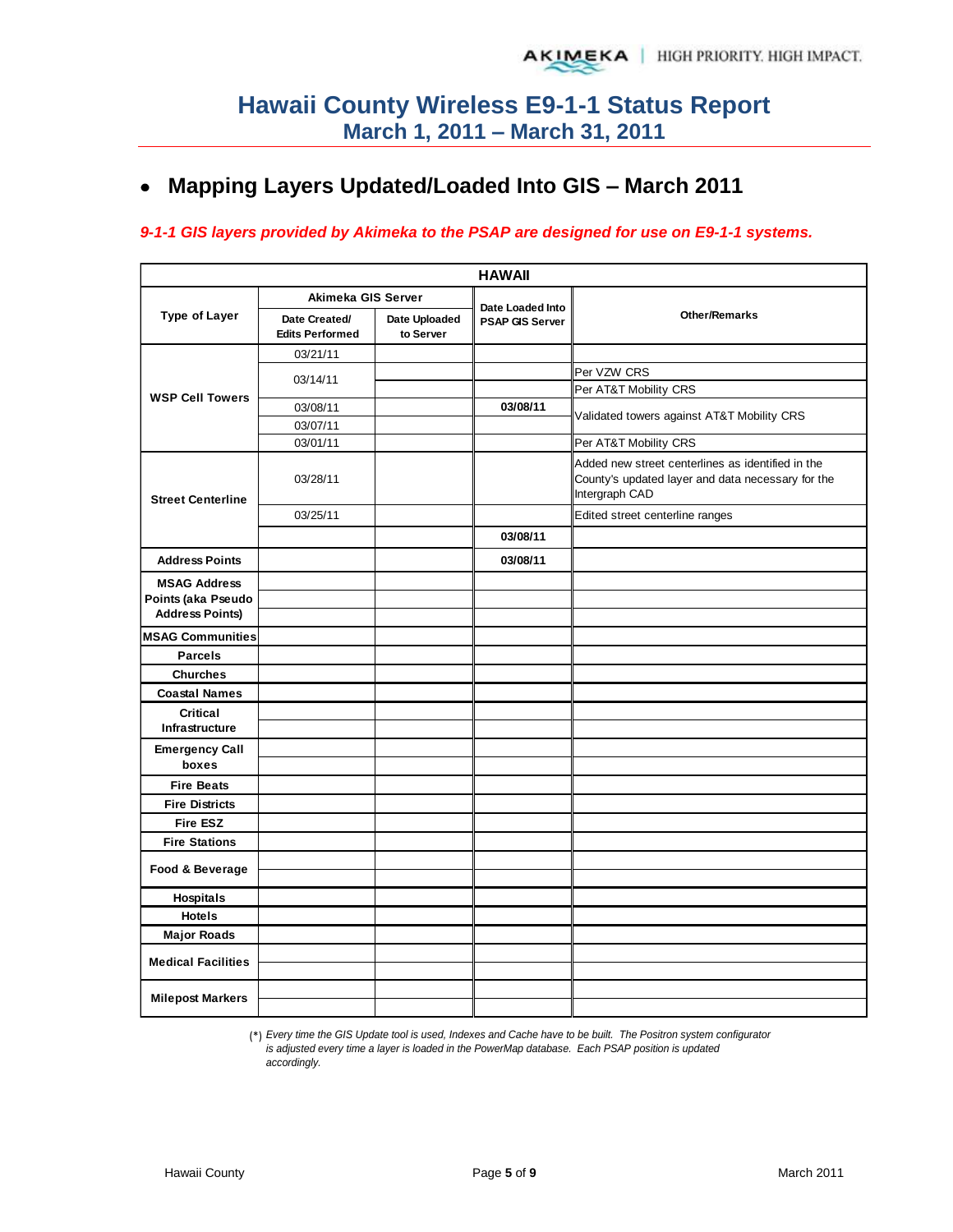# **Mapping Layers Updated/Loaded Into GIS – March 2011 (continued)**

#### *9-1-1 GIS layers provided by Akimeka to the PSAP are designed for use on E9-1-1 systems.*

|                                         | <b>HAWAII</b>                           |                            |                        |                                                                                                  |  |  |  |  |  |  |  |
|-----------------------------------------|-----------------------------------------|----------------------------|------------------------|--------------------------------------------------------------------------------------------------|--|--|--|--|--|--|--|
|                                         | Akimeka GIS Server                      |                            | Date Loaded Into       |                                                                                                  |  |  |  |  |  |  |  |
| <b>Type of Layer</b>                    | Date Created/<br><b>Edits Performed</b> | Date Uploaded<br>to Server | <b>PSAP GIS Server</b> | <b>Other/Remarks</b>                                                                             |  |  |  |  |  |  |  |
| <b>National and State</b>               | 03/24/11                                |                            |                        | Updated Parks Polygon. Layer only included National<br>Parks. All other parks were incorporated. |  |  |  |  |  |  |  |
| Parks                                   |                                         |                            |                        | Verified locations and adjusted if necessary                                                     |  |  |  |  |  |  |  |
| <b>Ocean Rescue</b>                     |                                         |                            |                        |                                                                                                  |  |  |  |  |  |  |  |
| <b>Points of Interest</b>               |                                         |                            |                        |                                                                                                  |  |  |  |  |  |  |  |
|                                         |                                         |                            |                        |                                                                                                  |  |  |  |  |  |  |  |
| <b>Police Beat</b><br><b>Boundaries</b> |                                         |                            |                        |                                                                                                  |  |  |  |  |  |  |  |
|                                         |                                         |                            |                        |                                                                                                  |  |  |  |  |  |  |  |
| <b>Police Districts</b>                 |                                         |                            |                        |                                                                                                  |  |  |  |  |  |  |  |
| <b>Police ESZ</b>                       |                                         |                            |                        |                                                                                                  |  |  |  |  |  |  |  |
| <b>Police Stations</b>                  |                                         |                            |                        |                                                                                                  |  |  |  |  |  |  |  |
| <b>Post Office</b>                      |                                         |                            |                        |                                                                                                  |  |  |  |  |  |  |  |
| <b>Schools</b>                          | 03/18/11                                |                            |                        | Corrected community on (3) schools and (1) address                                               |  |  |  |  |  |  |  |
| <b>Service Station</b>                  |                                         |                            |                        |                                                                                                  |  |  |  |  |  |  |  |
| <b>Subdivisions</b>                     |                                         |                            |                        |                                                                                                  |  |  |  |  |  |  |  |
| <b>Trails</b>                           |                                         |                            |                        |                                                                                                  |  |  |  |  |  |  |  |
| Tsunami<br><b>Evacuation Zones</b>      |                                         |                            |                        |                                                                                                  |  |  |  |  |  |  |  |
| Tsunami                                 |                                         |                            |                        |                                                                                                  |  |  |  |  |  |  |  |
| <b>Roadblocks</b>                       |                                         |                            |                        |                                                                                                  |  |  |  |  |  |  |  |

(\*) *Every time the GIS Update tool is used, Indexes and Cache have to be built. The Positron system configurator is adjusted every time a layer is loaded in the PowerMap database. Each PSAP position is updated accordingly.*

|       | Street Centerline, Address Points, and Parcels layers are provided by Hawaii County.                                                                                                                         |
|-------|--------------------------------------------------------------------------------------------------------------------------------------------------------------------------------------------------------------|
| Note: | Akimeka has been instructed to not perform any edits on the Parcels layers as provided.<br>Akimeka uploads the layer into the Akimeka GIS Server and PSAP GIS Server accordingly.                            |
|       | For the Street Centerline and Address Points layers, effective November 25, 2009, Akimeka<br>will compare and incorporate the County's changes into Akimeka's Street Centerline and<br>Address Points layer. |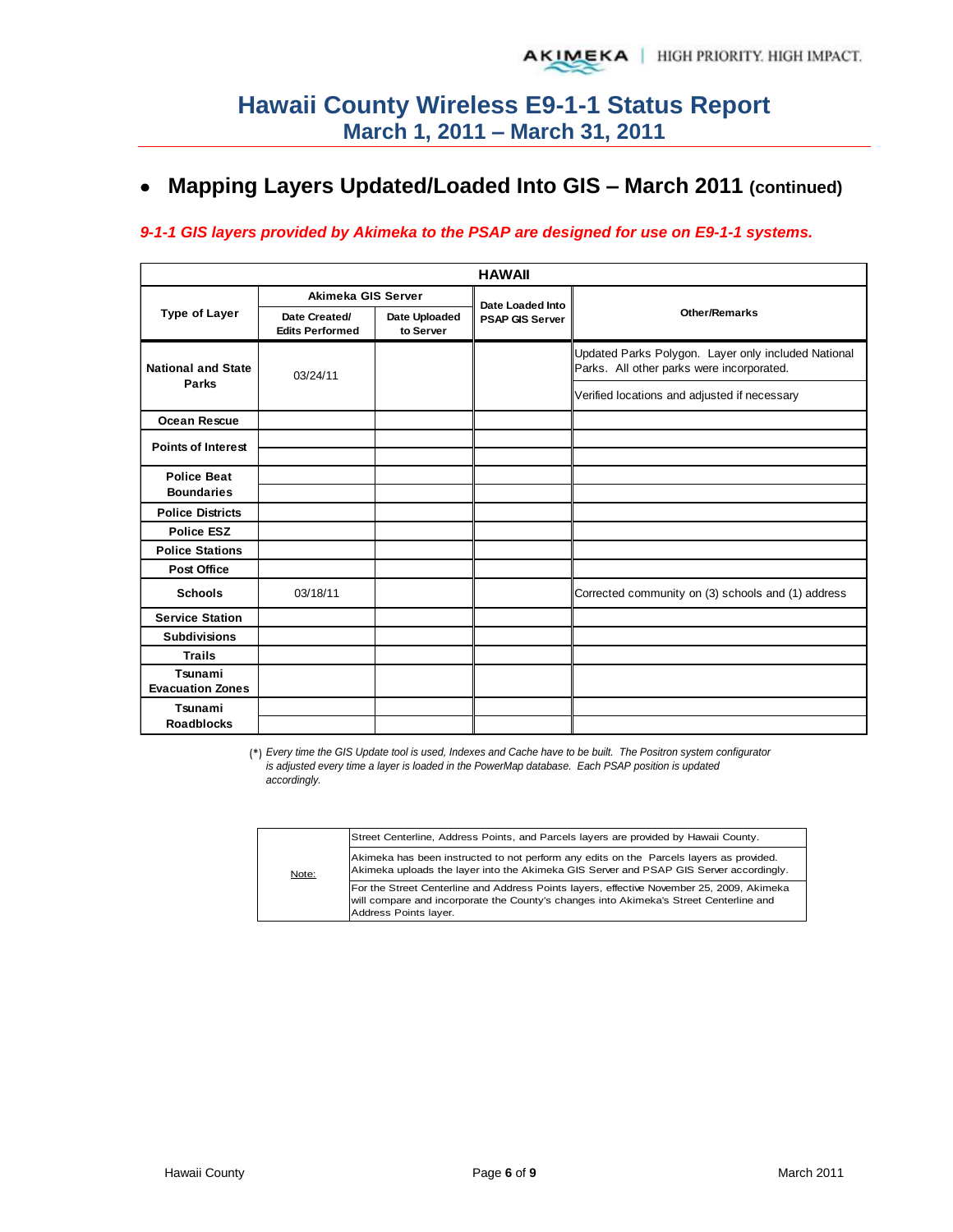# **Mapping Layers Updated/Loaded Into GIS – March 2011 (continued)**

### **Current Month GIS Activities – March 2011**

03/09/11

- 03/07/11 A police beat map of West Hawai'i for the Kona Police Beats was created by Akimeka.
- 03/08/11 Police beat maps for North Kona and South Kona was created by Akimeka.
- 03/08/11 Akimeka continued to create police beat maps for Kona Beats 637 and 639.
- 03/10/11 Akimeka sent the following Kona Beat map drafts -- North Kona, Beats 637,638,639,640,and 641, South Kona, West Hawai`i, and Kona District -- to Sergeant Souther for review and approval.
- 03/11/11 Akimeka moved the Tsunami Evacuation Zones to a higher level on PowerMap. This allows the dispatchers to clearly see the zones.
- 03/15/11 Akimeka created a communities project for Hawai`i County Police and Fire in GIS format to facilitate editing of MSAG Communities.
- 03/16/11 Akimeka personnel GPS'd Queen Ka`ahumanu Highway (Hwy 19/Hwy 11) in Kailua Kona, south to Kuakini Highway/Hawai`i Belt Road/Volcano Road/Kanoelehua Avenue (Hwy 11) to Hilo.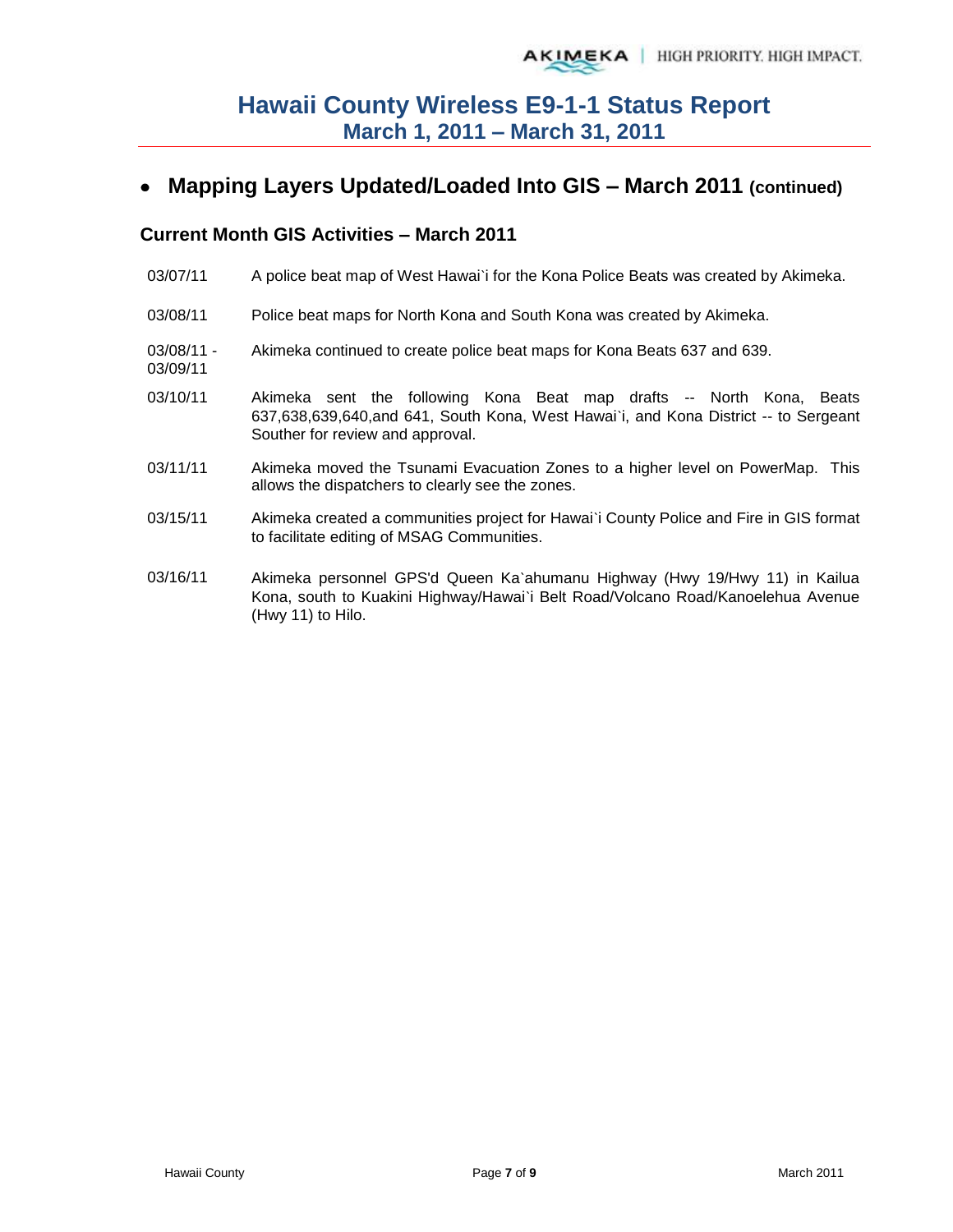# **Service Requests Transactions**

# **Open Service Requests – February 2011 (February 25, 2011 – March 29, 2011)**

| #            | Date     | Ticket# | <b>Description</b>                     | Category                                                | Urgency | <b>Comments</b>                                                                                                                                                                                                |
|--------------|----------|---------|----------------------------------------|---------------------------------------------------------|---------|----------------------------------------------------------------------------------------------------------------------------------------------------------------------------------------------------------------|
| $\mathbf{1}$ | 05/25/10 | 220     | <b>MSAG Community Layer</b>            | 911 Map -- Other                                        | Low     | Hawai'i County Police reviewed Akimeka's 2008<br>MSAG Community layer data and would like to<br>redefine them. New boundaries for West Hawai'i was<br>received on May 16, 2010.                                |
|              |          |         |                                        |                                                         |         | Akimeka contacted the Hawai'i County PSAP to set<br>up a meeting to discuss, define and agree upon the<br>MSAG Communities to be used. Meeting date is still<br>pending.                                       |
| 2            | 06/03/10 | 225     | Verify addresses on Puako Beach Road   | <b>MSAG - ANI/ALI</b><br>Discrepancy                    | Normal  | Customer records were researched and update<br>requests were sent to Sprint via Intrado and Hawaiian<br>Telcom, Inc. (HTI).                                                                                    |
|              |          |         |                                        |                                                         |         | Record pending with telcos.                                                                                                                                                                                    |
| 3            | 11/12/10 | 270     | Incorrect Address: TN = 808/968-6721   | <b>MSAG - ANI/ALI</b><br>Discrepancy                    | Normal  | Customer records were researched and correction<br>request submitted on November 15, 2010.                                                                                                                     |
|              |          |         |                                        |                                                         |         | Researched continued with Intrado and Hawai'i County<br>on March 31, 2011.                                                                                                                                     |
| 4            | 02/11/11 | 312     | <b>Incorrect Information Displayed</b> | <b>MSAG - ANI/ALI</b><br>Discrepancy                    | Normal  | Sent inquiry to Intrado regarding street name change<br>and potential community name change.                                                                                                                   |
|              |          |         |                                        | Documented Items Per April 9 Intergraph Conference Call |         |                                                                                                                                                                                                                |
| 5            | 04/21/10 | 192     | <b>Police/Fire Districts</b>           | 911 Map -- Other                                        | High    | Akimeka received written descriptions of the police and<br>fire beats from the Hawai'i County PSAPs.<br>Screenshots illustrating the changes were sent to the<br>Hawai'i County PSAPs for review and approval. |
|              |          |         |                                        |                                                         |         | Akimeka personnel met with Hawai'i County Police<br>and Fire personnel on March 17, 2011 to adjust the<br>districts.                                                                                           |

*Note: Open Service Requests reflect what is in pending status at the end of the report month.*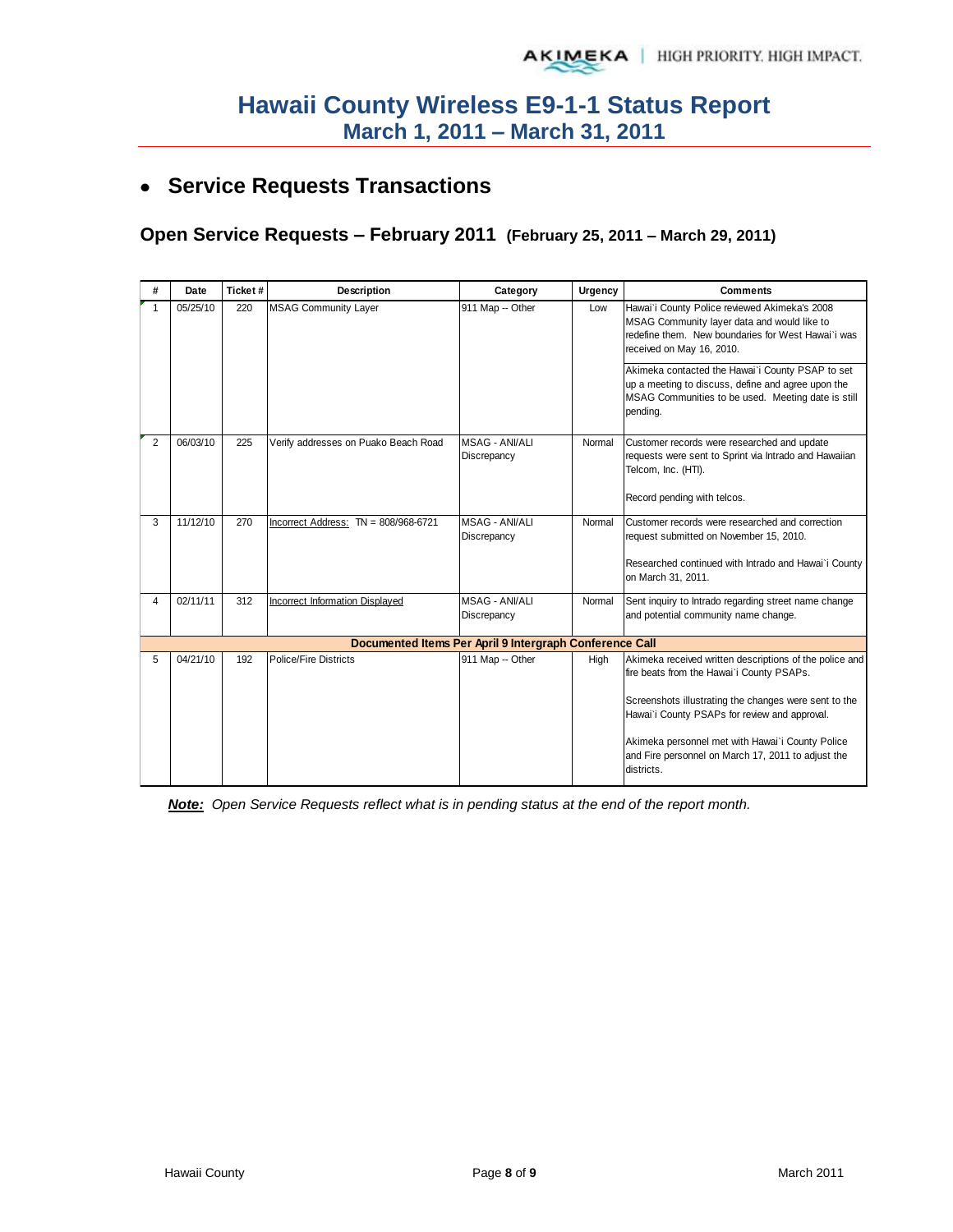**Service Requests Transactions (continued)**

**Year-to-Date (YTD) Summary – 2011**

|                | <b>HAWAII</b>  |          |                |                | <b>SERVICE REQUEST CATEGORIES</b> |                |                |                         |                |                    |             |  |
|----------------|----------------|----------|----------------|----------------|-----------------------------------|----------------|----------------|-------------------------|----------------|--------------------|-------------|--|
| 2011           | <b>TOTAL</b>   |          |                |                | 911 Map<br><b>MSAG</b>            |                |                | <b>Request Training</b> |                | <b>Suggestions</b> |             |  |
|                | <b>Created</b> | Closed   | Open           | <b>Created</b> | Closed                            | <b>Created</b> | Closed         | <b>Created</b>          | Closed         | <b>Created</b>     | Closed      |  |
| December       |                |          |                |                |                                   |                |                |                         |                |                    |             |  |
| November       |                |          |                |                |                                   |                |                |                         |                |                    |             |  |
| October        |                |          |                |                |                                   |                |                |                         |                |                    |             |  |
| September      |                |          |                |                |                                   |                |                |                         |                |                    |             |  |
| August         |                |          |                |                |                                   |                |                |                         |                |                    |             |  |
| July           |                |          |                |                |                                   |                |                |                         |                |                    |             |  |
| June           |                |          |                |                |                                   |                |                |                         |                |                    |             |  |
| May            |                |          |                |                |                                   |                |                |                         |                |                    |             |  |
| April          |                |          |                |                |                                   |                |                |                         |                |                    |             |  |
| March          | 0              | 2        | 5 <sup>1</sup> | $\Omega$       | $\Omega$                          | 0              | $\overline{2}$ | $\mathbf 0$             | 0              | 0                  | $\mathbf 0$ |  |
| February       | 3              |          |                |                | $\Omega$                          | 3              |                | 0                       | 0              | 0                  | $\mathbf 0$ |  |
| January        | 19             | 21       | 5 <sup>1</sup> |                | $\Omega$                          | 19             | 21             | 0                       | $\mathbf 0$    | 0                  | $\mathbf 0$ |  |
| 2010 Carryover | 7              | $\Omega$ |                |                | 0                                 | 5              | $\Omega$       | 0                       | 0              | 0                  | $\mathbf 0$ |  |
| <b>TOTAL</b>   | 29             | 24       | 5II            | 2              | 0                                 | 27             | 24             | $\mathbf{0}$            | $\overline{0}$ |                    | $\bf{0}$    |  |

*Note: Open Service Requests reflect what is in pending status at the end of the report month.* 

| <b>Definitions:</b> | Category                | <b>Description</b>                                      |  |  |  |
|---------------------|-------------------------|---------------------------------------------------------|--|--|--|
|                     | 911 Map                 | Mapping computer not functioning or displaying properly |  |  |  |
|                     | <b>MSAG</b>             | Discrepancies with 9-1-1 MSAG addresses                 |  |  |  |
|                     | <b>Request Training</b> | E-911 Operations training needs                         |  |  |  |
|                     | Suggestions             | Vehicle to share suggestions                            |  |  |  |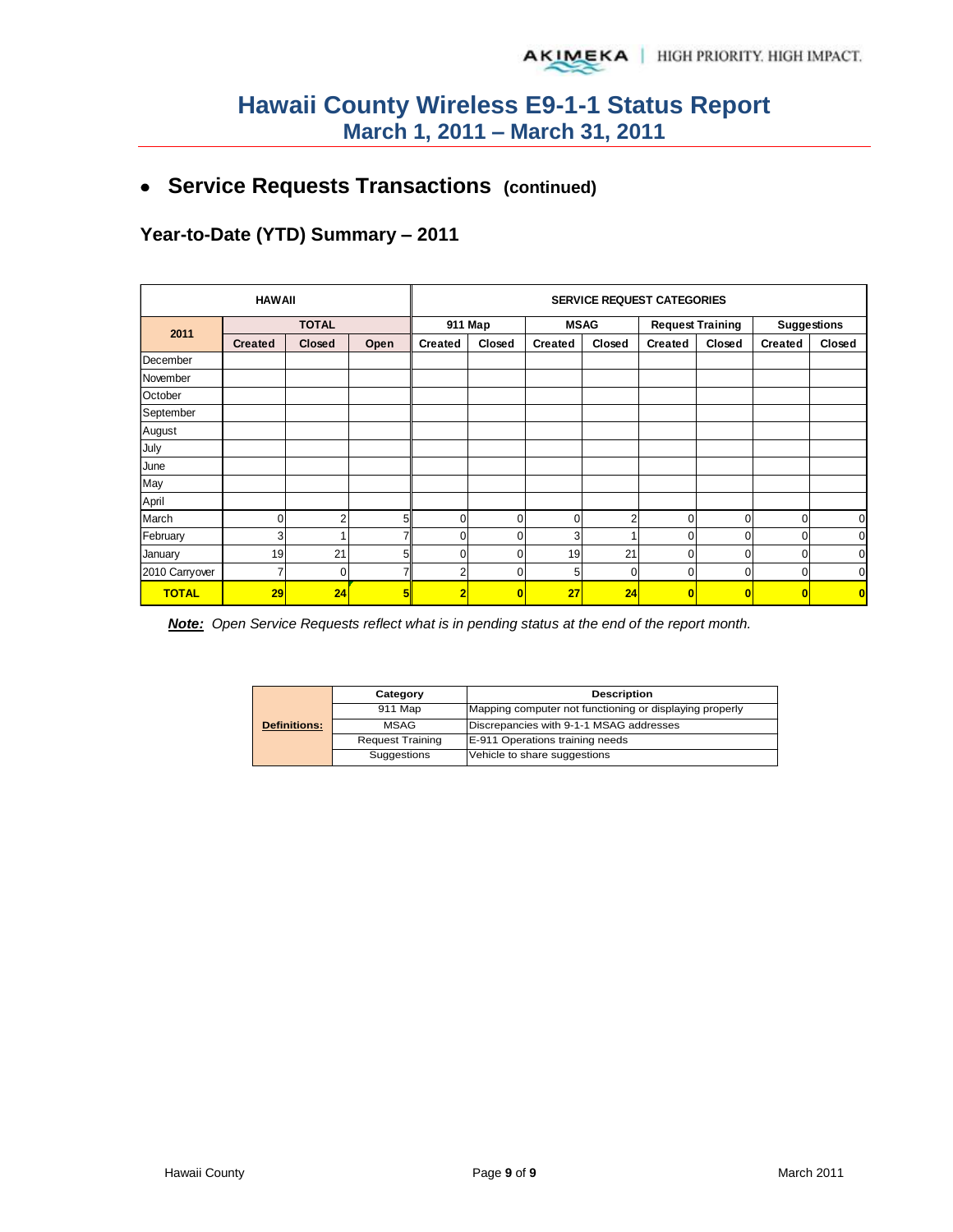# **PSAP Operations**

#### **9-1-1 Call Volume – March 2011**

| <b>PSAP</b>  | Total |       | $\frac{9}{6}$ | <b>Wireless</b> | %     |  |
|--------------|-------|-------|---------------|-----------------|-------|--|
| <b>KAUAI</b> | 3,166 | 1,103 | 34.9%         | 2,060           | 65.1% |  |

### **9-1-1 Call Volume – Calendar Year 2011**

| <b>KAUAI</b>      |              |            |                                            | TOTAL PSAP 9-1-1 CALL VOLUME |                                            |                |                    |            |            |
|-------------------|--------------|------------|--------------------------------------------|------------------------------|--------------------------------------------|----------------|--------------------|------------|------------|
|                   |              | Wireline   |                                            | Wireless                     |                                            | Admin          |                    |            | Abandoned  |
| 2011              | <b>Total</b> | # of Calls | %to Total<br>Wireline &<br><b>Wireless</b> | # of Calls                   | %to Total<br>Wireline &<br><b>Wireless</b> | # of Calls     | %to Total<br>Calls | # of Calls | %Abandoned |
| December          |              |            |                                            |                              |                                            |                |                    |            |            |
| November          |              |            |                                            |                              |                                            |                |                    |            |            |
| October           |              |            |                                            |                              |                                            |                |                    |            |            |
| September         |              |            |                                            |                              |                                            |                |                    |            |            |
| August            |              |            |                                            |                              |                                            |                |                    |            |            |
| July              |              |            |                                            |                              |                                            |                |                    |            |            |
| June              |              |            |                                            |                              |                                            |                |                    |            |            |
| May               |              |            |                                            |                              |                                            |                |                    |            |            |
| April             |              |            |                                            |                              |                                            |                |                    |            |            |
| March             | 3,166        | 1,103      | 34.9%                                      | 2,060                        | 65.1%                                      | 3              | 0.1%               | 646        | 20.4%      |
| February          | 2,875        | 1,049      | 36.5%                                      | 1,822                        | 63.5%                                      | 4              | 0.1%               | 554        | 19.3%      |
| January           | 2,907        | 1,018      | 35.0%                                      | 1,889                        | 65.0%                                      | $\overline{0}$ | 0.0%               | 601        | 20.7%      |
| <b>TOTAL YTD</b>  | 8,948        | 3,170      | <b>35.5%</b>                               | 5,771                        | 64.5%                                      | 7              | 0.1%               | 1,801      | 20.1%      |
| <b>AVG PER MO</b> | 2,983        | 1,057      |                                            | 1,924                        |                                            | 2 <sub>1</sub> |                    | 600        |            |

*Note: Total Calls include Administrative calls that are not direct 9-1-1 calls.* 

#### **Notes:**

- $(1)$  Total call volumes include Administrative calls. (Administrative calls = Calls made between 9-1-1 positions but are not 9-1-1 calls.)
- (2) "Abandoned" calls represent the number of incoming 9-1-1 calls for which the caller had hung up before a call-taker answered.
- (3) "Abandoned" calls are included in the "Wireline" and "Wireless" counts respectively. The standard CML reports do not provide a break-out of "Abandoned" calls between "Wireline" and "Wireless" calls.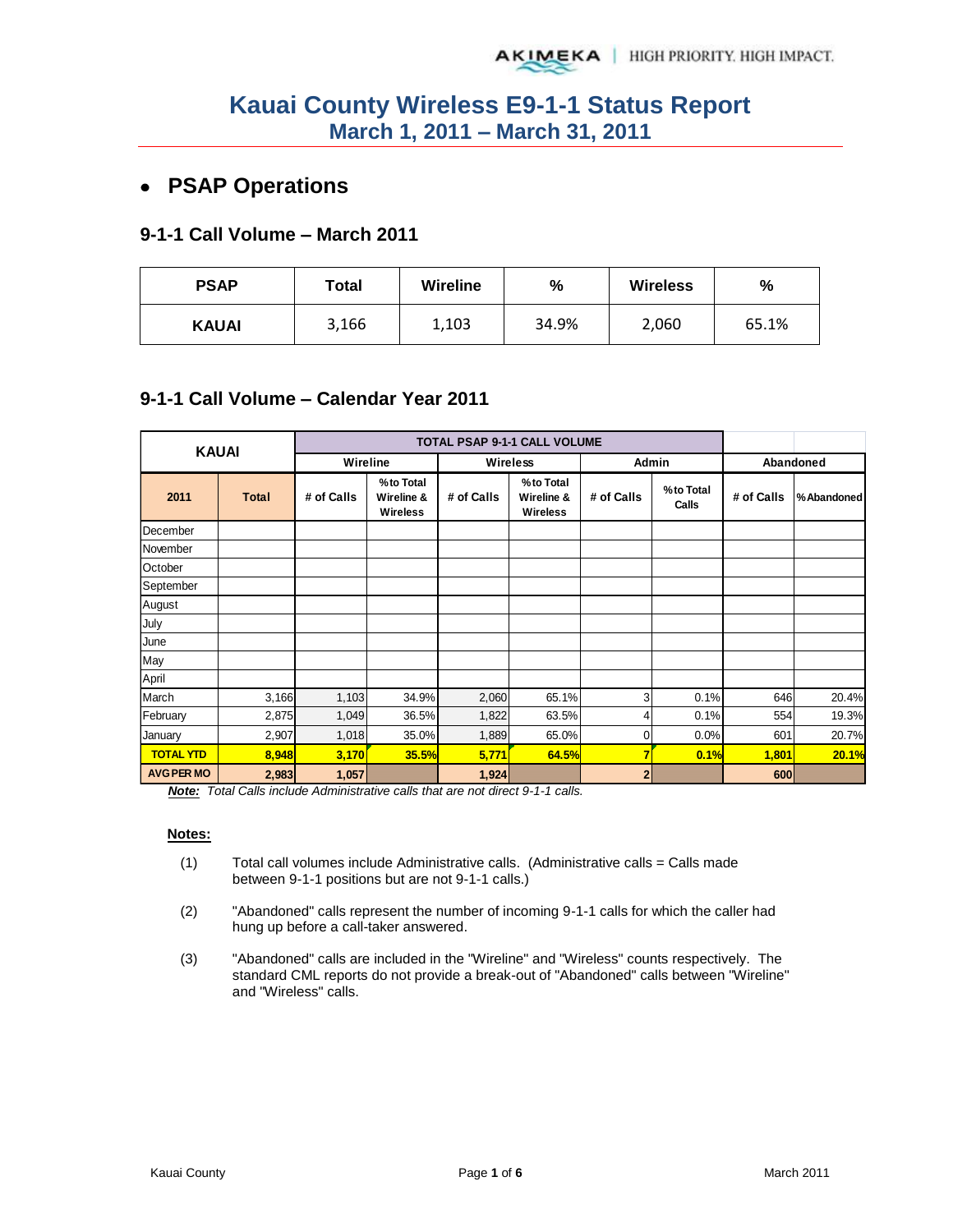# **PSAP Operations (continued)**

#### **Wireless Test – March 2011**

| Date                  | <b>WSP</b>               | <b>Sites</b><br><b>Tested</b> | <b>Sectors</b><br><b>Tested</b> | <b>Tested By</b>       | Test<br>Pass/Fail |
|-----------------------|--------------------------|-------------------------------|---------------------------------|------------------------|-------------------|
| $03/01/11 - 03/02/11$ | <b>AT&amp;T Mobility</b> |                               | 3                               | Kauai PSAP             | Pass              |
|                       |                          |                               | (Network Connectivity)          |                        |                   |
| 3/23/11               | <b>AT&amp;T Mobility</b> | 6                             | 18                              | Kauai PSAP/<br>Akimeka | Pass              |

#### **Current Month PSAP Operations Activities – March 2011**

- $01/07/11 -$ 03/09/11 Akimeka prepared a 2011 Holiday Testing Schedule and sent it to the Neighbor Island PSAPs for review on January 7, 2011. The document was subsequently updated and re-issued to the Neighbor Island PSAPs on March 1, 2011 for review and approval. Akimeka received approval from Kathleen Langtad, Dispatch Supervisor, and the 2011 Holiday Testing Schedule was issued to all of the Wireless Service Providers (WSPs) on March 9, 2011.
- 03/14/11 Akimeka personnel provided updated testing processes to LeRoy Fallau of Sandwich Isles Communications.
- 03/23/11 Akimeka personnel updated training screenprints for Wireless Phase I and Wireless Phase 2 to be incorporated into the current training material.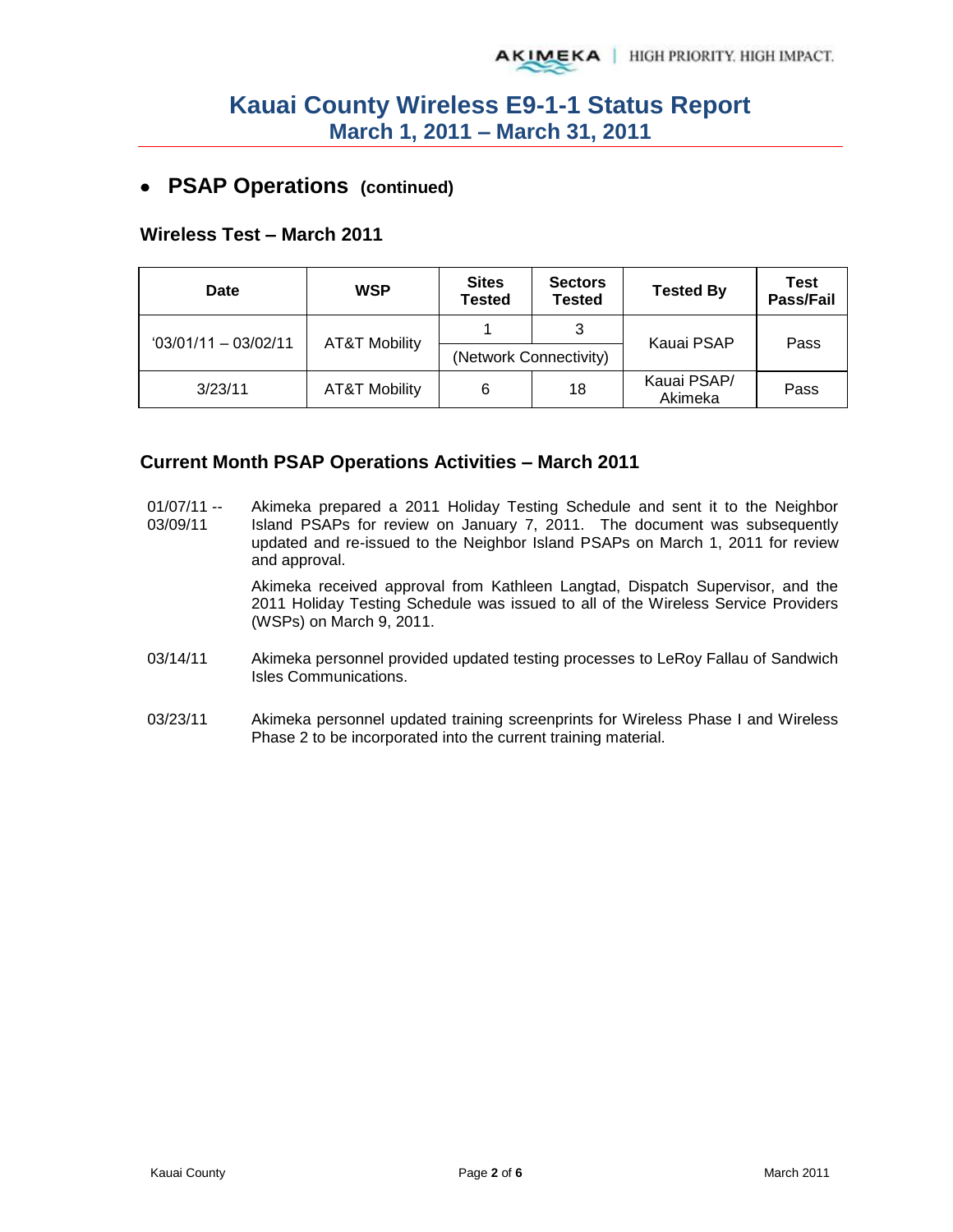### **PSAP Operations (continued)**

#### **Open Issues (To be Monitored and Tracked by Akimeka)**

#### *No further updates as of March 31, 2011.*

11/21/09 Akimeka will continue to monitor and track AT&T Mobility's open trouble ticket (11/21/09) for missing house number (HN), street and community information when transferring a WPH2 call or rebidding a WPH2 call. This issue was escalated to the State of Hawaii Wireless Enhanced 9-1-1 Board for action (August 2010). There have been no updates received to date. Unfortunately, the trouble is still occurring.

> Akimeka will provide status updates via the Monthly Status Report (MSR) when there are significant changes or updates as provided by the State of Hawaii Wireless Enhanced 9-1-1 Board and/or AT&T Mobility.

01/14/10 Akimeka will continue to monitor and track the work with Telematics providers, OnStar, Hughes, and ATX. The Executive Director of the State of Hawaii Enhanced Wireless 9-1-1 Board volunteered to coordinate and chair implementation calls (August 2010). There have been no updates or further testing scheduled by the Telematics providers.

> Akimeka will provide status updates via the Monthly Status Report (MSR) when there are significant changes or updates as provided by the State of Hawaii Wireless Enhanced 9-1-1 Board and/or Telematics providers.

04/16/10 Akimeka personnel worked on a flowchart for the Neighbor Island PSAPs to document the flow of a Call Routing Spreadsheet (CRS) and Testing Validation Worksheet (TVW). It was discovered that different processes exist among the carriers.

> Akimeka created and submitted for review a DRAFT Call Routing Spreadsheet (CRS) and Testing Validation Worksheet (TVW) process flowchart to the Neighbor Island PSAPs on December 20, 2010.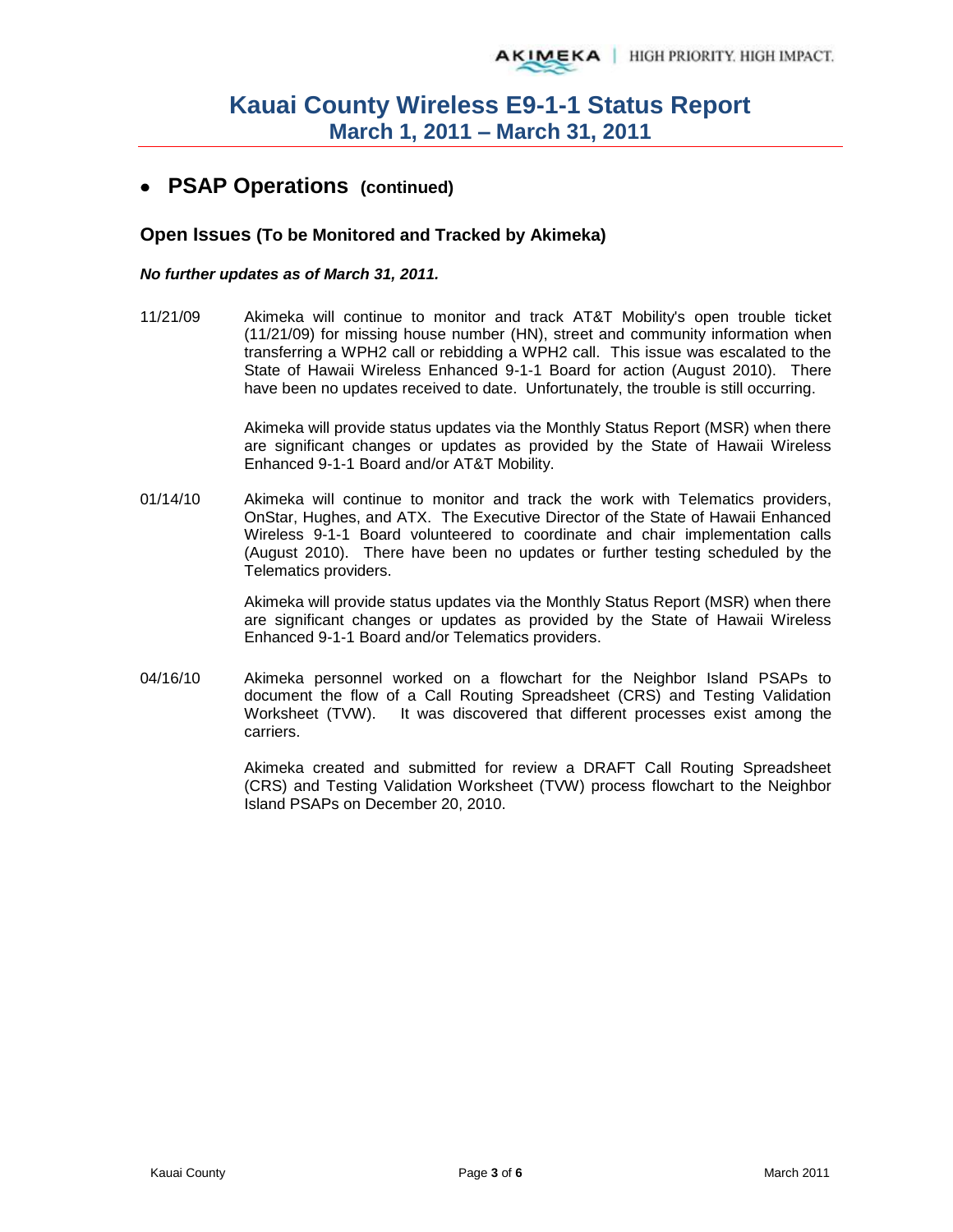# **MSAG**

### **Current Month – March 2011**

|              |              |       |        |                                                                    |                            |                     |              |                       | (a)             | (b)                            |                        |
|--------------|--------------|-------|--------|--------------------------------------------------------------------|----------------------------|---------------------|--------------|-----------------------|-----------------|--------------------------------|------------------------|
| 2011         |              |       |        | 9-1-1NET REQUESTS                                                  | Customer<br><b>Address</b> | In Suspended Status |              |                       |                 |                                |                        |
|              |              |       |        |                                                                    |                            |                     |              | <b>Customer</b>       | Change          | as of Report Month End         |                        |
| <b>PSAP</b>  | <b>TOTAL</b> | Total | Change | <b>Combined</b>                                                    | <b>Delete</b>              | Insert              | <b>Split</b> | Addresses<br>Affected | <b>Requests</b> | # of<br>Submitted Transactions | <b>TNs</b><br>Affected |
| <b>KAUAI</b> | 51           | 51    | 31     | $\overline{2}$                                                     | 4                          | 4                   | 10           | 769                   | 0               | 0                              | 0                      |
|              |              |       |        | Revised categories and report format changes effective April 2009. |                            |                     |              |                       |                 |                                |                        |

During the month of March 2011, 51 9-1-1Net requests were completed relating to the MSAG database, with 769 customer ANI/ALI records updated as a direct result. No ALI discrepancy reports were submitted to 9-1-1Net for updates and corrections. See attached spreadsheet for a detailed description of changes and additions.

*There are no records in Suspended status as of March 31, 2011.* 

|                      |              |                 |     |                   |                                                 |                                               |       |                                              | (a)                             | (b)                                                |          |
|----------------------|--------------|-----------------|-----|-------------------|-------------------------------------------------|-----------------------------------------------|-------|----------------------------------------------|---------------------------------|----------------------------------------------------|----------|
|                      | <b>KAUAI</b> |                 |     | 9-1-1NET REQUESTS | Customer<br><b>Address</b>                      | In Suspended Status<br>as of Report Month End |       |                                              |                                 |                                                    |          |
| <b>TOTAL</b><br>2011 |              | Total<br>Change |     | Combined          | <b>Delete</b>                                   |                                               | Split | Customer<br><b>Addresses</b><br>Affected (*) | Change<br>Requests<br>Submitted | # of<br><b>TNs Affected</b><br><b>Transactions</b> |          |
| December             |              |                 |     |                   |                                                 |                                               |       |                                              |                                 |                                                    |          |
| November             |              |                 |     |                   |                                                 |                                               |       |                                              |                                 |                                                    |          |
| October              |              |                 |     |                   |                                                 |                                               |       |                                              |                                 |                                                    |          |
| September            |              |                 |     |                   |                                                 |                                               |       |                                              |                                 |                                                    |          |
| August               |              |                 |     |                   |                                                 |                                               |       |                                              |                                 |                                                    |          |
| July                 |              |                 |     |                   |                                                 |                                               |       |                                              |                                 |                                                    |          |
| June                 |              |                 |     |                   |                                                 |                                               |       |                                              |                                 |                                                    |          |
| May                  |              |                 |     |                   |                                                 |                                               |       |                                              |                                 |                                                    |          |
| April                |              |                 |     |                   |                                                 |                                               |       |                                              |                                 |                                                    |          |
| March                | 51           | 51              | 31  | $\overline{2}$    | 4                                               | $\overline{4}$                                | 10    | 769                                          | $\Omega$                        | U                                                  | $\Omega$ |
| February             |              | 4               | 2   |                   | 0                                               | 0                                             |       | 297                                          | 0                               |                                                    | n        |
| January              | 137          | 136             | 103 | 16                |                                                 | 5                                             | 11    | 1,840                                        |                                 | 0                                                  | $\Omega$ |
| <b>TOTAL YTD</b>     | 192          | 191             | 136 | 19                | 5                                               | 9                                             | 22    | 2,906                                        |                                 |                                                    |          |
| <b>AVG PER MO</b>    | 64           | 64              | 45  | 6                 | $\overline{2}$                                  | 3                                             | 7     | 969                                          | $\bf{0}$                        |                                                    |          |
|                      |              | $(*)$           |     |                   | Applies to Change, Delete and Insert categories |                                               |       |                                              |                                 |                                                    |          |

### **Year-to-Date (YTD) Summary – 2011**

*Note: Revised categories and report format changes effective April 2009.* 

| <b>Definitions:</b> | (a) | Represents customer address change requests submitted to Intrado to correct customer ANI/ALI<br>records, including those identified by Akimeka. |
|---------------------|-----|-------------------------------------------------------------------------------------------------------------------------------------------------|
|                     | (b) | Represents what is in suspension status at the end of the report month -- awaiting further action<br>by County, Telco, or Akimeka.              |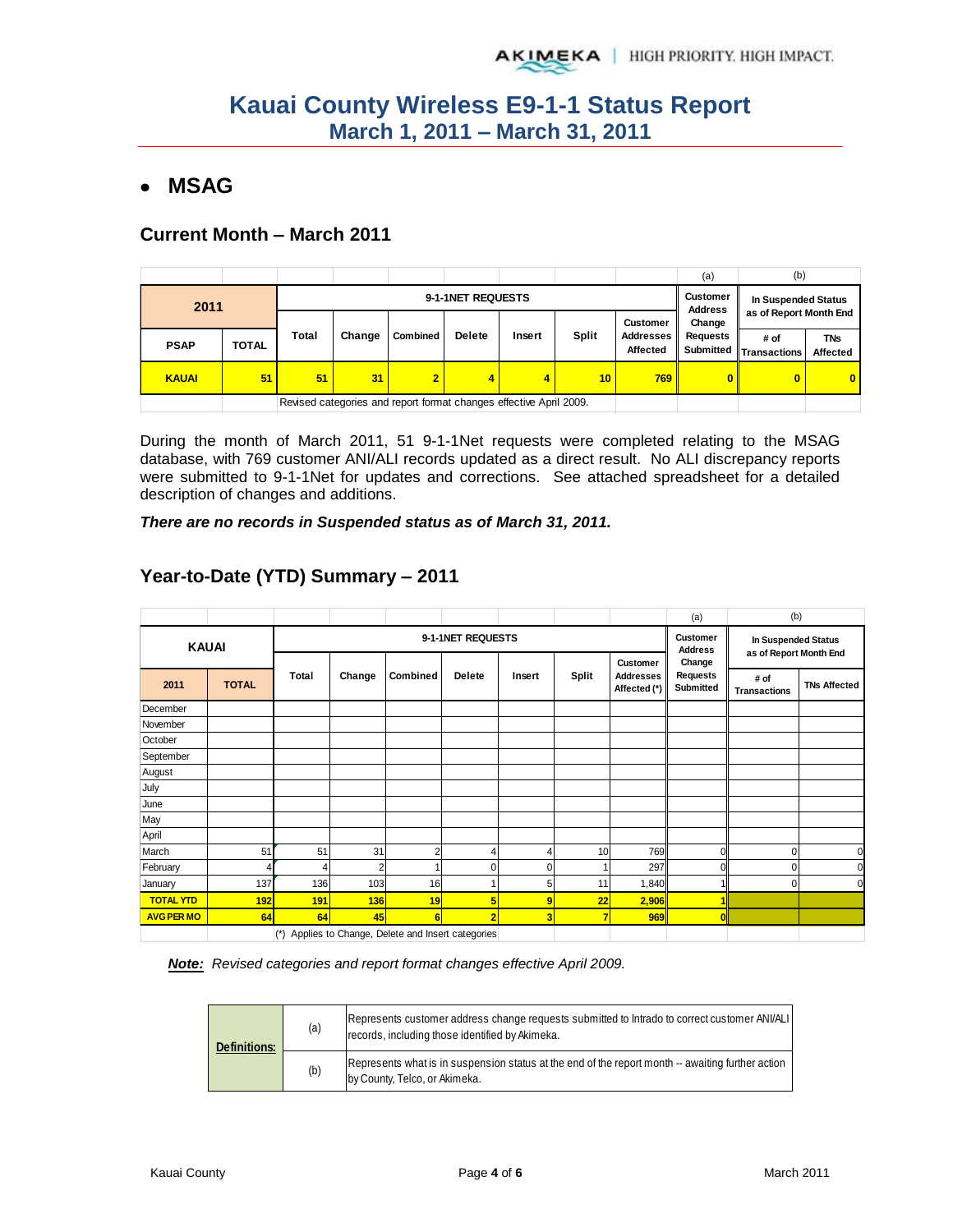#### **Mapping Layers Updated/Loaded Into GIS – March 2011**  $\bullet$

#### *9-1-1 GIS layers provided by Akimeka to the PSAP are designed for use on E9-1-1 systems.*

|                           |                                         |                            | <b>KAUAI</b>                        |                                                                                                       |
|---------------------------|-----------------------------------------|----------------------------|-------------------------------------|-------------------------------------------------------------------------------------------------------|
|                           | Akimeka GIS Server                      |                            |                                     |                                                                                                       |
| <b>Type of Layer</b>      | Date Created/<br><b>Edits Performed</b> | Date Uploaded<br>to Server | Date Loaded Into<br>PSAP GIS Server | <b>Other/Remarks</b>                                                                                  |
| <b>WSP Cell Towers</b>    | 03/21/11                                |                            |                                     |                                                                                                       |
|                           |                                         |                            | 03/10/11                            |                                                                                                       |
| <b>Street Centerlines</b> | 03/11/11                                |                            |                                     |                                                                                                       |
| <b>Address Points</b>     |                                         |                            | 03/10/11                            |                                                                                                       |
| <b>MSAG Address</b>       |                                         |                            |                                     |                                                                                                       |
| Points (aka Pseudo        |                                         |                            |                                     |                                                                                                       |
| <b>Address Points)</b>    |                                         |                            |                                     |                                                                                                       |
| <b>MSAG Communities</b>   |                                         |                            |                                     |                                                                                                       |
| <b>Parcels</b>            |                                         |                            |                                     |                                                                                                       |
| <b>Coastal Names</b>      |                                         |                            |                                     |                                                                                                       |
| Coastline                 |                                         |                            |                                     |                                                                                                       |
| <b>Common Places</b>      |                                         |                            |                                     |                                                                                                       |
| <b>Communications</b>     |                                         |                            |                                     |                                                                                                       |
| Emergency<br>Callboxes    |                                         |                            |                                     |                                                                                                       |
| <b>EMS Zones</b>          |                                         |                            |                                     |                                                                                                       |
| <b>Fire ESZ</b>           |                                         |                            |                                     |                                                                                                       |
| <b>Fire Stations</b>      |                                         |                            |                                     |                                                                                                       |
| Food & Beverage           |                                         |                            |                                     | Renamed Restaurant layer to Food & Beverage layer<br>to include bakeries, cafes, food factories, etc. |
| <b>Hotels</b>             |                                         |                            |                                     |                                                                                                       |
| <b>Medic Beat</b>         |                                         |                            |                                     |                                                                                                       |
| <b>Boundaries</b>         |                                         |                            |                                     |                                                                                                       |
| <b>Medical Facilities</b> |                                         |                            |                                     |                                                                                                       |
| <b>Milepost Markers</b>   |                                         |                            |                                     |                                                                                                       |
| <b>National and State</b> |                                         |                            |                                     |                                                                                                       |
| Parks                     |                                         |                            |                                     |                                                                                                       |
| <b>Plat Maps</b>          |                                         |                            |                                     |                                                                                                       |
| <b>Points of Interest</b> |                                         |                            |                                     |                                                                                                       |
| <b>Police Beats</b>       |                                         |                            |                                     |                                                                                                       |
| <b>Police District</b>    |                                         |                            |                                     |                                                                                                       |
| <b>Boundaries</b>         |                                         |                            |                                     |                                                                                                       |
| <b>Post Offices</b>       |                                         |                            |                                     |                                                                                                       |
| <b>Radio Towers</b>       |                                         |                            |                                     |                                                                                                       |
| <b>Schools</b>            |                                         |                            |                                     |                                                                                                       |
| <b>Subdivisions</b>       |                                         |                            |                                     |                                                                                                       |
| <b>Trails</b>             | 03/22/11                                |                            |                                     | New layer created                                                                                     |
| Tsunami                   |                                         |                            |                                     |                                                                                                       |
| <b>Evacuation Zones</b>   |                                         |                            |                                     |                                                                                                       |
| <b>WiFi Sites</b>         |                                         |                            |                                     |                                                                                                       |

(\*) *Every time the GIS Update tool is used, Indexes and Cache have to be built. The Positron system configurator is adjusted every time a layer is loaded in the PowerMap database. Each PSAP position is updated accordingly.*

**Note:** The Parcels layer is provided by Kauai County. Akimeka performs edits on the spatial information of the layer for 9-1-1 purposes. Changes to the attribute table are made when needed. The Parcels layer uploaded to the PSAP GIS Server is intended for 9-1-1 purposes only and should not be disseminated to other county agencies.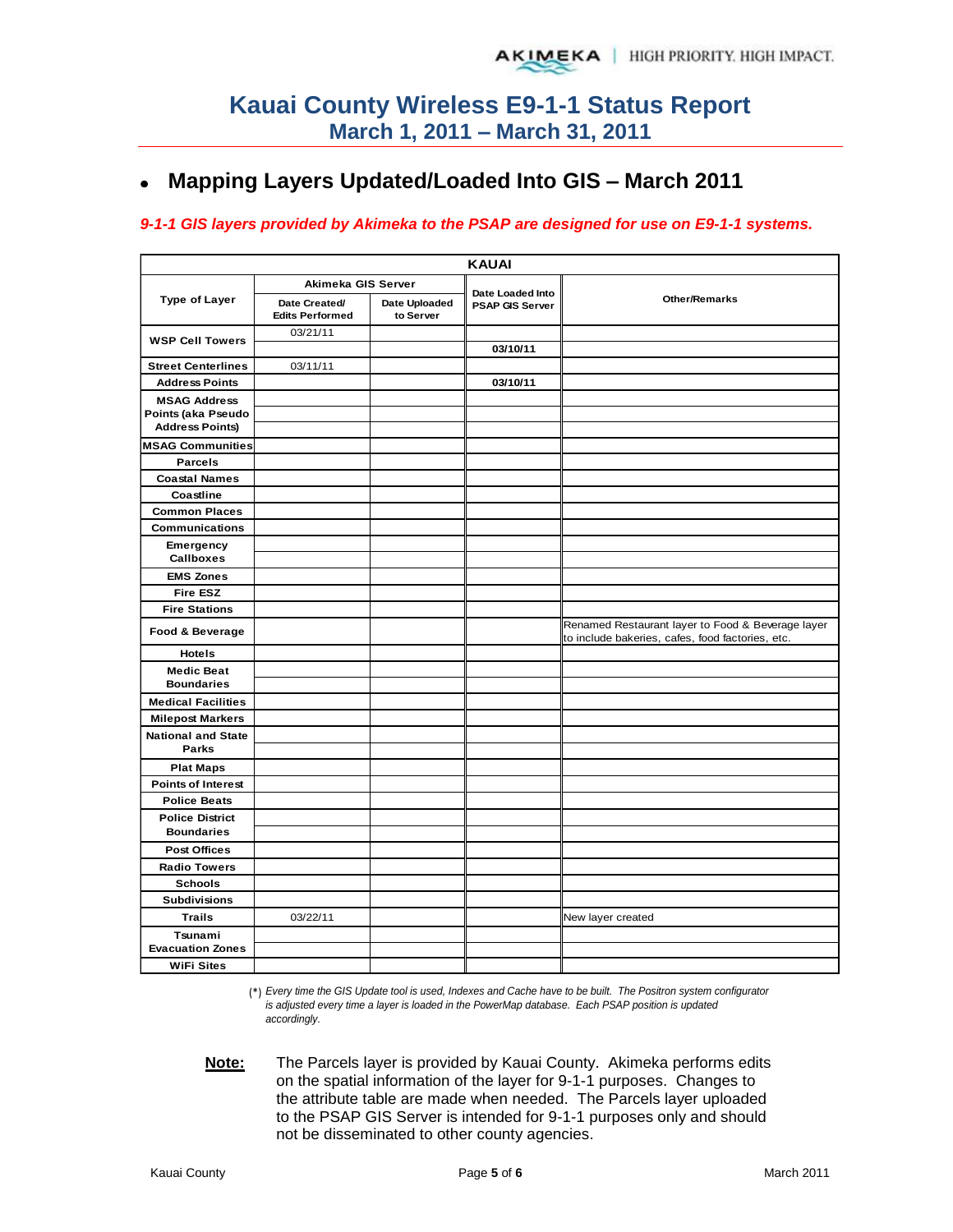# **Service Requests Transactions**

#### **Open Service Requests – March 2011 (February 25, 2011 – March 29, 2011)**

| $\boldsymbol{\#}$ | Date | Ticket# | <b>Description</b> | Category | Urgency | <b>Comments</b> |
|-------------------|------|---------|--------------------|----------|---------|-----------------|
|                   |      |         | <b>NONE</b>        |          |         |                 |
|                   |      |         |                    |          |         |                 |

*Note: Open Service Requests reflect what is in pending status at the end of the report month.*

### **Year-to-Date (YTD) Summary – 2011**

|              | <b>KAUAI</b>   |               |          |                | <b>SERVICE REQUEST CATEGORIES</b> |                         |                         |                |                         |                |                |  |  |
|--------------|----------------|---------------|----------|----------------|-----------------------------------|-------------------------|-------------------------|----------------|-------------------------|----------------|----------------|--|--|
|              |                | <b>TOTAL</b>  |          |                | 911 Map                           |                         | <b>MSAG</b>             |                | <b>Request Training</b> | Suggestions    |                |  |  |
| 2011         | <b>Created</b> | <b>Closed</b> | Open     | <b>Created</b> | Closed                            | Created                 | Closed                  | <b>Created</b> | Closed                  | <b>Created</b> | Closed         |  |  |
| December     |                |               |          |                |                                   |                         |                         |                |                         |                |                |  |  |
| November     |                |               |          |                |                                   |                         |                         |                |                         |                |                |  |  |
| October      |                |               |          |                |                                   |                         |                         |                |                         |                |                |  |  |
| September    |                |               |          |                |                                   |                         |                         |                |                         |                |                |  |  |
| August       |                |               |          |                |                                   |                         |                         |                |                         |                |                |  |  |
| July         |                |               |          |                |                                   |                         |                         |                |                         |                |                |  |  |
| June         |                |               |          |                |                                   |                         |                         |                |                         |                |                |  |  |
| May          |                |               |          |                |                                   |                         |                         |                |                         |                |                |  |  |
| April        |                |               |          |                |                                   |                         |                         |                |                         |                |                |  |  |
| March        |                | 0             | $\Omega$ | $\Omega$       | $\Omega$                          | $\Omega$                | 0                       | 0              | $\mathbf 0$             | $\Omega$       | 0              |  |  |
| February     |                |               |          | 0              | $\Omega$                          | 0                       | $\Omega$                |                | $\Omega$                | ŋ              | 0              |  |  |
| January      | ΩI             | 0             | O        | $\Omega$       | $\Omega$                          | 0                       | 0                       | 0              | $\Omega$                | $\Omega$       | 0              |  |  |
| <b>TOTAL</b> | $\mathbf{0}$   |               | 0        | $\mathbf{0}$   | 0                                 | $\overline{\mathbf{0}}$ | $\overline{\mathbf{0}}$ | 0              | $\bf{0}$                | 0              | $\overline{0}$ |  |  |

*Note: Open Service Requests reflect what is in pending status at the end of the report month.* 

|                     | Category                | <b>Description</b>                                      |  |  |  |  |
|---------------------|-------------------------|---------------------------------------------------------|--|--|--|--|
|                     | 911 Map                 | Mapping computer not functioning or displaying properly |  |  |  |  |
| <b>Definitions:</b> | MSAG                    | Discrepancies with 9-1-1 MSAG addresses                 |  |  |  |  |
|                     | <b>Request Training</b> | E-911 Operations training needs                         |  |  |  |  |
|                     | Suggestions             | Vehicle to share suggestions                            |  |  |  |  |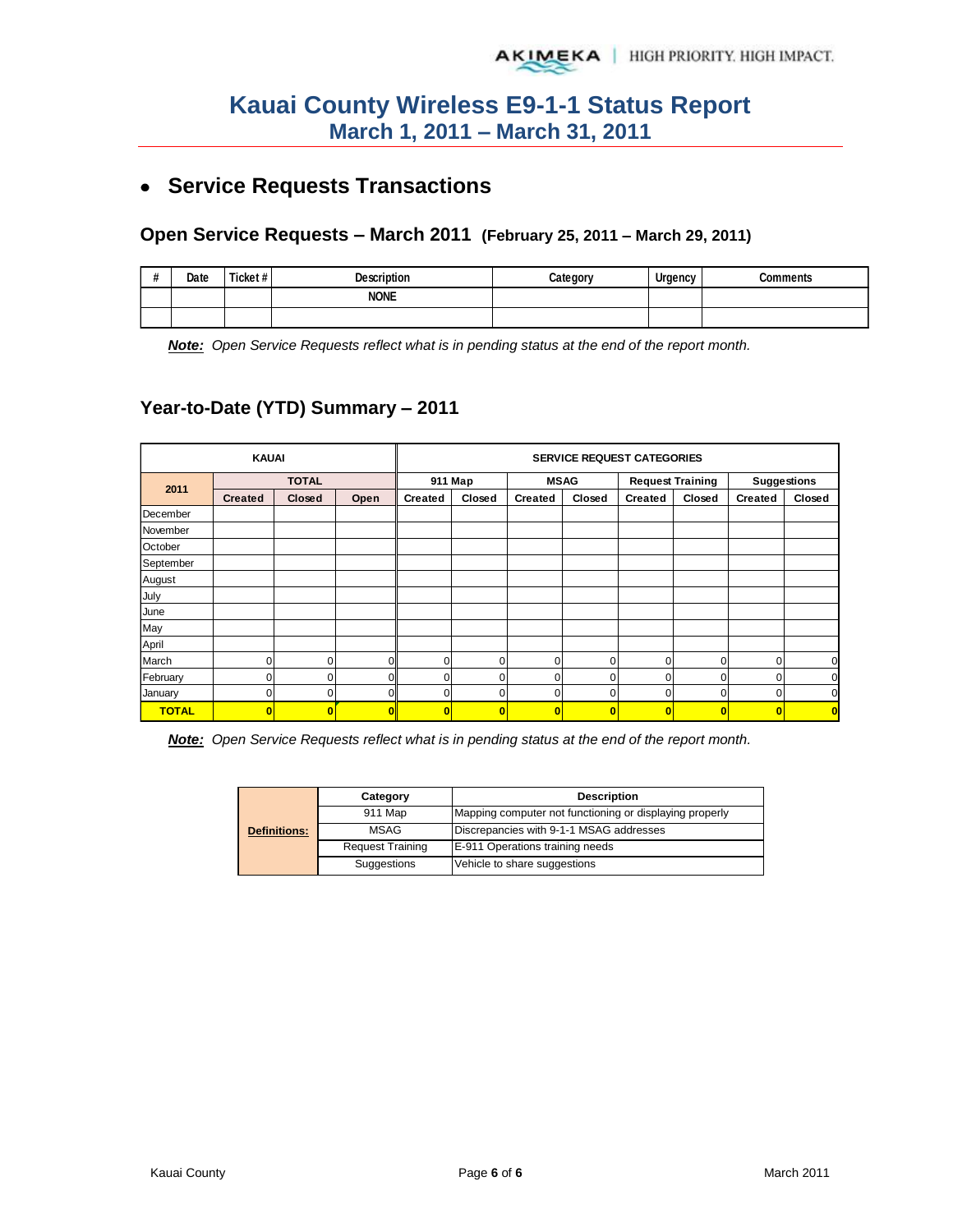# **PSAP Operations**

### **9-1-1 Call Volume – March 2011**

| <b>PSAP</b>    | Total | Wireline | %     | <b>Wireless</b> | %     |
|----------------|-------|----------|-------|-----------------|-------|
| MAUI (*)       | 8,144 | 2,812    | 34.6% | 5,322           | 65.4% |
| <b>MOLOKAI</b> | 330   | 211      | 63.9% | 119             | 36.1% |

*(\*) Totals are based on calls to Primary PSAP.* 

### **9-1-1 Call Volume – Calendar Year 2011**

| <b>MAUI PSAP</b>  |              |            |                                            |                 | <b>TOTAL PSAP 9-1-1 CALL VOLUME</b>        |                |                    |            |                        |
|-------------------|--------------|------------|--------------------------------------------|-----------------|--------------------------------------------|----------------|--------------------|------------|------------------------|
|                   |              | Wireline   |                                            | <b>Wireless</b> |                                            | Admin          |                    |            | Abandoned              |
| 2011              | <b>Total</b> | # of Calls | %to Total<br>Wireline &<br><b>Wireless</b> | # of Calls      | %to Total<br>Wireline &<br><b>Wireless</b> | # of Calls     | %to Total<br>Calls | # of Calls | %Abandoned<br>of Total |
| December          |              |            |                                            |                 |                                            |                |                    |            |                        |
| November          |              |            |                                            |                 |                                            |                |                    |            |                        |
| October           |              |            |                                            |                 |                                            |                |                    |            |                        |
| September         |              |            |                                            |                 |                                            |                |                    |            |                        |
| August            |              |            |                                            |                 |                                            |                |                    |            |                        |
| July              |              |            |                                            |                 |                                            |                |                    |            |                        |
| June              |              |            |                                            |                 |                                            |                |                    |            |                        |
| May               |              |            |                                            |                 |                                            |                |                    |            |                        |
| April             |              |            |                                            |                 |                                            |                |                    |            |                        |
| March             | 8,144        | 2,812      | 34.6%                                      | 5,322           | 65.4%                                      | 10             | 0.1%               | 1,301      | 16.0%                  |
| February          | 6,998        | 2,493      | 35.7%                                      | 4,498           | 64.3%                                      | 7              | 0.1%               | 1,154      | 16.5%                  |
| January           | 8,025        | 2,757      | 34.4%                                      | 5,268           | 65.6%                                      | $\overline{0}$ | 0.0%               | 1,290      | 16.1%                  |
| <b>TOTAL YTD</b>  | 23,167       | 8,062      | 34.8%                                      | 15,088          | 65.2%                                      | 17             | 0.1%               | 3,745      | 16.2%                  |
| <b>AVG PER MO</b> | 7,722        | 2,687      |                                            | 5,029           |                                            | 6              |                    | 1,248      |                        |

*Note: Total Calls include Administrative calls that are not direct 9-1-1 calls.*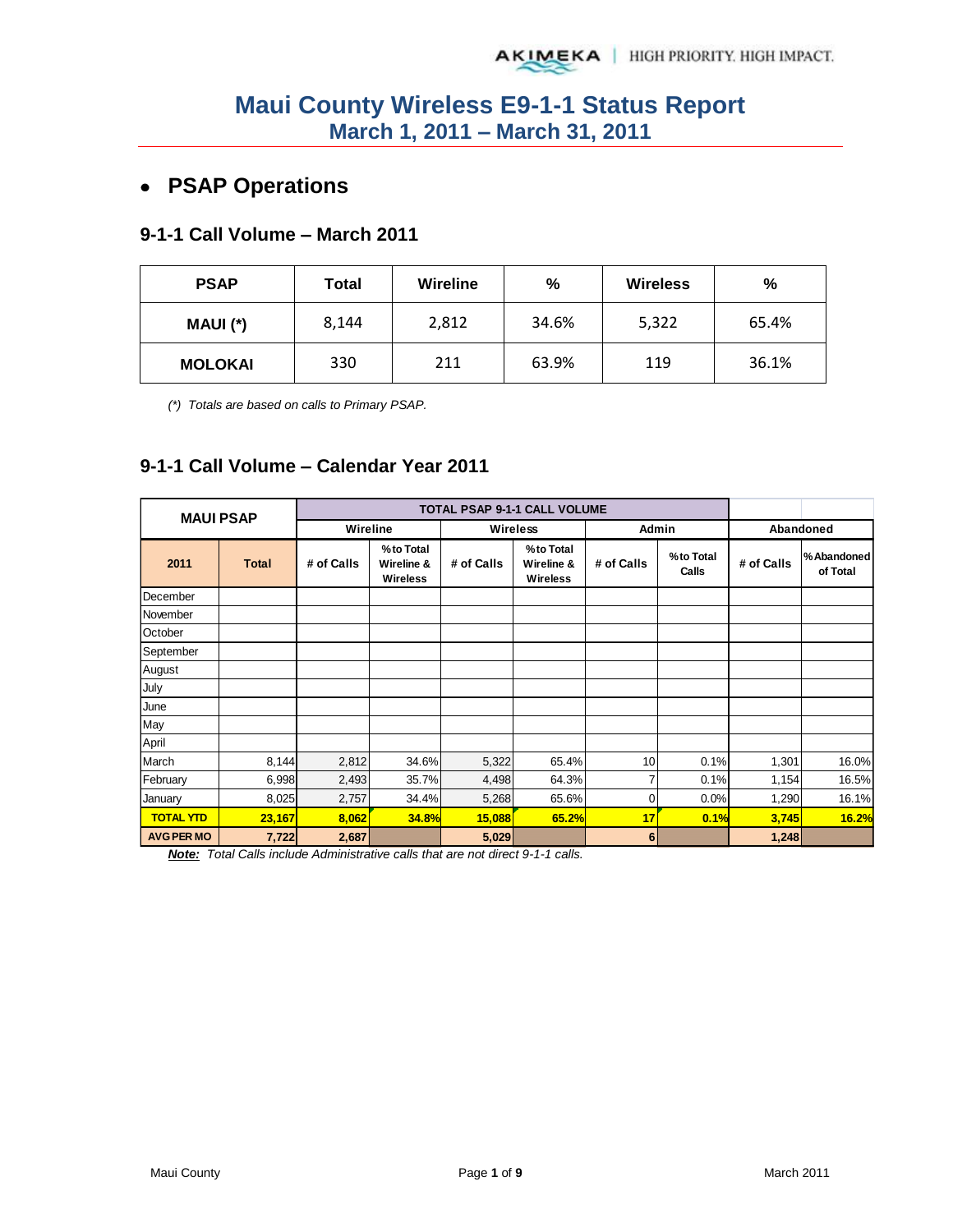#### **PSAP Operations (continued)**   $\bullet$

### **9-1-1 Call Volume – Calendar Year 2011 (continued)**

| <b>MOLOKAI PSAP</b> |              |            |                                            |            | TOTAL PSAP 9-1-1 CALL VOLUME               |              |                    |            |                        |
|---------------------|--------------|------------|--------------------------------------------|------------|--------------------------------------------|--------------|--------------------|------------|------------------------|
|                     |              | Wireline   |                                            | Wireless   |                                            | Admin        |                    |            | Abandoned              |
| 2011                | <b>Total</b> | # of Calls | %to Total<br>Wireline &<br><b>Wireless</b> | # of Calls | %to Total<br>Wireline &<br><b>Wireless</b> | # of Calls   | %to Total<br>Calls | # of Calls | %Abandoned<br>of Total |
| December            |              |            |                                            |            |                                            |              |                    |            |                        |
| November            |              |            |                                            |            |                                            |              |                    |            |                        |
| October             |              |            |                                            |            |                                            |              |                    |            |                        |
| September           |              |            |                                            |            |                                            |              |                    |            |                        |
| August              |              |            |                                            |            |                                            |              |                    |            |                        |
| July                |              |            |                                            |            |                                            |              |                    |            |                        |
| June                |              |            |                                            |            |                                            |              |                    |            |                        |
| May                 |              |            |                                            |            |                                            |              |                    |            |                        |
| April               |              |            |                                            |            |                                            |              |                    |            |                        |
| March               | 330          | 211        | 63.9%                                      | <b>119</b> | 36.1%                                      | $\Omega$     | 0.0%               | 58         | 17.6%                  |
| February            | 203          | 134        | 66.0%                                      | 69         | 34.0%                                      | 0            | 0.0%               | 29         | 14.3%                  |
| January             | 289          | 178        | 61.6%                                      | 111        | 38.4%                                      | 0            | 0.0%               | 47         | 16.3%                  |
| <b>TOTAL YTD</b>    | 822          | 523        | 63.6%                                      | 299        | <b>36.4%</b>                               | $\mathbf{0}$ | 0.0%               | 134        | 16.3%                  |
| <b>AVG PER MO</b>   |              | 174        |                                            | 100        |                                            | 0            |                    | 45         |                        |

*Note: Total Calls include Administrative calls that are not direct 9-1-1 calls.* 

#### **Notes:**

- $(1)$  Total call volumes include Administrative calls. (Administrative calls = Calls made between 911 positions but are not 911 calls.)
- (2) "Abandoned" calls represent the number of incoming 9-1-1 calls for which the caller had hung up before a call-taker answered.
- (3) "Abandoned" calls are included in the "Wireline" and "Wireless" counts respectively. The standard CML reports do not provide a break-out of "Abandoned" calls between "Wireline" and "Wireless" calls.

#### **Wireless Test – March 2011**

| <b>Date</b>                  | <b>WSP</b> | Island  | <b>Sites</b><br><b>Sectors</b><br>Tested<br><b>Tested</b> |                        | <b>Tested By</b>       | <b>Test</b><br>Pass/Fail |  |
|------------------------------|------------|---------|-----------------------------------------------------------|------------------------|------------------------|--------------------------|--|
| $03/01/11/ - 03/02/11$       | AT&T       | Molokai |                                                           | 3                      | Molokai<br><b>PSAP</b> | Pass                     |  |
|                              | Mobility   |         |                                                           | (Network Connectivity) |                        |                          |  |
| AT&T<br>03/04/11<br>Mobility |            | Maui    | 2                                                         | 6                      | Maui PSAP/<br>Akimeka  | Pass                     |  |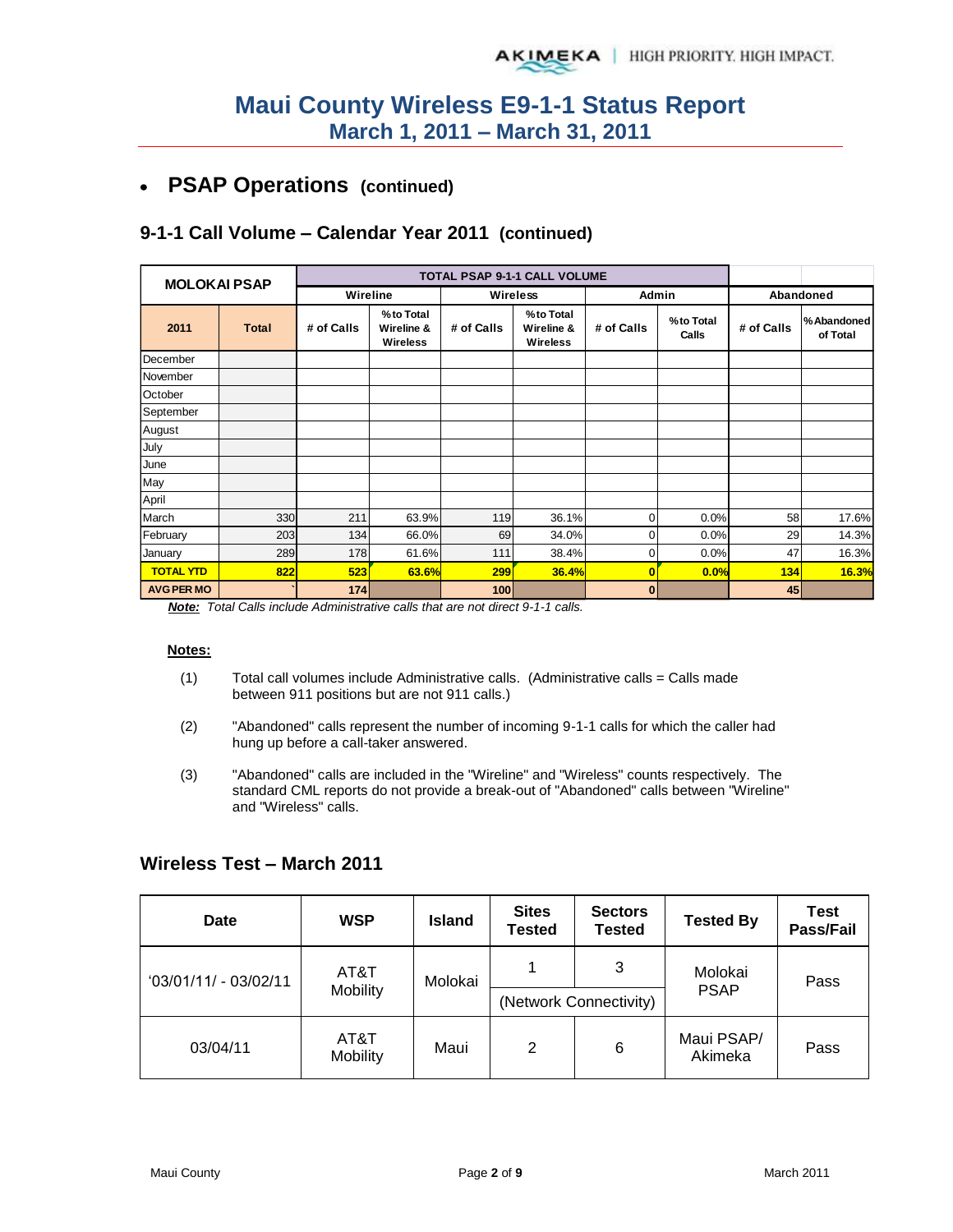#### **PSAP Operations (continued)**   $\bullet$

#### **Current Month PSAP Operations Activities – March 2011**

01/07/11 -- 03/09/11 Akimeka prepared a 2011 Holiday Testing Schedule and sent it to the Neighbor Island PSAPs for review on January 7, 2011. The document was subsequently updated and re-issued to the Neighbor Island PSAPs on March 1, 2011 for review and approval.

> Akimeka received approval from Lieutenant Fletcher and the 2011 Holiday Testing Schedule was issued to all of the Wireless Service Providers (WSPs) on March 9, 2011.

- 03/04/11 Akimeka sent a package via email to Chuck Davis and Bruce Berkley of Maui Police Department IT regarding the Intergraph Push/Roll process. The package included the following documents:
	- Intergraph Workflow Diagram
	- Map Data Deployment Process
	- Maui Custom Map Workflow Build to Live
	- Notes from Test to Live Training
- 03/14/11 Akimeka personnel provided updated testing processes to LeRoy Fallau of Sandwich Isles Communications.
- 03/29/11 Akimeka personnel updated training screenprints for Wireless Phase I and Wireless Phase 2 to be incorporated into the current training material.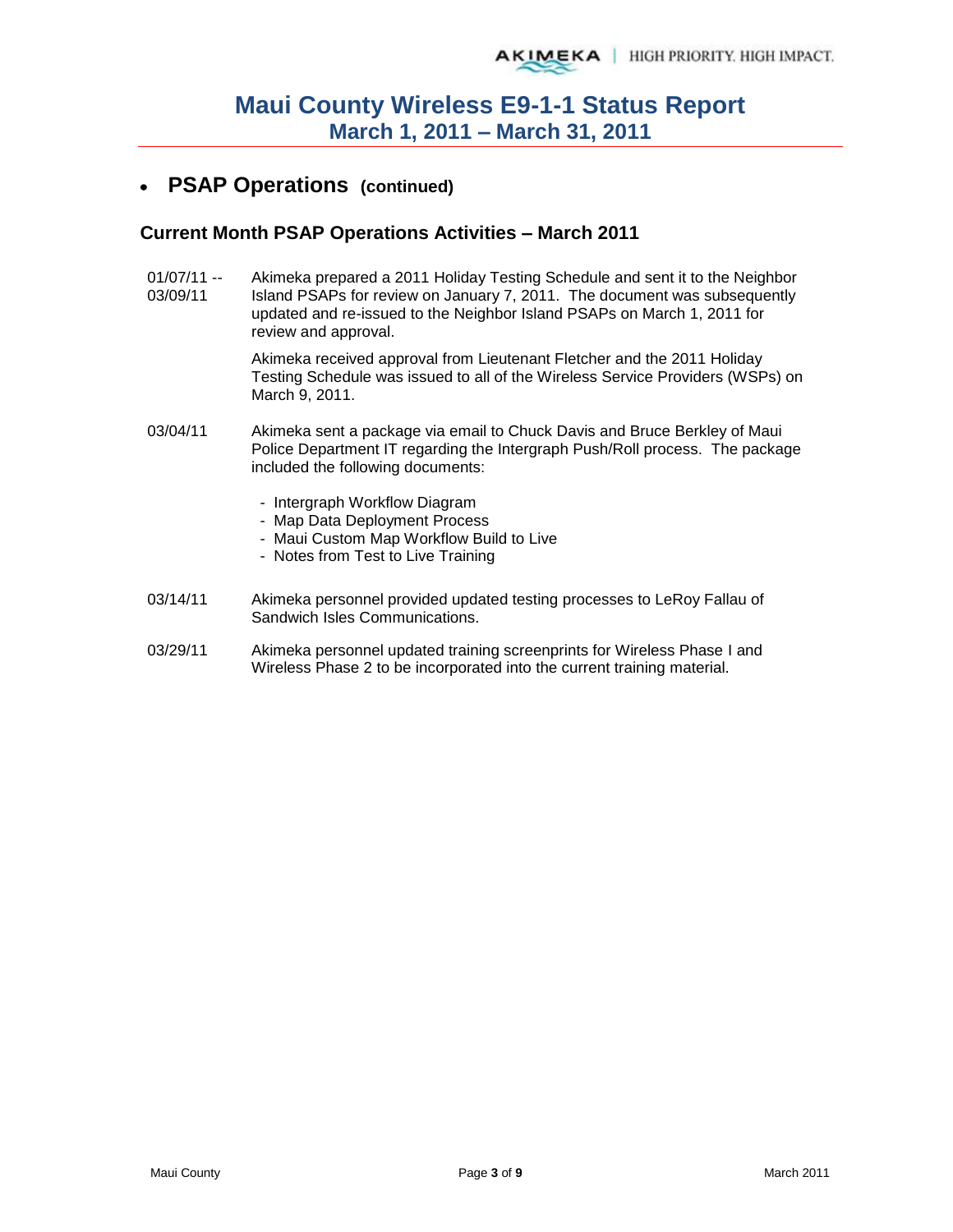## **PSAP Operations (continued)**

#### **Open Issues (To be Monitored and Tracked by Akimeka)**

#### *No further updates as of March 31, 2011.*

11/21/09 Akimeka will continue to monitor and track AT&T Mobility's open trouble ticket (11/21/09) for missing house number (HN), street and community information when transferring a WPH2 call or rebidding a WPH2 call. This issue was escalated to the State of Hawaii Wireless Enhanced 9-1-1 Board for action (August 2010). There have been no updates received to date. Unfortunately, the trouble is still occurring.

> Akimeka will provide status updates via the Monthly Status Report (MSR) when there are significant changes or updates as provided by the State of Hawaii Wireless Enhanced 9-1-1 Board and/or AT&T Mobility.

01/14/10 Akimeka will continue to monitor and track the work with Telematics providers, OnStar, Hughes, and ATX. The Executive Director of the State of Hawaii Enhanced Wireless 9-1-1 Board volunteered to coordinate and chair implementation calls (August 2010). There have been no updates or further testing scheduled by the Telematics providers.

> Akimeka will provide status updates via the Monthly Status Report (MSR) when there are significant changes or updates as provided by the State of Hawaii Wireless Enhanced 9-1-1 Board and/or Telematics providers.

04/16/10 Akimeka personnel worked on a flowchart for the Neighbor Island PSAPs to document the flow of a Call Routing Spreadsheet (CRS) and Testing Validation Worksheet (TVW). It was discovered that different processes exist among the carriers.

> Akimeka created and submitted for review a DRAFT Call Routing Spreadsheet (CRS) and Testing Validation Worksheet (TVW) process flowchart to the Neighbor Island PSAPs on December 20, 2010.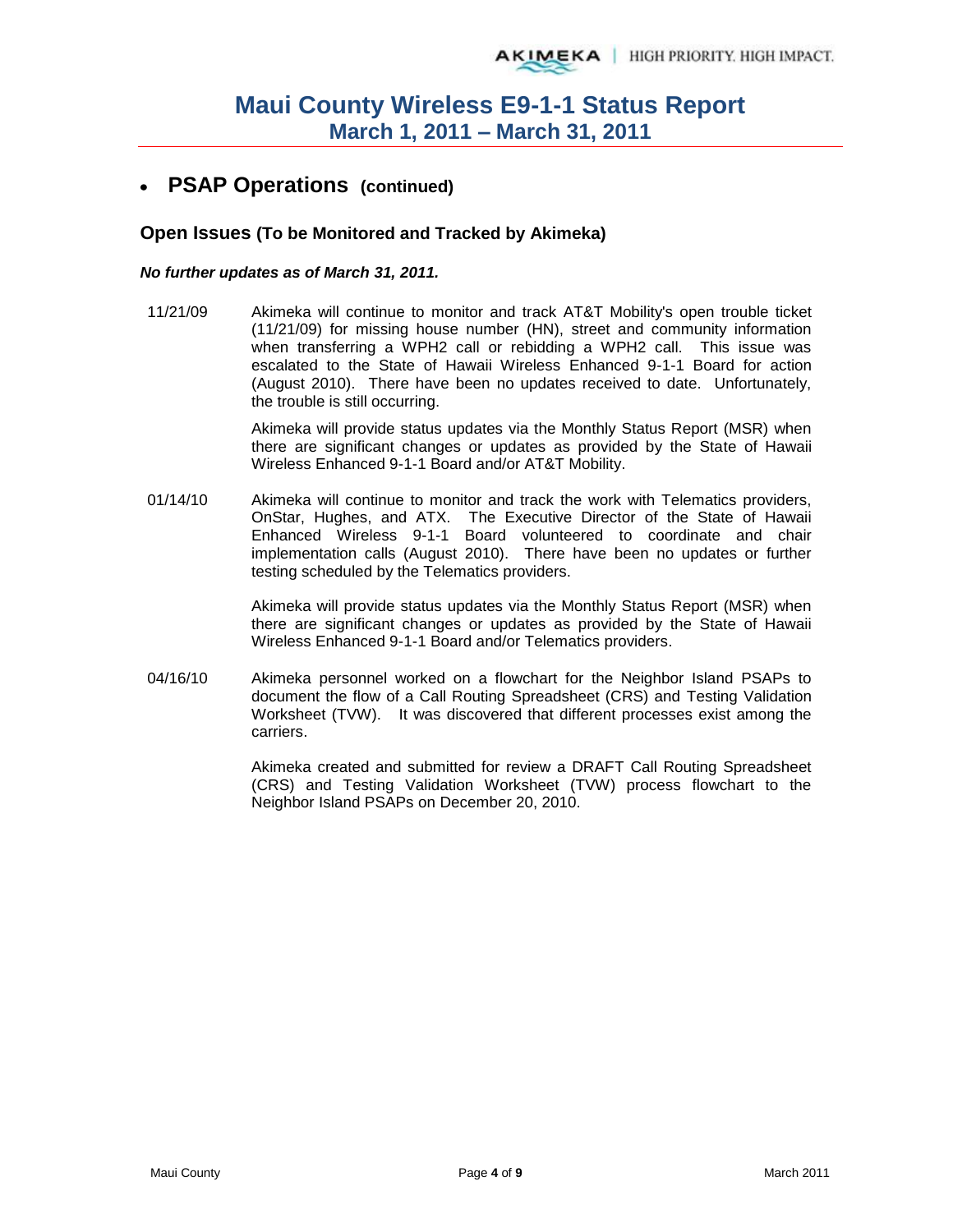# **MSAG**

### **Current Month – March 2011**

|                           |              |       |        |                                                                    |               |        |       |                                     | (a)                                           | (b)                            |                               |
|---------------------------|--------------|-------|--------|--------------------------------------------------------------------|---------------|--------|-------|-------------------------------------|-----------------------------------------------|--------------------------------|-------------------------------|
| 9-1-1NET REQUESTS<br>2011 |              |       |        |                                                                    |               |        |       | Customer<br><b>Address</b>          | In Suspended Status<br>as of Report Month End |                                |                               |
|                           |              |       |        |                                                                    |               |        |       | <b>Customer</b>                     | Change                                        |                                |                               |
| <b>PSAP</b>               | <b>TOTAL</b> | Total | Change | <b>Combined</b>                                                    | <b>Delete</b> | Insert | Split | <b>Addresses</b><br><b>Affected</b> | <b>Requests</b>                               | # of<br>Submitted Transactions | <b>TNs</b><br><b>Affected</b> |
| <b>MAUI COUNTY</b>        | 505          | 473   | 141    | 310                                                                | 4             | 3      | 15    | 6,292                               | 32 <sub>1</sub>                               |                                | $\mathbf{0}$                  |
|                           |              |       |        | Revised categories and report format changes effective April 2009. |               |        |       |                                     |                                               |                                |                               |

During the month of March 2011, 473 9-1-1Net requests were completed relating to the Maui County MSAG database, with 6,292 customer ANI/ALI records updated as a direct result. Thirty-two (32) ALI discrepancy reports were submitted to 9-1-1Net for updates and corrections as needed, and monitored for completion. See attached spreadsheet for a detailed description of changes and additions.

*There are no records in Suspended status as of March 31, 2011.* 

|                    |              |       |                                                 |          |                   |        |       |                                                     | (a)                               | (b)                                           |                     |
|--------------------|--------------|-------|-------------------------------------------------|----------|-------------------|--------|-------|-----------------------------------------------------|-----------------------------------|-----------------------------------------------|---------------------|
| <b>MAUI COUNTY</b> |              |       |                                                 |          | 9-1-1NET REQUESTS |        |       |                                                     | <b>Customer</b><br><b>Address</b> | In Suspended Status<br>as of Report Month End |                     |
| 2011               | <b>TOTAL</b> | Total | Change                                          | Combined | <b>Delete</b>     | Insert | Split | <b>Customer</b><br><b>Addresses</b><br>Affected (*) | Change<br>Requests<br>Submitted   | # of<br><b>Transactions</b>                   | <b>TNs Affected</b> |
| December           |              |       |                                                 |          |                   |        |       |                                                     |                                   |                                               |                     |
| November           |              |       |                                                 |          |                   |        |       |                                                     |                                   |                                               |                     |
| October            |              |       |                                                 |          |                   |        |       |                                                     |                                   |                                               |                     |
| September          |              |       |                                                 |          |                   |        |       |                                                     |                                   |                                               |                     |
| August             |              |       |                                                 |          |                   |        |       |                                                     |                                   |                                               |                     |
| July               |              |       |                                                 |          |                   |        |       |                                                     |                                   |                                               |                     |
| June               |              |       |                                                 |          |                   |        |       |                                                     |                                   |                                               |                     |
| May                |              |       |                                                 |          |                   |        |       |                                                     |                                   |                                               |                     |
| April              |              |       |                                                 |          |                   |        |       |                                                     |                                   |                                               |                     |
| March              | 505          | 473   | 141                                             | 310      | 4                 | 3      | 15    | 6,292                                               | 32                                | $\overline{0}$                                | $\Omega$            |
| February           | 159          | 159   | 147                                             | 9        |                   | r      | 0     | 1,395                                               | $\Omega$                          | 0                                             | r                   |
| January            | 365          | 365   | 153                                             | 145      | 9                 | 4      | 54    | 1,348                                               | $\Omega$                          | 0                                             | $\Omega$            |
| <b>TOTAL YTD</b>   | 1,029        | 997   | 441                                             | 464      | 14                | 9      | 69    | 9,035                                               | 32                                |                                               |                     |
| <b>AVG PER MO</b>  | 343          | 332   | 147                                             | 155      | 5                 | 3      | 23    | 3,012                                               | 11                                |                                               |                     |
|                    |              | $(*)$ | Applies to Change, Delete and Insert categories |          |                   |        |       |                                                     |                                   |                                               |                     |

# **Year-to-Date (YTD) – 2011**

*Note: Revised categories and report format changes effective April 2009.* 

| <b>Definitions:</b> | (a) | Represents customer address change requests submitted to Intrado to correct customer ANI/ALI<br>records, including those identified by Akimeka. |
|---------------------|-----|-------------------------------------------------------------------------------------------------------------------------------------------------|
|                     | (b) | Represents what is in suspension status at the end of the report month -- awaiting further action<br>by County, Telco, or Akimeka.              |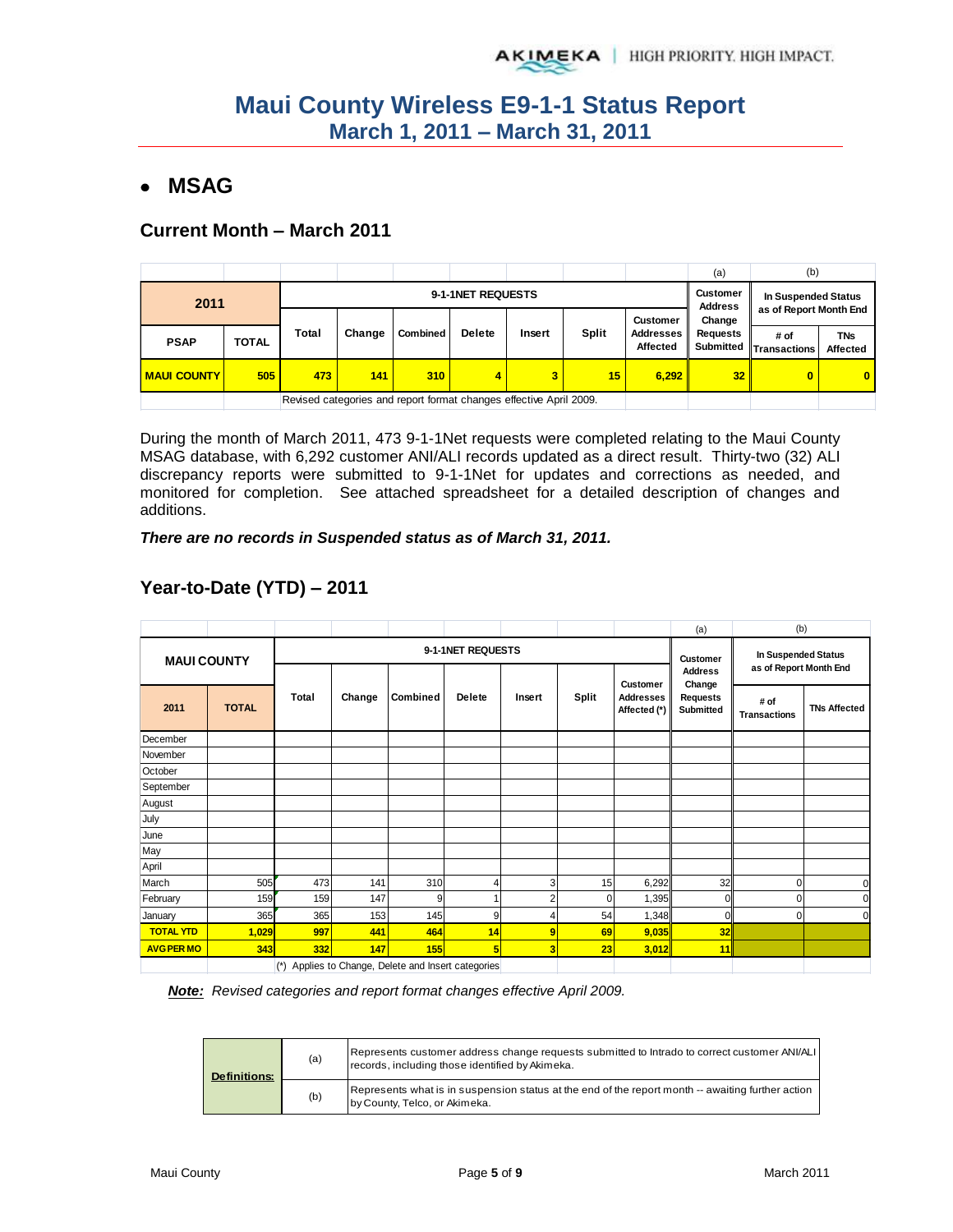# **Mapping Layers Updated/Loaded Into GIS – March 2011**

#### *9-1-1 GIS layers provided by Akimeka to the PSAP are designed for use on E9-1-1 systems.*

|                                           |              |                                         | <b>MAUI COUNTY</b>         |                                            |                                                                                                       |
|-------------------------------------------|--------------|-----------------------------------------|----------------------------|--------------------------------------------|-------------------------------------------------------------------------------------------------------|
|                                           |              | Akimeka GIS Server                      |                            |                                            |                                                                                                       |
| <b>Type of Layer</b>                      | Island       | Date Created/<br><b>Edits Performed</b> | Date Uploaded<br>to Server | Date Loaded Into<br><b>PSAP GIS Server</b> | Other/Remarks                                                                                         |
|                                           | Maui         | 03/21/11                                |                            |                                            |                                                                                                       |
| <b>WSP Cell Towers</b>                    | Maui         |                                         |                            | 03/10/11                                   |                                                                                                       |
|                                           | Maui/Molokai | 03/04/11                                |                            |                                            | Validated towers against AT&T Mobility CRS                                                            |
|                                           | Maui         | 03/15/11                                |                            |                                            | Made corrections to meet Intergraph standards                                                         |
| <b>Street Centerlines</b>                 | Maui         | 03/11/11                                |                            |                                            |                                                                                                       |
|                                           | Maui         |                                         |                            | 03/10/11                                   |                                                                                                       |
|                                           | Maui         | 03/31/11                                |                            |                                            |                                                                                                       |
|                                           | Molokai      | 03/17/11                                |                            |                                            | Added (1) address point per PSAP request                                                              |
| <b>Address Points</b>                     | Maui         |                                         |                            |                                            | Added (3) address points per PSAP requests                                                            |
|                                           | Maui         | 03/15/11                                |                            |                                            | Added common names per PSAP requests                                                                  |
|                                           | Maui         | 03/11/11                                |                            |                                            |                                                                                                       |
| <b>MSAG Address</b>                       |              |                                         |                            |                                            |                                                                                                       |
| Points (aka Pseudo                        |              |                                         |                            |                                            |                                                                                                       |
| <b>Address Points)</b>                    |              |                                         |                            |                                            |                                                                                                       |
| <b>MSAG Communities</b>                   | Molokai      | 03/14/11                                |                            |                                            | Created and adjusted Communities layer in GIS for<br>ESN update project                               |
|                                           |              |                                         |                            |                                            |                                                                                                       |
| <b>Parcels</b>                            | Maui         | 03/10/11 -- 03/31/11                    |                            |                                            | Fixed gaps and overlaps in the parcel layer                                                           |
|                                           | Molokai      | 03/10/11                                |                            |                                            |                                                                                                       |
| <b>Airports</b>                           |              |                                         |                            |                                            |                                                                                                       |
| <b>Bridges</b>                            |              |                                         |                            |                                            |                                                                                                       |
| <b>Cane Fields</b>                        |              |                                         |                            |                                            |                                                                                                       |
| Coastline                                 |              |                                         |                            |                                            |                                                                                                       |
| <b>Coastal Names</b>                      |              |                                         |                            |                                            |                                                                                                       |
| <b>Common Places</b>                      |              |                                         |                            |                                            |                                                                                                       |
| Emergency                                 | Maui         | 03/31/11                                |                            |                                            |                                                                                                       |
| Callboxes                                 | Maui         | 03/29/11                                |                            |                                            |                                                                                                       |
| <b>EMS Zones</b>                          |              |                                         |                            |                                            |                                                                                                       |
| <b>ESZ/ESN</b>                            |              |                                         |                            |                                            |                                                                                                       |
| <b>Fire Beat</b>                          | Maui         | 03/28/11 -- 03/29/11                    |                            |                                            | Edited Fire Beats as discussed and requested by the<br>Maui Police Department on 3/4/11               |
| <b>Boundaries</b>                         | Maui         |                                         |                            | 03/10/11                                   |                                                                                                       |
| <b>Fire Dispatch Group</b><br>(Districts) |              |                                         |                            |                                            |                                                                                                       |
| <b>Fire ESZ</b>                           |              |                                         |                            |                                            |                                                                                                       |
| <b>Fire Stations</b>                      |              |                                         |                            |                                            |                                                                                                       |
| <b>Fire Sub Zones</b>                     |              |                                         |                            |                                            |                                                                                                       |
| <b>Fire Zones</b>                         |              |                                         |                            |                                            |                                                                                                       |
| Food & Beverage                           |              |                                         |                            |                                            | Renamed Restaurant layer to Food & Beverage layer<br>to include bakeries, cafes, food factories, etc. |
|                                           | Maui         | 03/18/11                                |                            |                                            | Changed gate code per PSAP request                                                                    |
| <b>Gate Codes</b>                         | Maui         |                                         |                            | 03/10/11                                   |                                                                                                       |
| <b>High Resolution</b><br>Imagery         |              |                                         |                            |                                            |                                                                                                       |

(\*) *Every time the GIS Update tool is used, Indexes and Cache have to be built. The Positron system configurator* 

*is adjusted every time a layer is loaded in the PowerMap database. Each PSAP position is updated accordingly.*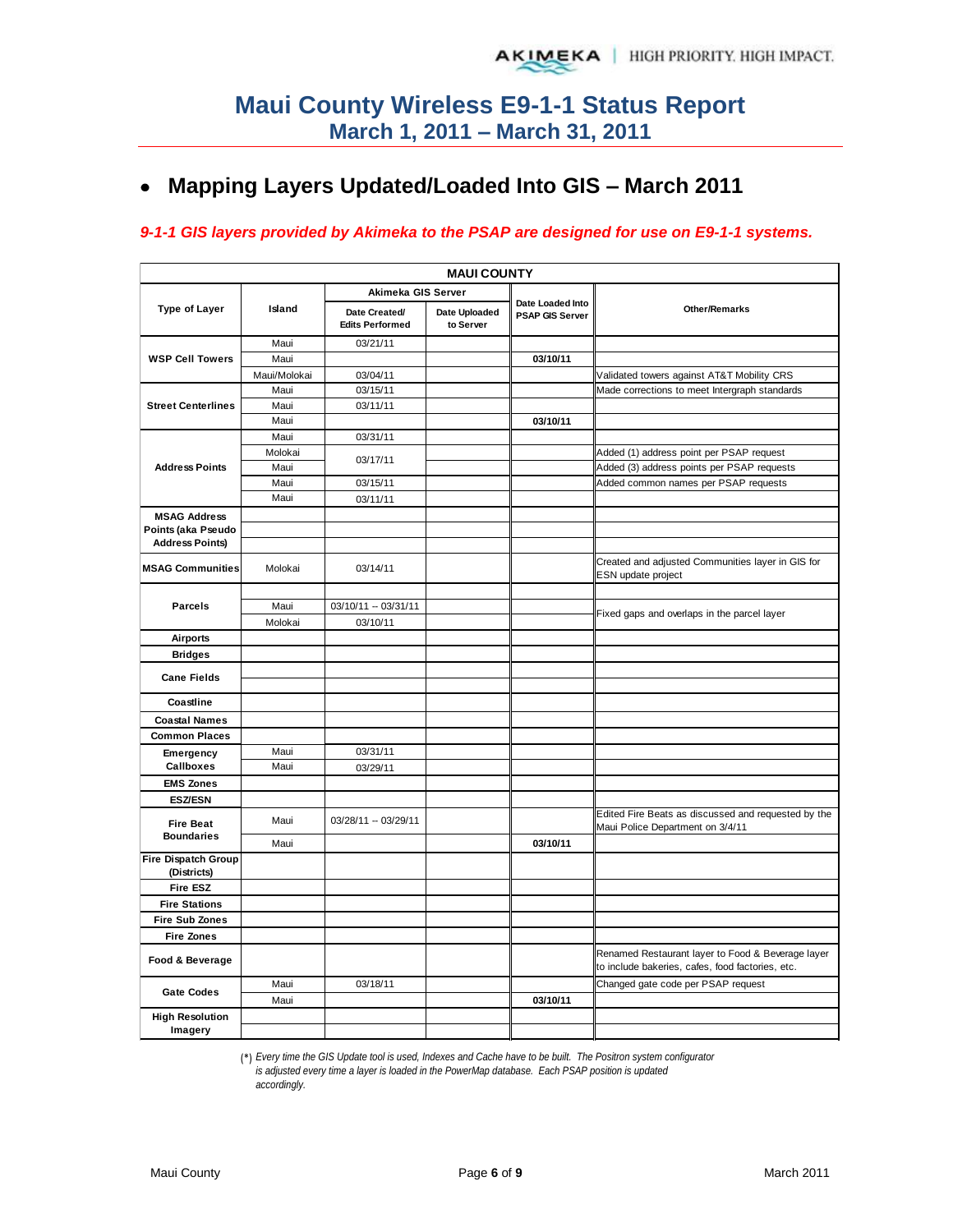# **Mapping Layers Updated/Loaded Into GIS – March 2011 (continued)**

#### *9-1-1 GIS layers provided by Akimeka to the PSAP are designed for use on E9-1-1 systems.*

|                                    | <b>MAUI COUNTY</b> |                                         |                            |                                            |                                                                                    |  |  |  |  |  |
|------------------------------------|--------------------|-----------------------------------------|----------------------------|--------------------------------------------|------------------------------------------------------------------------------------|--|--|--|--|--|
|                                    |                    | Akimeka GIS Server                      |                            |                                            |                                                                                    |  |  |  |  |  |
| <b>Type of Layer</b>               | Island             | Date Created/<br><b>Edits Performed</b> | Date Uploaded<br>to Server | Date Loaded Into<br><b>PSAP GIS Server</b> | <b>Other/Remarks</b>                                                               |  |  |  |  |  |
| Hospitals                          |                    |                                         |                            |                                            |                                                                                    |  |  |  |  |  |
| <b>Hotels</b>                      |                    |                                         |                            |                                            |                                                                                    |  |  |  |  |  |
| <b>Major Roads</b>                 |                    |                                         |                            |                                            |                                                                                    |  |  |  |  |  |
| <b>Medic Beat</b>                  |                    |                                         |                            |                                            |                                                                                    |  |  |  |  |  |
| <b>Boundaries</b>                  | Maui               |                                         |                            | 03/10/11                                   |                                                                                    |  |  |  |  |  |
| <b>Medic Dispatch</b>              |                    |                                         |                            |                                            |                                                                                    |  |  |  |  |  |
| <b>Group (Districts)</b>           |                    |                                         |                            |                                            |                                                                                    |  |  |  |  |  |
| <b>Medic Stations</b>              |                    |                                         |                            |                                            |                                                                                    |  |  |  |  |  |
| <b>Medical Facilities</b>          |                    |                                         |                            |                                            |                                                                                    |  |  |  |  |  |
| <b>Milepost Markers</b>            |                    |                                         |                            |                                            |                                                                                    |  |  |  |  |  |
|                                    |                    |                                         |                            |                                            |                                                                                    |  |  |  |  |  |
| <b>National and State</b><br>Parks | Maui/Molokai       | 03/08/11 -- 03/10/11                    |                            |                                            | Added parks that are in the Parks Polygon layer but<br>are missing from this layer |  |  |  |  |  |
| Ocean Rescue                       |                    |                                         |                            |                                            |                                                                                    |  |  |  |  |  |
| <b>Boundaries</b>                  |                    |                                         |                            |                                            |                                                                                    |  |  |  |  |  |
|                                    | Molokai            | 03/09/11 -- 03/10/11                    |                            |                                            | Edited to match the spatially correct Parcels and                                  |  |  |  |  |  |
| Park Polygon                       | Maui               | 03/08/11 -- 03/10/11                    |                            |                                            | Parks layer                                                                        |  |  |  |  |  |
| <b>Points of Interest</b>          |                    |                                         |                            |                                            |                                                                                    |  |  |  |  |  |
| <b>Police Beat</b>                 |                    |                                         |                            |                                            |                                                                                    |  |  |  |  |  |
| <b>Boundaries</b>                  | Maui               |                                         |                            | 03/10/11                                   |                                                                                    |  |  |  |  |  |
| <b>Police Dispatch</b>             |                    |                                         |                            |                                            |                                                                                    |  |  |  |  |  |
| <b>Group (Districts)</b>           | Maui               |                                         |                            | 03/10/11                                   |                                                                                    |  |  |  |  |  |
| <b>Police ESZ</b>                  |                    |                                         |                            |                                            |                                                                                    |  |  |  |  |  |
| <b>Police Reporting</b>            |                    |                                         |                            |                                            |                                                                                    |  |  |  |  |  |
| Areas                              |                    |                                         |                            |                                            |                                                                                    |  |  |  |  |  |
| <b>Police Stations</b>             |                    |                                         |                            |                                            |                                                                                    |  |  |  |  |  |
| Ponds                              |                    |                                         |                            |                                            |                                                                                    |  |  |  |  |  |
| <b>Radio Towers</b>                |                    |                                         |                            |                                            |                                                                                    |  |  |  |  |  |
| Radius - Two Mile                  |                    |                                         |                            |                                            |                                                                                    |  |  |  |  |  |
| Radius - Three Mile                |                    |                                         |                            |                                            |                                                                                    |  |  |  |  |  |
| <b>Schools</b>                     |                    |                                         |                            |                                            |                                                                                    |  |  |  |  |  |
| <b>Subdivisions</b>                |                    |                                         |                            |                                            |                                                                                    |  |  |  |  |  |
| <b>Tow Jurisdictions</b>           |                    |                                         |                            |                                            |                                                                                    |  |  |  |  |  |
| <b>Tow Truck</b>                   |                    |                                         |                            |                                            |                                                                                    |  |  |  |  |  |
| <b>Towns</b>                       |                    |                                         |                            |                                            |                                                                                    |  |  |  |  |  |
| <b>Trails</b>                      |                    |                                         |                            |                                            |                                                                                    |  |  |  |  |  |
| Tsunami                            |                    |                                         |                            |                                            |                                                                                    |  |  |  |  |  |
| <b>Evacuation Zones</b>            |                    |                                         |                            |                                            |                                                                                    |  |  |  |  |  |

(\*) *Every time the GIS Update tool is used, Indexes and Cache have to be built. The Positron system configurator is adjusted every time a layer is loaded in the PowerMap database. Each PSAP position is updated accordingly.*

**Note:** The Parcels layer is provided by Maui County. Akimeka performs edits on the spatial information of the layer for 9-1-1 purposes. Changes to the attribute table are made when needed. The Parcels layer uploaded to the PSAP GIS server is intended for 9-1-1 purposes only and should not be disseminated to other county agencies.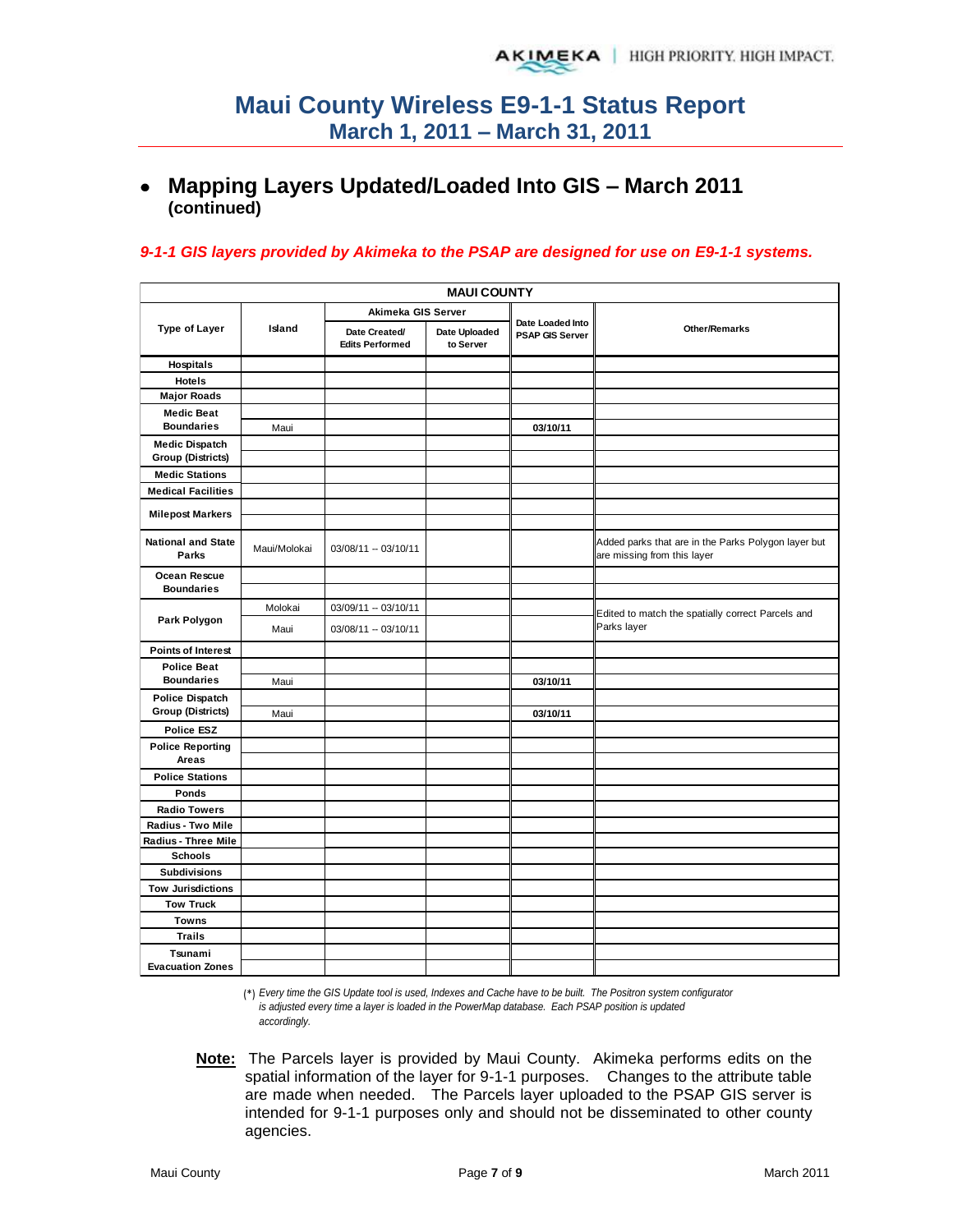## **Mapping Layers Updated/Loaded Into GIS – March 2011 (continued)**

### **Current Month GIS Activities – March 2011**

| 03/01/11                 | Akimeka prepared data for Intergraph CAD map push.                                                                                                                            |
|--------------------------|-------------------------------------------------------------------------------------------------------------------------------------------------------------------------------|
| $03/01/11 -$<br>03/03/11 | Akimeka created an ArcReader project for Maui Fire to review Fire Beats/ESZs.                                                                                                 |
| 03/04/11                 | Akimeka personnel met with the Maui Fire Department to review and edit their<br>Fire Beat Boundaries.                                                                         |
| 03/22/11                 | Akimeka followed up with Assistant Fire Chief Derrick Arruda regarding the Fire<br>Beat changes made on Molokai. Akimeka was referred to work with Captain<br>Travis Tancayo. |

# **Service Requests Transactions**

#### **Open Service Requests – March 2011 (February 25, 2011 – March 29, 2011)**

| <b>MAUI PSAP</b> |      |         |             |          |         |          |
|------------------|------|---------|-------------|----------|---------|----------|
|                  | Date | Ticket# | Description | Category | Urgency | Comments |
|                  |      |         | <b>NONE</b> |          |         |          |
|                  |      |         |             |          |         |          |

*Note: Open Service Requests reflect what is in pending status at the end of the report month.* 

|      | <b>MOLOKAI PSAP</b> |                    |          |                |          |
|------|---------------------|--------------------|----------|----------------|----------|
| Date | Ticket#             | <b>Description</b> | Category | <b>Urgency</b> | Comments |
|      |                     | <b>NONE</b>        |          |                |          |
|      |                     |                    |          |                |          |

*Note: Open Service Requests reflect what is in pending status at the end of the report month.*